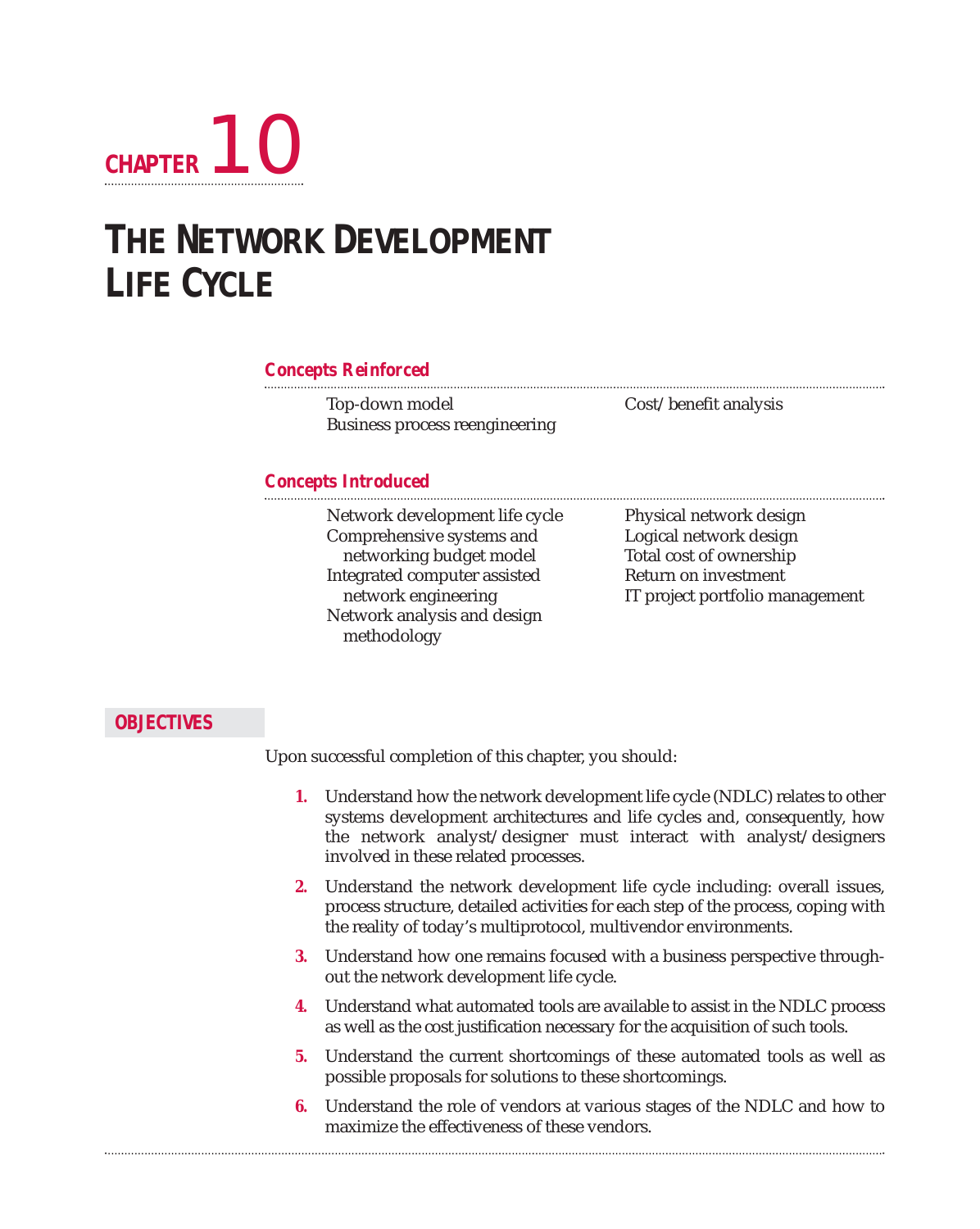# ■ **INTRODUCTION**

This chapter is perhaps the most important chapter in this entire book. Although a process-orientation and top-down approach have been taken throughout the entire text as data communications concepts and technology have been introduced, the focus of this chapter is solely on the data communications process known as the network development life cycle. All of the concepts and technology mastered in previous chapters will serve as available resources for the actual network development process outlined in this chapter. Simply stated, this chapter should tie together much of the material covered to this point in the text, which talked *about* data communications by explaining how to *do* data communications.

In addition, this chapter provides a business context for the technically oriented network development life cycle. Important concepts such as alignment of IT projects with strategic business initiatives and the calculation of total cost of ownership and return on investment are stressed.

This chapter does not include instruction in network traffic engineering. Although this is an introductory text, an appropriate level of complexity will be presented for the more technical aspects of network design. Reemphasizing the practical aspect of this chapter, techniques for effective interaction with consultants and vendors who possess the technical expertise to perform network traffic engineering are stressed.

# ■ **WHERE DOES NETWORK DESIGN FIT IN OVERALL INFORMATION SYSTEMS DEVELOPMENT?**

To be able to fully understand the importance of a properly designed network to a smoothly operating information system, one must first understand how the network design process relates to other information system development processes. The topdown model, which has been a constant strategic framework throughout the text, is an appropriate way to portray the relationship between the network development process and other information systems-related development processes. This relationship is illustrated in Figure 10-1.

As can be seen in Figure 10-1, the network development life cycle depends on previously completed development processes such as strategic business planning, applications development life cycle, and data distribution analysis. If an implemented network is to effectively deliver the information systems that will, in turn, fulfill strategic business goals, then a top-down approach must be taken to the overall information systems development process, as well as to the network development life cycle.

# **Cooperative Application and Network Development**

As applications have been increasingly deployed on a globally distributed basis over network links of limited bandwidth or uncertain reliability, it has become essential for application developers and networking specialists to work more closely together during the early stages of the application development process. Automated application monitoring and simulation tools discussed later in the chapter are now available to show application developers how distributed applications will actually perform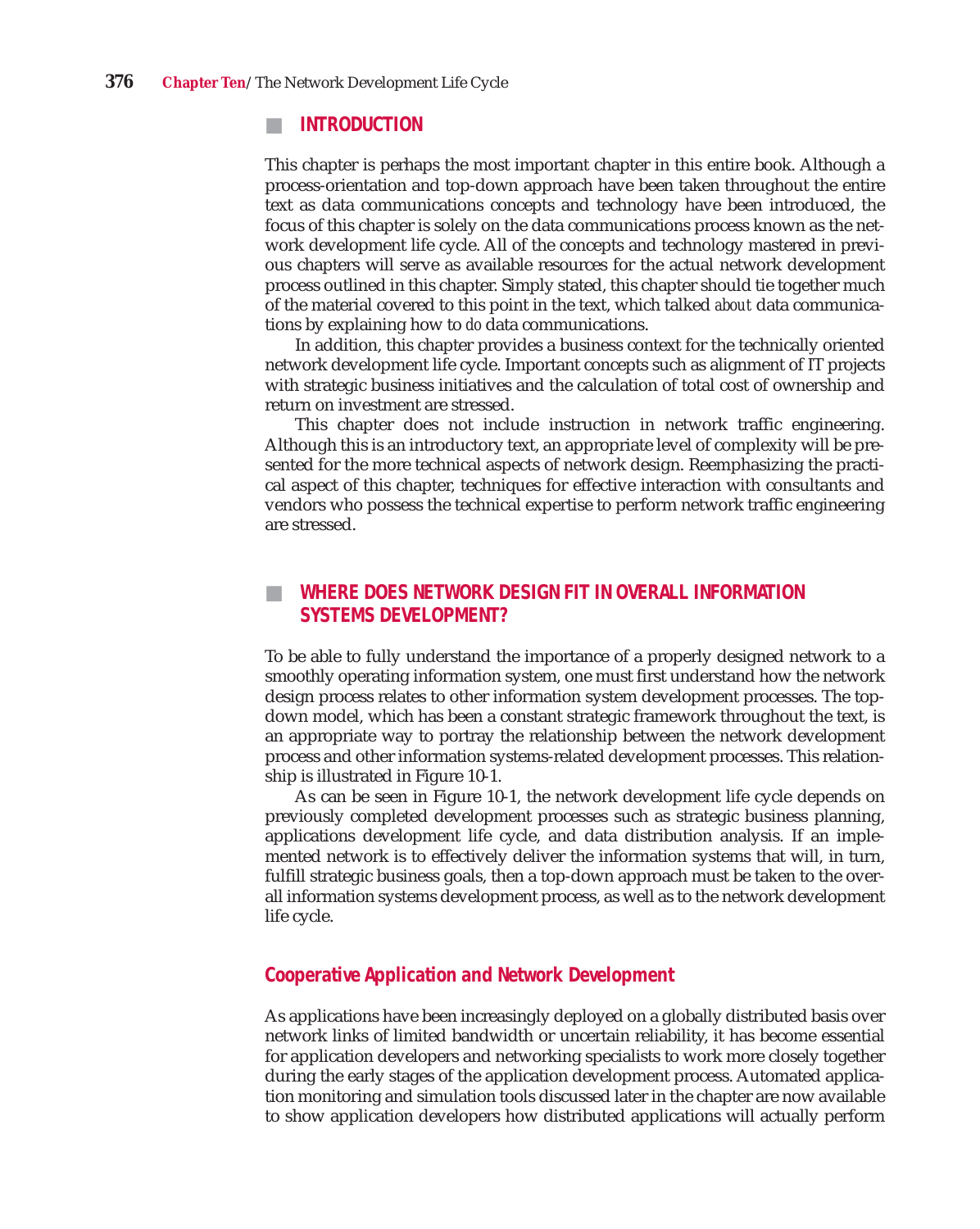| <b>Top-Down Model</b> | <b>Information Systems Development Process</b>                                                        |  |  |  |
|-----------------------|-------------------------------------------------------------------------------------------------------|--|--|--|
| <b>Business</b>       | Strategic business planning<br>Business process reengineering                                         |  |  |  |
| <b>Application</b>    | • Systems development life cycle<br>Systems analysis and design<br>Application development life cycle |  |  |  |
| Data                  | Database analysis and design<br>Database distribution analysis                                        |  |  |  |
| <b>Network</b>        | • Network development life cycle<br>Network analysis and design<br>Logical network design             |  |  |  |
| <b>Technology</b>     | Physical network design<br>Network implementation<br>Technology analysis                              |  |  |  |

*Figure 10-1* The Top-Down Model and the Network Development Life Cycle

over a variety of different network conditions. In this manner, application developers and networking specialists can cooperatively ensure that applications are developed in a proactive manner with assurance that the deployed application will operate successfully and meet stated business objectives.

# **Understanding Systems Development: Process and Product**

Two key components to any systems development effort are the **process** and the **product** of each stage of that development life cycle. Simply stated, the process describes activities that should be taking place at any point during the development cycle, and the product is the outcome or deliverable from a particular stage of the overall cycle.

A focus on the process allows one to visualize what they will be or should be doing at any point in the development life cycle. The product, meanwhile, could be interpreted as a milestone or deliverable, indicating completion of one stage of the development cycle and a readiness to proceed with subsequent stages.

A focus on product and process facilitates understanding of any systems development life cycle, not only the network development life cycle. Alternatively stated, by staying focused on the questions: "What are we supposed to be doing?" and "How will we know when we are done?" we are more likely to be productive. Identification of process and product can be beneficial on high-level or summarized development cycles as well as on more detailed methodologies. Figure 10-2 takes the high-level processes identified in Figure 10-1 and lists possible products, or outcomes, from each of the corresponding processes.

Figure 10-2 clearly points out the need for significant analysis and design, and associated products or deliverables, before the commencement of any network analysis and design activities. As has been stated many times in this text, network analysis and design cannot be successfully performed in a vacuum. Rather, network analysis and design is but one step in an overall comprehensive information systems development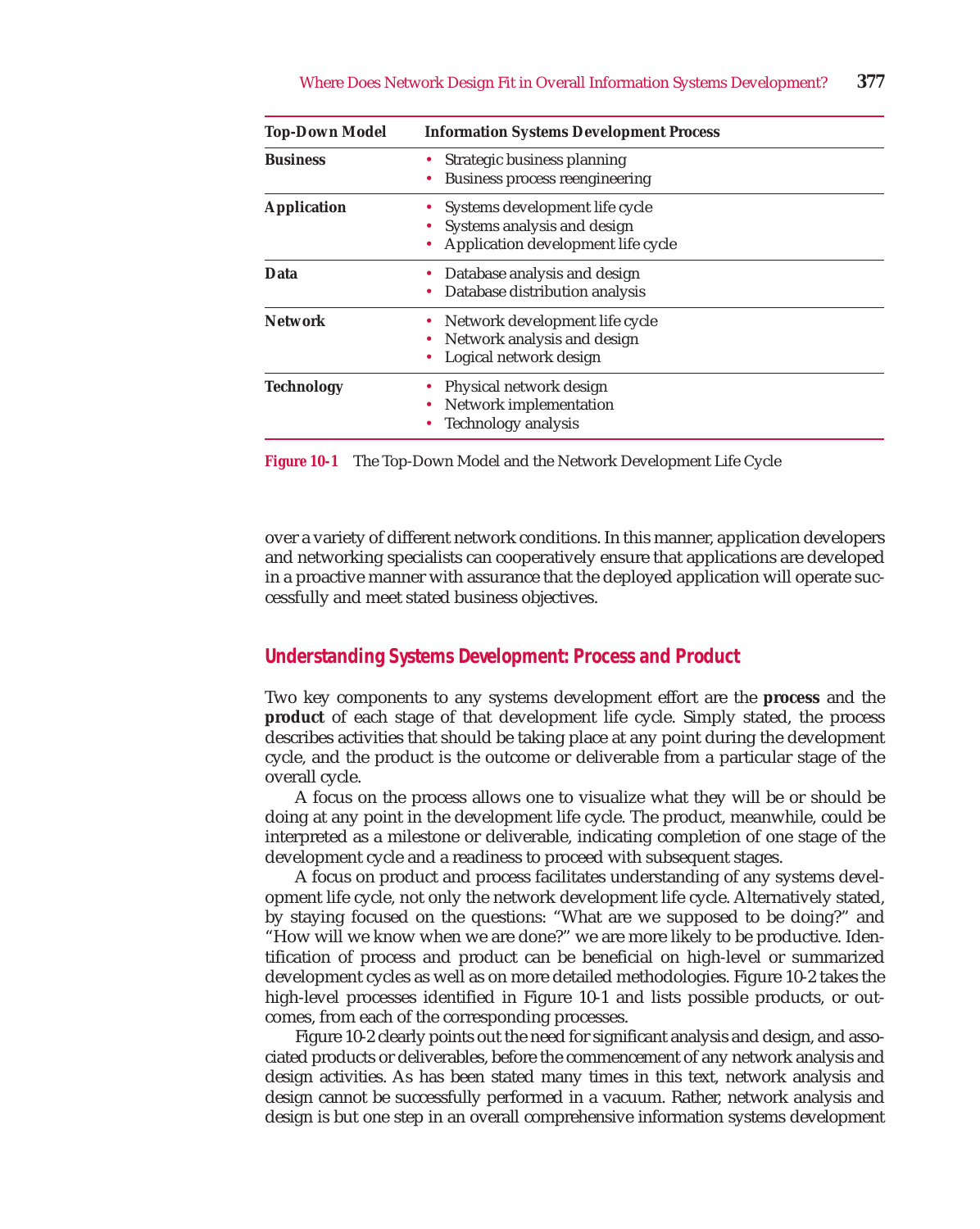| <b>Information Systems Development Process</b>                                                      | <b>Product or Milestone</b>                                                                        |  |  |
|-----------------------------------------------------------------------------------------------------|----------------------------------------------------------------------------------------------------|--|--|
| Strategic business planning<br>Business process reengineering                                       | Strategic business plan<br>Long-range business goals<br>Business process models, methods, or rules |  |  |
| Systems development life cycle<br>Systems analysis and design<br>Application development life cycle | Information systems design<br>Applications program design                                          |  |  |
| Database analysis and design<br>Database distribution analysis                                      | Database design<br>Database distribution design                                                    |  |  |
| Network development life cycle<br>Network analysis and design<br>Logical network design             | Network requirements document<br>Network design proposal                                           |  |  |
| Physical network design<br>Network implementation<br>Technology analysis                            | Detailed network diagram<br>Network product specifications<br>Network circuit diagrams             |  |  |

*Figure 10-2* Understanding Systems Development: Process and Product

cycle, commencing with business layer analysis and concluding with an analysis of the technology currently available to implement the system as designed.

# ■ **THE NETWORK DEVELOPMENT LIFE CYCLE**

The key model behind the network design process is known as the **network development life cycle (NDLC)** as illustrated in Figure 10-3.

The word "cycle" is a key descriptive term of the network development life cycle as it clearly illustrates the continuous nature of network development. A network designed "from scratch" clearly has to start somewhere, namely with an analysis phase.

Existing networks, however, are constantly progressing from one phase to another within the network development life cycle. For instance, the monitoring of



*Figure 10-3* Network Development Life Cycle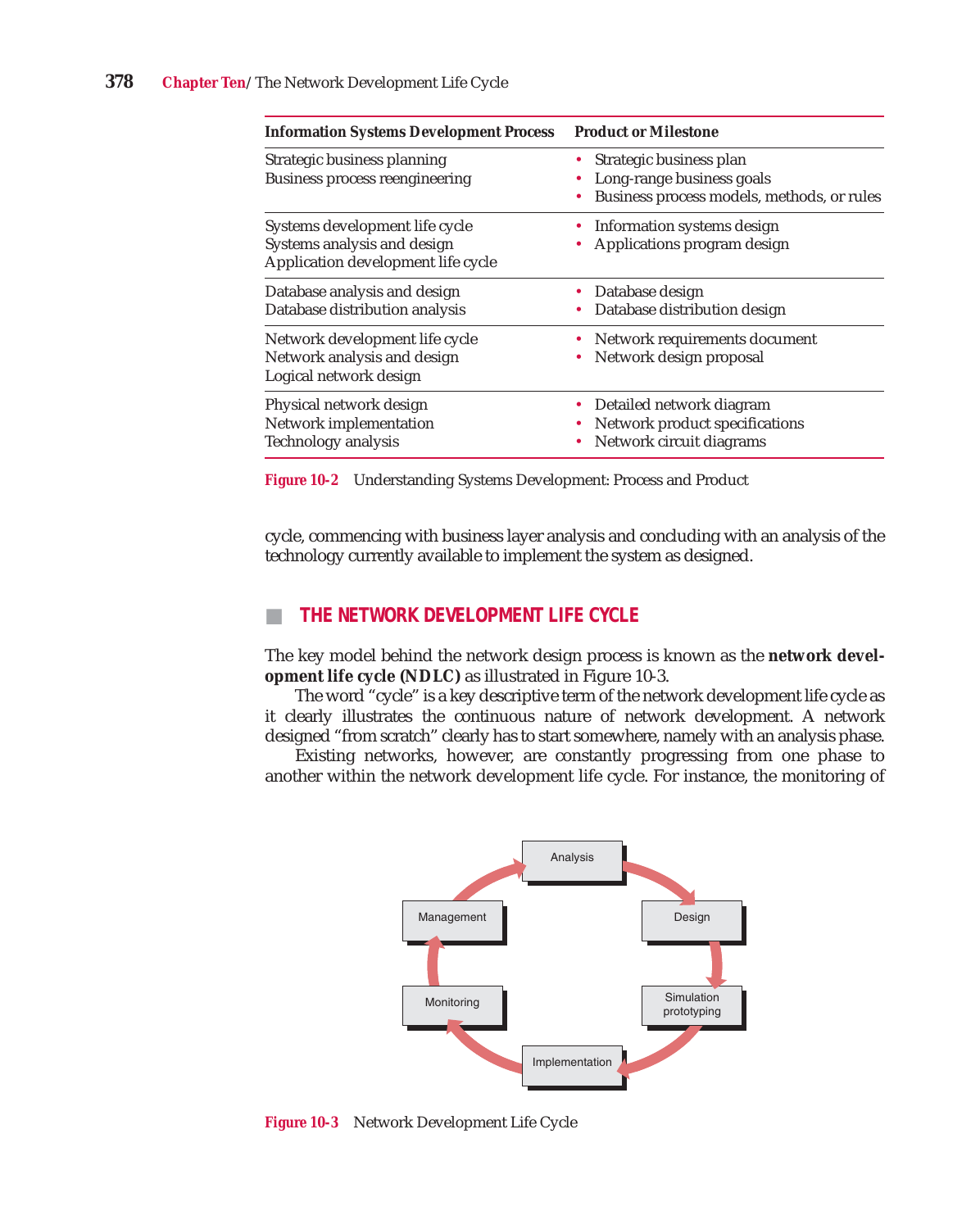existing networks would produce management and performance statistics perhaps using a network management protocol such as SNMP. Qualified network analysts would then analyze these performance statistics of this existing network. Design changes may or may not be implemented based on the analysis of these performance statistics. As will be described later in the chapter, network designs may be physical or logical in nature. **Physical network designs** involve the arrangement and interconnection of the physical network circuits and devices, whereas **logical network designs** involve configuration and definition of services that will run over that physical network such as addressing schemes, routing schemes, traffic prioritization, security, and management. Many times, proposed network design changes are first simulated using sophisticated network simulation software packages or prototyped in a test environment, safely removed from a company's production network, before being deployed or implemented.

This cycle of monitoring, management, analysis, design, simulation, and implementation is ongoing. Just as demands on a network are in a constant state of change due to changes in business, application, or data requirements, so must the network design itself be of a dynamic nature to successfully support these changing requirements. The network development life cycle serves as a logical framework in which this dynamic network design is able to thrive.

### ■ **STRATEGIC ALIGNMENT OF THE NETWORK DEVELOPMENT LIFE CYCLE**

It is important to understand the business-oriented nature of the environment in which the network development life cycle must operate. Network design projects are not undertaken at random or on the whim of any network manager. Rather, network design projects must be aligned with strategic business initiatives and/or the strategic development of the overall corporate IT infrastructure. Figure 10-4 illustrates the overall alignment of the network development life cycle with strategic business and IT infrastructure initiatives.

### **IT Project Portfolio Management**

All networking projects or IT projects are not of equal strategic importance to the enterprise. Some projects may depend on other projects. Some projects may be focused on basic infrastructure improvements, whereas others may be tied to specific business units or projects. Funding for network projects is limited and must be budgeted with a view toward those projects that can have the greatest positive impact on the enterprise and that are most closely aligned with corporate business strategy and the overall strategy of the IT infrastructure. Given the multitude of projects seeking, funding, today's chief information officer (CIO) often views individual projects as potential investments and the sum total of all potential projects as a project portfolio, much like a stock portfolio. Some percentage of investment must be with "blue chip" conservative projects with more likely but more modest returns, whereas another percentage of investment must be with more risky projects with potentially greater payback to the enterprise. Determining how much to invest in which types of projects is a difficult job with serious consequences.

From a strategic process standpoint, as illustrated in Figure 10-4, a given network design project must be aligned with the overall strategic plan of the IT infrastructure as a whole, as well as with the strategic business initiatives of the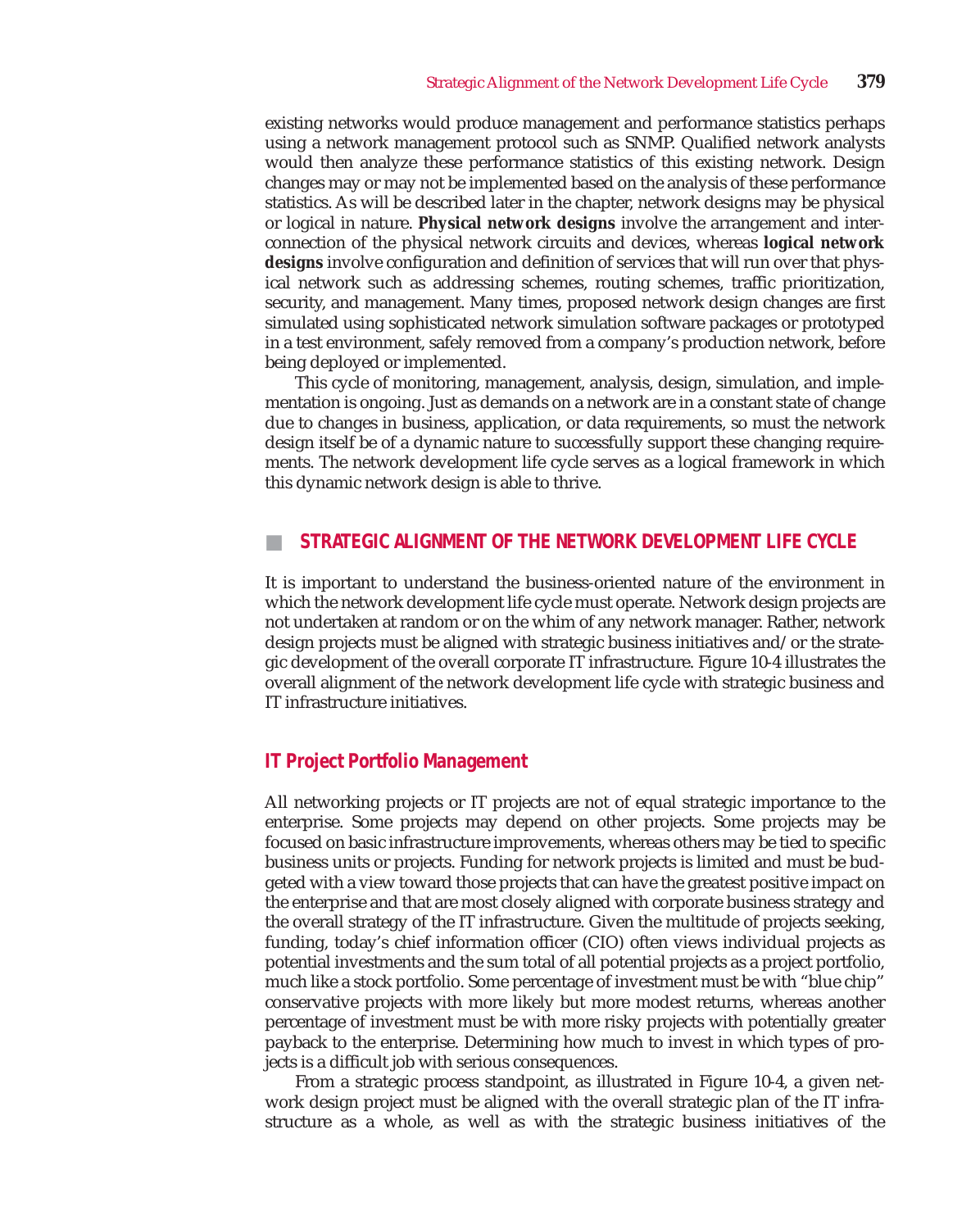

*Figure 10-4* Alignment of Network Design Projects with Strategic Business and IT Infrastructure Initiatives

corporation. A process known as **IT project portfolio management** often manages the overall strategic development direction of the IT infrastructure. In such a process, all potential IT-related projects from component architectures such as network, application development, computing platforms, or data management are evaluated for potential support and funding. In today's business climate, it is simply unrealistic for all IT-related projects to be funded. Tough choices must be made according to a defined process using justifiable criteria. The exact process used for IT portfolio management varies from one organization to another. Some processes are more quantitative and others are more subjective. Figure 10-5 illustrates one potential strategy for IT portfolio management.

As illustrated in Figure 10-5, the two criteria chosen in this case to evaluate potential IT projects are "alignment with business initiatives" and "projected return on investment." The actual criteria chosen vary from one situation to another depending on corporate circumstances and priority. Other possible choices include

- Maturity level of technology
- Alignment with current IT infrastructure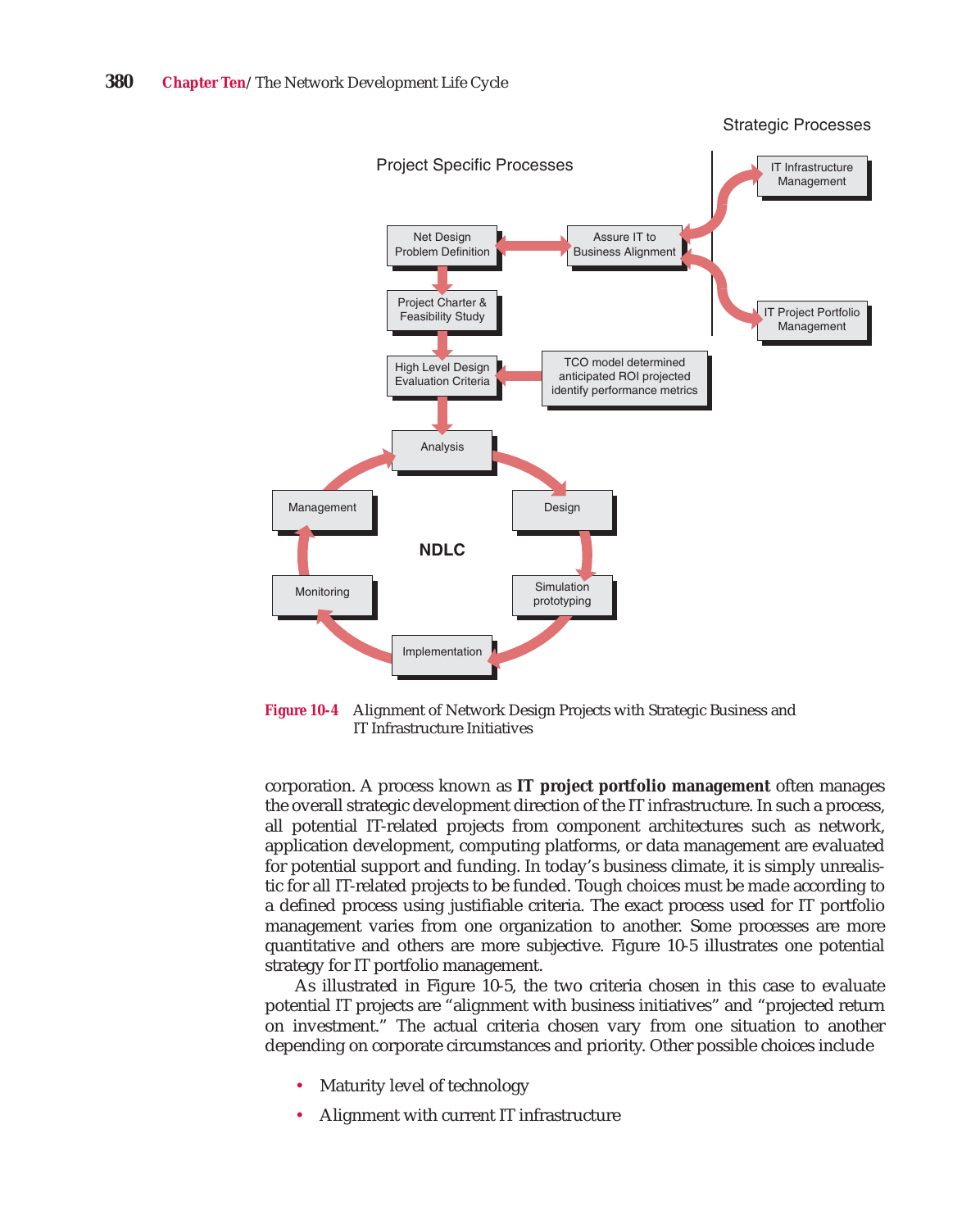

*Figure 10-5* IT Project Portfolio Management

- Required support and management
- Initial investment cost
- Long-term expense

Each potential project is evaluated according to each of the chosen criteria in a qualitative manner by assigning a value of low, medium, or high. Quantitative methods can be used as a justification for the assignment of these values. Once each project is evaluated in terms of both criteria, the intersection of those assigned values will place each project in one of the portfolio management ranges of the grid. Again, the exact number, arrangement, and assigned names of each section of the grid will vary by organization. In the example shown in Figure 10-5, this organization has decided that if projects score low in either alignment *or* return on investment, then it is unlikely that these projects will be pursued. Furthermore, any project that scores low in alignment *and* return on investment is highly unlikely to be pursued. Other categories of recommended actions are arranged according to relative strengths of alignment with business initiatives and return on investment.

# **Project Specific Processes**

As illustrated in Figure 10-4, once a project has been deemed as properly aligned with both the overall IT infrastructure and with the strategic business initiatives of the corporation, it goes through a number of project management steps before the initiation of actual network design activity. Each of these project-specific processes and the overall critical success factors are explained next.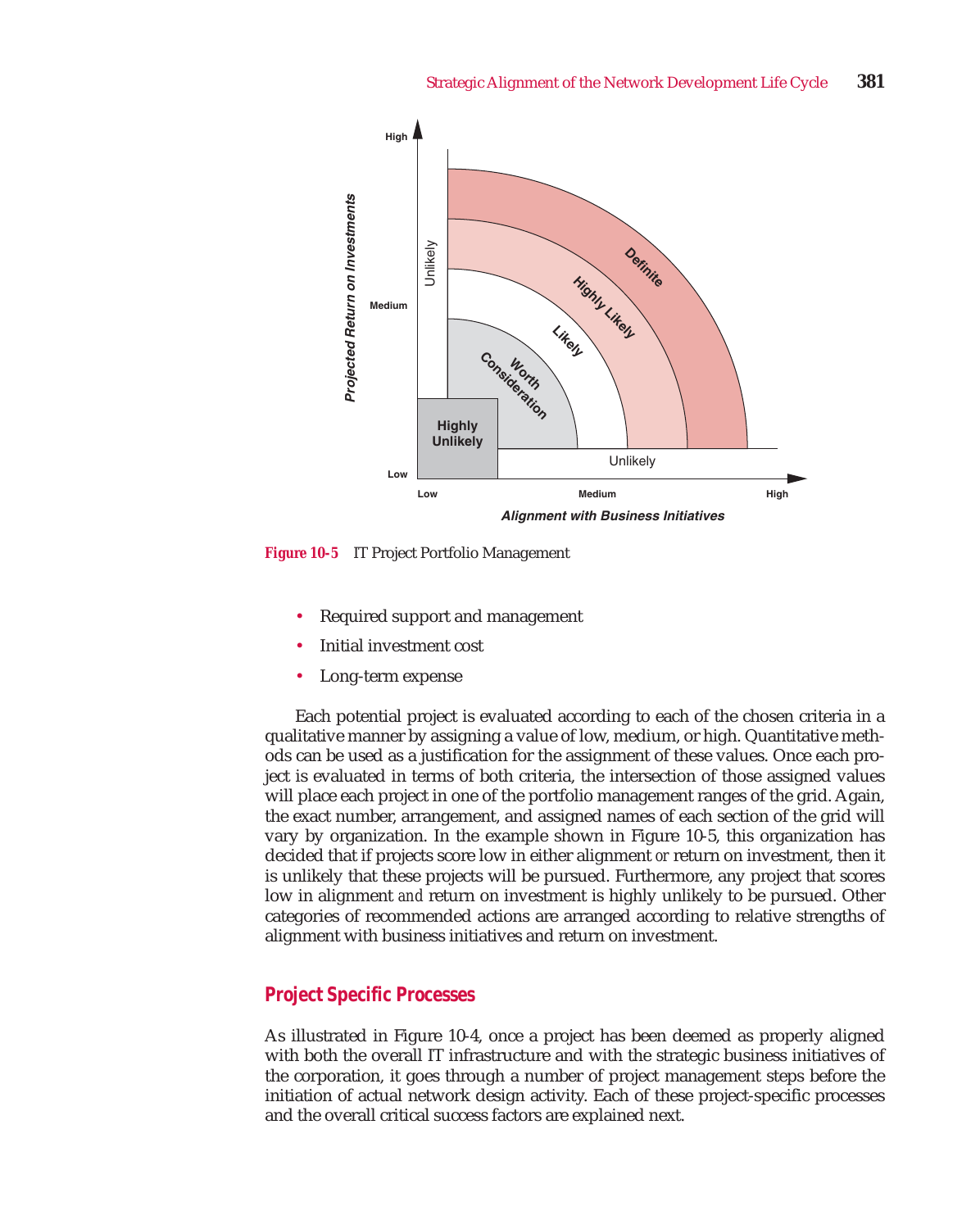# **Critical Success Factors of the Network Development Life Cycle**

Also associated with the overall network development process, rather than with any specific step of the process, are several key behaviors or things to remember that can be of critical importance to the overall successful outcome of the network development life cycle. These **critical success factors** are summarized in Figure 10-6 and explained next.

**Identification of All Potential Customers** The best source of information for system performance requirements is the people who must use the system most frequently. However, all user groups and levels of management must be consulted during the analysis and design phase to ensure that no individuals or groups feel left out of the development process. Although one would like to think it isn't true, the best designed systems can be doomed to failure owing to the effective internal sabotage of disenchanted users.

**Political Awareness** At the very least, it is imperative to be aware of the so-called corporate culture of an organization. Corporate culture is sometimes described in terms related to network design. For instance, corporate cultures can be described as "hierarchical" or "distributed" or "open." If the corporate culture of the organization in which a network analyst is working is hierarchical, then it would be a mistake to make an appointment to interview an end-user without first interviewing and seeking approval of the required levels of management. On the other hand, "open-door" corporate cultures are less concerned with hierarchies of authority, thereby allowing quicker and simpler access to end-users.

| <b>Critical Success Factor</b>                                                | <b>Explanation</b>                                                                                                                                                                         |
|-------------------------------------------------------------------------------|--------------------------------------------------------------------------------------------------------------------------------------------------------------------------------------------|
| <b>Identification of All Potential</b><br><b>Customers and Constituencies</b> | No one likes to feel left out or that his/her input does not matter. It is better<br>to include too many as representative user groups than to inadvertently<br>exclude anyone.            |
| <b>Political Awareness</b>                                                    | Awareness of the corporate political environment as well as the overall corporate<br>culture can have a large impact on a project's success.                                               |
| <b>Buy-In</b>                                                                 | As each stage is concluded, buy-in or agreement as to conclusions from all<br>effected customer groups is of critical importance.                                                          |
| Communication                                                                 | Do not assume others know what is going on with the project. Write memos or<br>newsletters, send e-mail, or communicate with key people in person.                                         |
| <b>Detailed Project Documentation</b>                                         | Document every phone call and every meeting. Keep the project well organized<br>from day one with copies of all correspondence.                                                            |
| <b>Process/Product Awareness</b>                                              | As a simple means of staying focused and on track, keep in mind the process and<br>product for each step in the network analysis and design methodology                                    |
| <b>Be Honest with Yourself</b>                                                | Be your own harshest critic. Identify weak points in your proposal and address<br>them accordingly. Play "devil's advocate" with your proposal and prepare for the<br>possible objections. |

*Figure 10-6* Critical Success Factors of the Network Development Life Cycle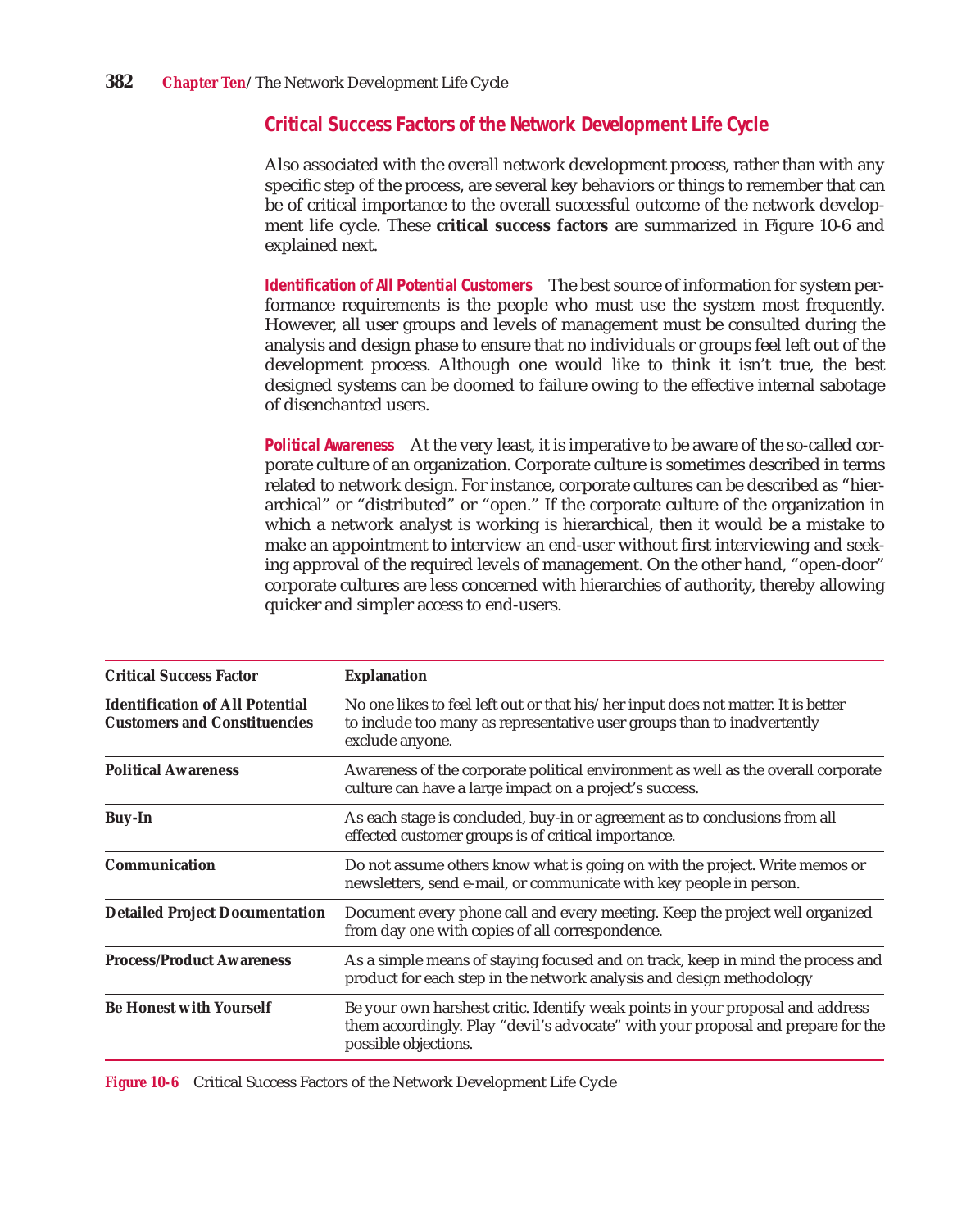Unfortunately, so-called "back room" politics can play an important role in systems design as well. The best researched and planned network design may go unimplemented if the company president's brother-in-law or golf partner is in the computer business and has a different idea. Sad, but true. The best way to defend against such situations is to first be aware of any such possible political situations. Specific strategies for ensuring the objectivity of the analysis and design process will be highlighted as the overall network analysis and design methodology is described further.

**Buy-In** All of the critical success factors listed in Figure 10-6 are important. However, one of the most important yet easiest to accomplish is **buy-in.** After having chartered the project and identified all potential customers and constituencies, it is imperative to gain buy-in from each of these groups for the deliverable or product of each stage of the overall network analysis and design methodology.

By reaching consensus on the acceptability of the results or deliverables of each and every stage, one avoids having initial assumptions or work on earlier stages brought into question during the presentation of the final proposal. In other words, the approved results of one stage become the foundation or starting point for the next stage. If buy-in from all affected parties is ensured at each stage, the presentation of the final proposal should be much smoother with a minimum of back-tracking or rework required.

**Communication** Many of the other critical success factors listed in Figure 10-6 depend on effective communication, both verbal and written. Often in network or systems development projects, it is assumed that because network analysts and designers are aware of the project status, everyone must be fully informed as well. Unfortunately, this is not the case. As previously pointed out, no one likes to feel left out. More important, networks often cross the "territory" or authority of numerous individuals and departments. To keep these people supportive of the project, it is imperative to keep them informed and to make them feel that they are an important part of the process.

Communication can take many forms. Newsletters, project status reports, web sites, and e-mail are all suitable means of keeping people informed and up-to-date. More ambitious communications schemes such as videoconferencing or the production of a VCR tape or CD-ROM might be appropriate for critical tasks, public relations, or training opportunities.

**Detailed Project Documentation** A project manager must not only manage the overall network analysis and design project effectively with task schedules, project lists, and to-do lists, but also document every aspect of the project. During every conversation, by phone or in person, notes should be entered into a log book indicating such things as date, time, persons involved, topics of conversation, and required follow-up. E-mail messages should be printed and filed. Meetings should be documented in a similar fashion, with agendas and action item assignments included in a project binder as well as being sent to responsible parties and key managers.

Organization of this project documentation is of equal importance. A large binder with several sections for different portions of the project can be a very effective way to be able to quickly access any piece of project documentation required.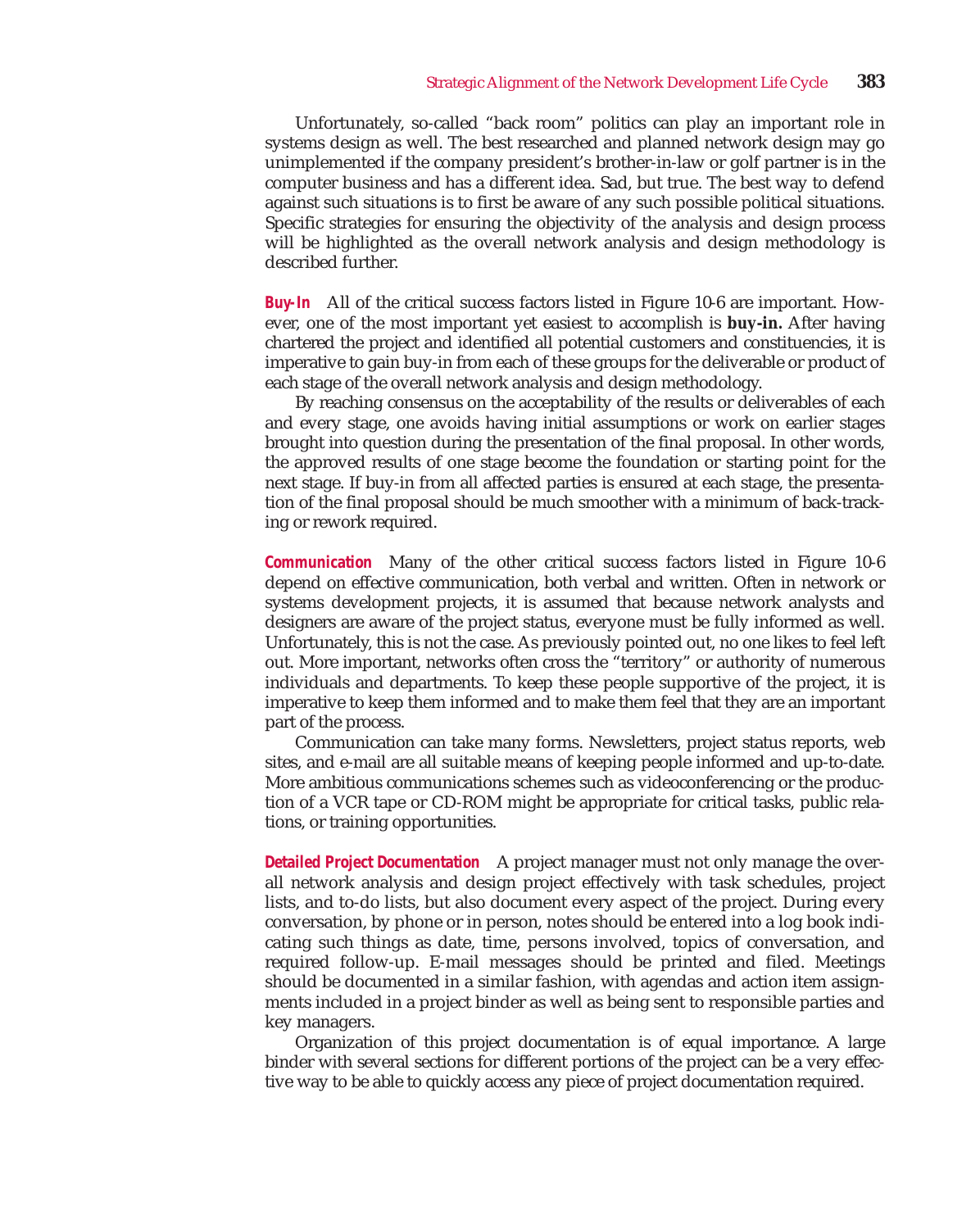This documentation is of particular importance in the latter stages of the project when consultants and vendors become a part of the project. Document everything in writing and take no action on any agreement until it has been presented in writing.

**Process/Product Awareness** As a facilitator in meetings of end-users trying to define system requirements, it is the network analyst's job to keep the participants focused and the meeting on track. To accomplish this goal, it is important to have a clear understanding of the process involved at that particular stage of the network analysis and design methodology as well as the nature of the product or deliverable that is to be the outcome of this process.

Meetings can easily get off on tangents and aggressive users can easily sway meetings toward personal agendas. By remaining focused on the proper topics of discussion and a clear visualization of the product of that discussion, a facilitator can maximize the effectiveness of the analysis and design process. As the leader of the meeting, it is important not to go overboard on controlling the discussion of the meeting however. With practice and patience, experienced facilitators can direct meetings that foster imaginative solutions and proposals without either stifling creativity or allowing discussion to wander ineffectively.

**Be Honest With Yourself** One of the greatest advantages of being totally honest with oneself is that no one else knows the potential weaknesses or areas for improvement in a proposal better than the person who wrote it. The difficulty comes when forcing oneself to be totally honest and acknowledging the potential weaknesses in a proposal to either correct them or be prepared to defend them.

Peer review and egoless programming are other systems development techniques employed to identify potential weaknesses in programs or proposals before implementation. Not all weaknesses can necessarily be corrected. Financial or time constraints may have restricted potential solutions. If that is the case, an honest selfreview of the proposal will allow one to prepare an objective explanation of such weaknesses in advance.

**Critical Success Factors Are Learned Behaviors** Although many of the critical success factors listed in Figure 10-6 may seem to be nothing more than common sense, it has been the author's experience that more network analysis and design projects suffer from difficulties caused by a failure to address one or more of these critical success factors than from any other cause of failure. These critical success factors must be applied throughout the entire life of the network development project and are therefore best seen as habits or behaviors, rather than discrete events to be scheduled or planned.

# ■ **NETWORK ANALYSIS AND DESIGN METHODOLOGY**

Although the Network Development Life Cycle is useful as a logical model of the overall processes involved in network development, it is not at all specific as to how the various stages within the life cycle are to be accomplished. What is required is a more detailed step-by-step methodology which compliments the overall logical framework as outlined by the Network Development Life Cycle.

The **Network Analysis and Design Methodology** is a practical, high-level, stepby-step approach to network analysis and design and is illustrated in a summarized fashion in Figure 10-7.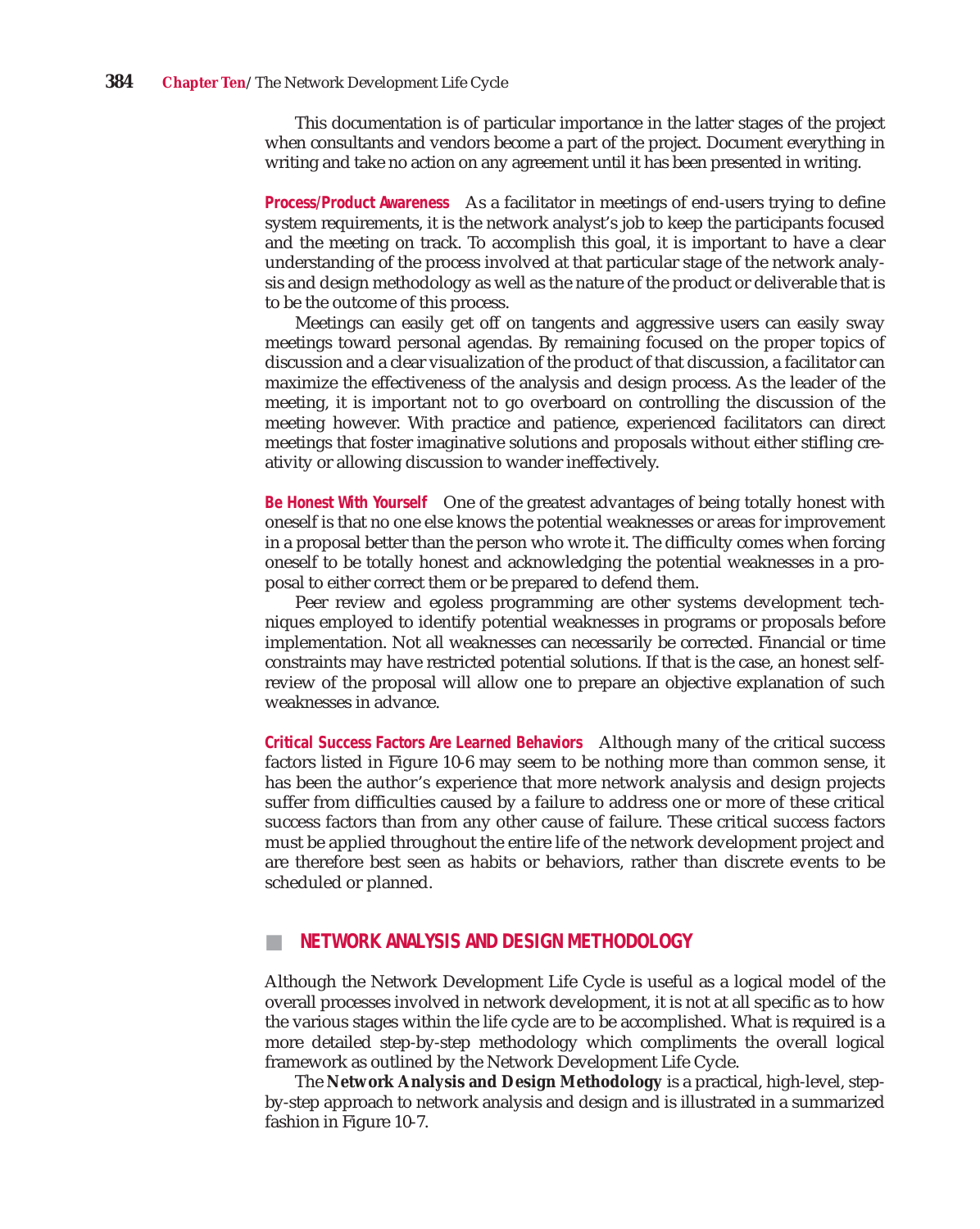

*Figure 10-7* Network Analysis and Design Methodology

# **Overall Characteristics**

Before describing each of the major categories of the methodology as illustrated in Figure 10-7 in detail, a few important characteristics of the overall methodology are worth noting.

- First, the Network Analysis and Design Methodology is consistent with previous information systems development models in that business, application, and data requirements definition are prerequisites to network design activities.
- Second, this methodology treats both in-house personnel as well as outside consultants as potential service providers by clearly documenting requirements in a formalized RFP (Request for Proposal) and expecting compliance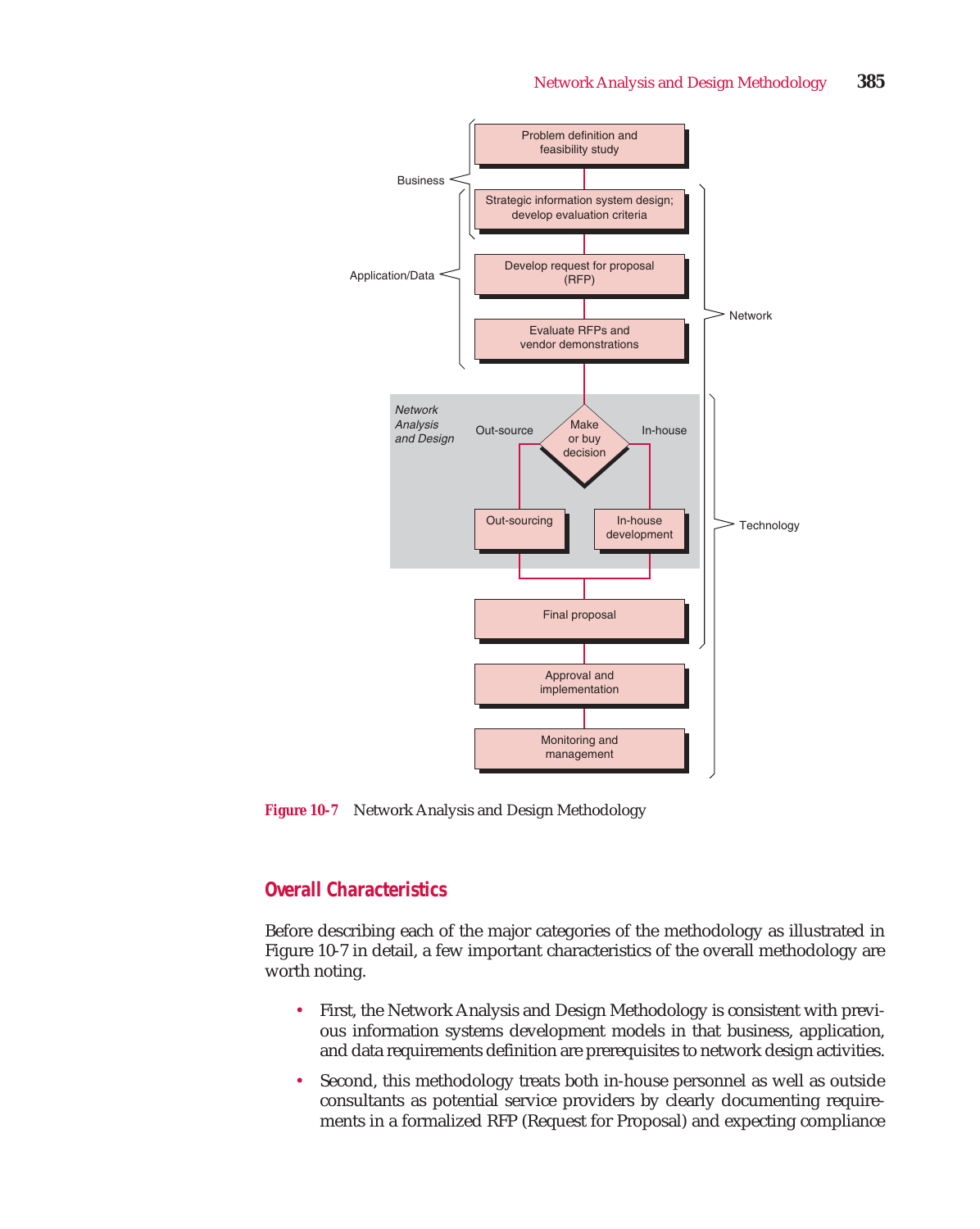with those requirements by whomever may be eventually chosen to perform network development duties.

• Finally, although any diagram of a systems development methodology would indicate that activities are of a serial nature, occurring one after another, with discrete starting and ending points, such is very often not the case. In fact, activities from various stages of the methodology often take place simultaneously. In addition, network analysts often must backtrack to previous activities when new or contradictory information is uncovered as the development process progresses.

Thus, the network analysis and design methodology as illustrated in Figure 10-7 should be looked upon as an overall guideline to the network development process rather than a step-by-step cookbook-style set of instructions.

### **Net Design Problem Definition**

A network cannot very well provide effective solutions to problems that have not been clearly defined in objective terms. To attempt to implement networks before everyone agrees to (buy-in) the exact nature of the problem to be solved is somewhat akin to hitting a moving target. The network will never satisfy all constituencies' needs because no one agreed what those needs were in the first place. All network development efforts start with a problem as perceived by someone, be they management or end-users. At some point, management agrees that a problem exists that is worth expending resources to at least investigate. The responsibility for conducting the investigation may be given to in-house personnel or to an outside consultant or facilitator.

The first job of the facilitator is to identify all parties potentially affected by the perceived problem. Next, representatives of each of these constituencies are selected and convened for brainstorming sessions to determine the nature of the problem and perhaps, the requirements of a solution. To make these problem definition sessions as productive as possible, it is important that representatives do their "homework" before the meetings.

# **Project Charter and Feasibility Study**

To effectively control multiple projects simultaneously in large organizations, it is essential that all projects requiring allocation of manpower, technical, or financial resources be carefully planned. A **project charter** is the mechanism by which a project is organized and initial expectations are documented and agreed on. Networkrelated projects are likely to interact with numerous business units and other areas of IT such as application development. It is important to get involvement and buy-in from all affected organizations in the form of project sponsorship. When all parties can agree before the project is launched what the expected outcomes of the project are and what it will take to reach those objectives in a given amount of time, then that project stands a much greater chance of success.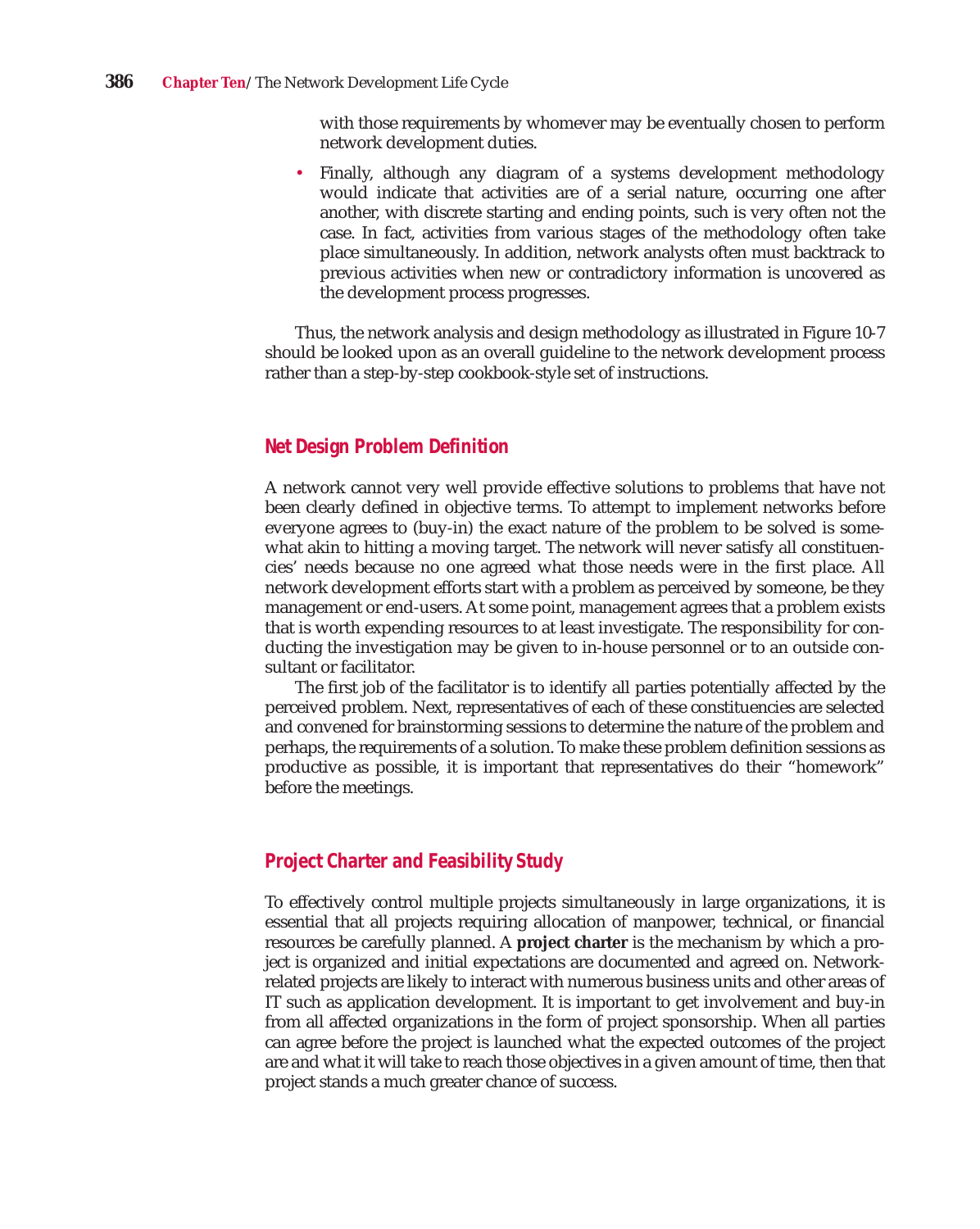Among the sections that could be included in a project charter are the following:

- Description: Two or three sentences briefly describing what, why, how, and when this project will be accomplished.
- Objectives: Often divided into separate categories of business and technical objectives. Objectives should be measurable and serve as the evaluation criteria for the completed project.
- Scope: Often divided into "within scope" and "out of scope" sections to assure that the project remains on target and is not subjected to "scope creep," where side issues and amendments to the project charter cause the project to lose focus.
- Phases: What are the major logical sections of the project? Give some thought as to what must be accomplished in each phase in order to move on to the next phase. This is where initial thought to overall process design for the project is considered.
- Deliverables: Can be either presented as overall project deliverables or phase by phase deliverables. What tangible work or documents will the project team actually be producing?
- Stakeholders and Key Reporting Relationships: Which departments or business units within an organization or corporation will be impacted by this project? Which departments will have to supply personnel to complete this project? Which individuals have budget responsibility for these departments and will have to approve the participation of team members? Who will provide technical leadership, project management, and technical team participation?
- Project Schedule: When will milestones, phases, and overall project be completed?
- Project Budget: What is the anticipated budget for the project?
- Assumptions, Concerns, and Constraints: Any other issues (technical, business, political) that could have an impact on the project that should be shared with all concerned before project kick-off.
- Sponsor Approval Signatures: Executive level approval to proceed with the project as described in the previous charter.

**Understand Strategic Business Objectives** Once the group has been assembled, it is time to remember the top-down model. To keep the problem definition session and the subsequent solution proposal session on track, it is vital to start with the strategic business goals of the organization as articulated by senior management. Whenever the author consulted as a user group facilitator, he always strived to have either the chief executive officer or chief financial officer (or both) present at the initial meeting to say a few words about the importance of the user group's work and the strategic direction of the corporate business goals. In addition, if strategic corporate goals had been prepared in writing, these were shared with the group, as allowed by company policy. In this way, the whole group starts off with the same focus and strategic business direction with the proper attitude about the overall process.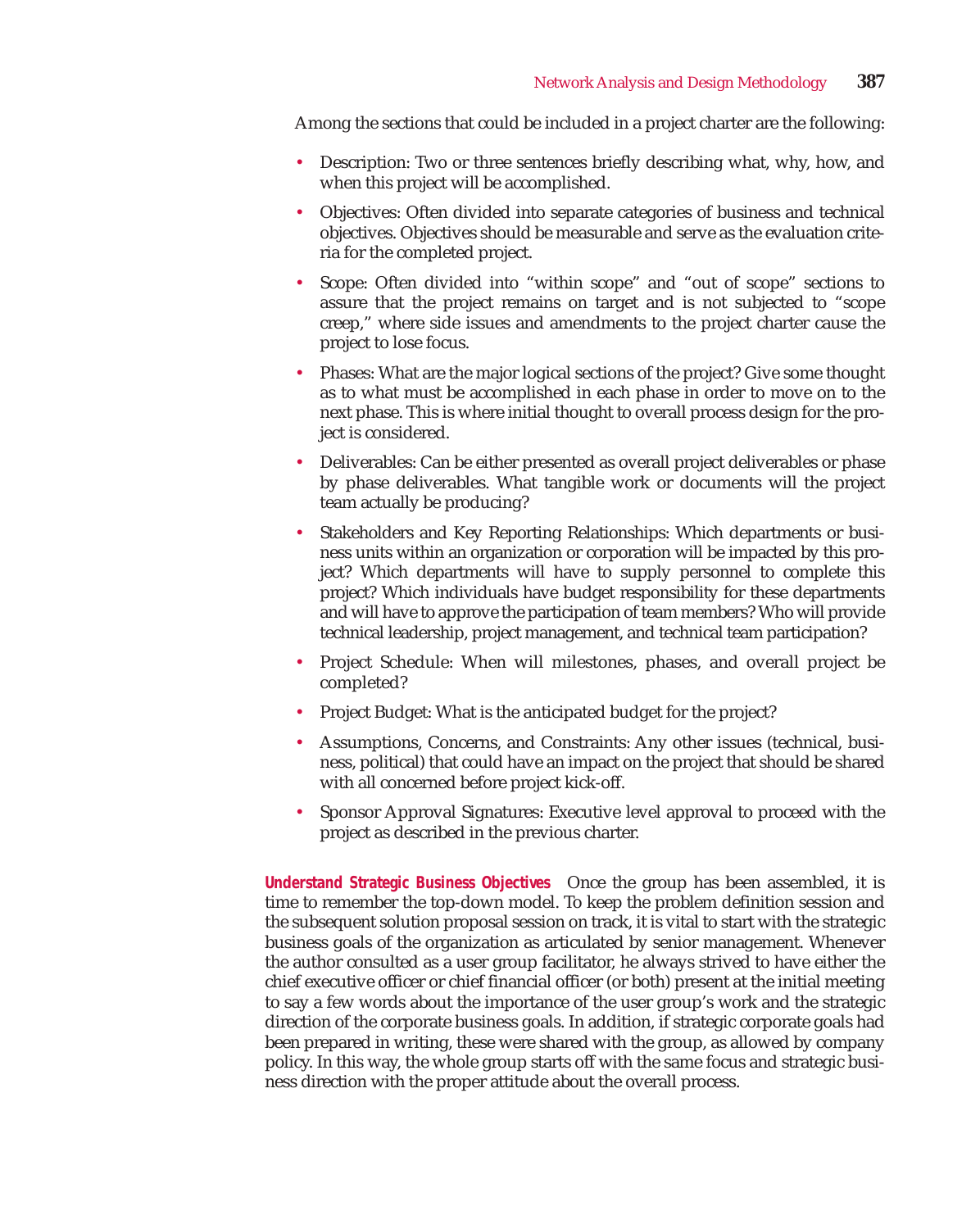**Importance of Baseline Data** To measure the eventual impact, hopefully positive, of the installed network, one has to have baseline data, or the current status of the system and network, from which to measure that eventual network impact. This baseline data can often be collected from the various customer groups or constituencies of the information system and network who are chosen to attend the problem definition sessions. Depending on the extent, in terms of both geography and sophistication, to which current systems have been implemented, a structured framework may be required to record this systems information in a standardized manner. Fortunately, the top-down model is an excellent example of such a framework. Chapter 11, Network Management, provides more detailed information on the technology and processes involved with network performance baselining.

**Top-Down Model Organizes Baseline Data** Using the top-down model as a framework for organizing the baseline data to reflect the current system and network status does not necessarily imply that a separate top-down model must be completed for every corporate location attached to the network or that every layer of the top-down model must be filled in for every location. Just enough data should be collected at this point in the network analysis and design methodology to clearly define the problem in measurable terms.

Information that is gathered in the top-down models at this stage should relate directly to the problems as perceived by the user groups. It is hoped that the problems have some business layer impact; otherwise this whole process may be a waste of time. In other words, although the source of the problem may be in the application, data, network, or technology layers, if it has no impact on the business layer, why should time be spent studying it?

Questions should deal with business problems or situations. Once these business problems are identified, the sources of these business problems within the lower layers of top-down model would be subsequently investigated as part of the problem definition process. Conversely, these same lower layers of the top-down model will be redesigned to become the source of business solutions as delivered by the new network.

**Feasibility Studies and Buy-In** Once sufficient information has been gathered to document the current status of the systems and networks in objective, measurable terms, the required product for this process, the problem definition, has been completed and it is time to ensure buy-in. The problem definition and its associated alternative recommendations for further study are sometimes referred to as a **feasibility study.**

The need for buy-in on a problem definition or feasibility study will vary from one case to another. Much of the need for management buy-in and the associated approval to proceed depend on the nature of the original charge from management.

In other words, if management's initial charge were, "Look into this problem and get back to me," then a feasibility study followed by management buy-in and approval before further study is clearly appropriate. Conversely, if management's charge were, "Figure out what's wrong and fix it," then a formalized feasibility report with formal presentation may not be called for. However, remember one of the key critical success factors—communications. Even if a formal feasibility report is not required, timely management reports should be completed and submitted on a regular basis to keep management abreast of progress and in tune with overall project strategic direction. Figure 10-8 summarizes the key points (process and product) of the problem definition phase.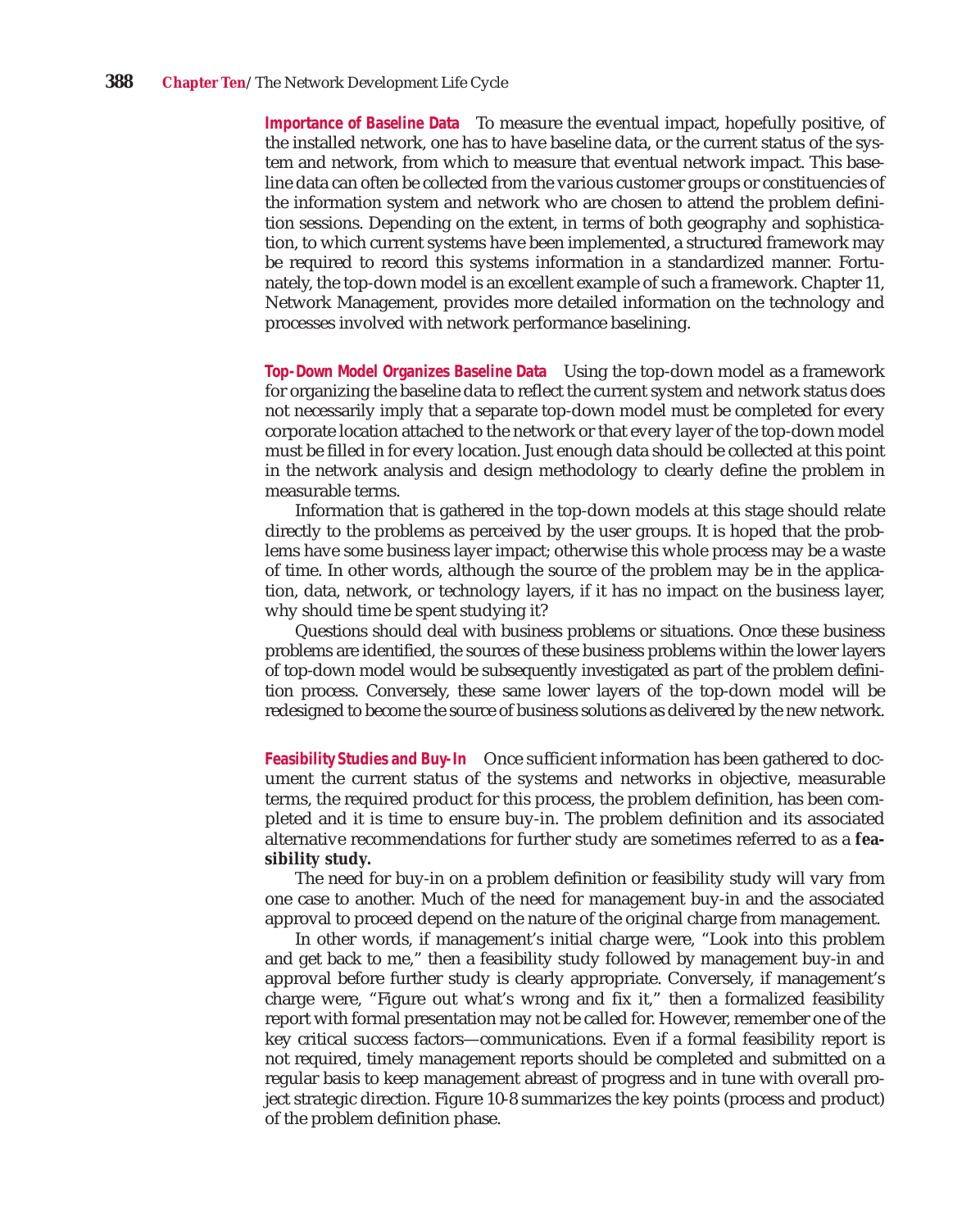| <b>Process</b> | 1. Problem is perceived.                                                                                                                                                       |
|----------------|--------------------------------------------------------------------------------------------------------------------------------------------------------------------------------|
|                | Management perceives problem as worth investigating.                                                                                                                           |
|                | 3. Management delegates responsibility for problem definition.                                                                                                                 |
|                | User/constituency groups are identified and representatives chosen.<br>4.                                                                                                      |
|                | <b>5.</b> Representative groups are convened.                                                                                                                                  |
|                | 6. Senior management commitment and priorities are conveyed to representa-<br>tive group.                                                                                      |
|                | 7. Representative groups produce baseline data of current system status.                                                                                                       |
|                | 8. Depending on the extent of the current system and network implementation,<br>the top-down model may be used to organize this baseline data into a stan-<br>dardized format. |
|                | $9.$ Buy-in.                                                                                                                                                                   |
| <b>Product</b> | 1. Baseline data describing current system status in objective, measurable terms.<br>Can be organized into multiple top-down models.                                           |
|                | 2. A formalized feasibility study may be required depending on the initial<br>charge/direction from management.                                                                |

*Figure 10-8* Key Points of Problem Definition and Feasibility Study

# **High-Level Design Evaluation Criteria**

The problem definition phase provided a starting point of baseline data for the new system, and the strategic information systems design provides the operational goals for the new system to attain. Just as the baseline data have to be objective and measurable, so must the evaluation criteria associated with these operational goals.

These goals may have a direct impact on network design when defined in terms such as maximum response time, transactions/second, or mean time between failures. By producing objective, measurable goals or performance evaluation criteria and getting subsequent management buy-in on those goals, one helps to ensure the objectivity of the entire network analysis and design process. For example, if a substandard system is suggested solely because of "back-room" politics, it is simply evaluated against the evaluation criteria as previously agreed on by all appropriate levels of management. Figure 10-9 summarizes the key points of the strategic information system design phase in terms of both process and product.

### **Total Cost of Ownership**

Evaluation criteria based on performance are an important starting point for an overall assessment of a project's relative success or failure. However, performance criteria consider only whether the project was successful from a technical perspective. It is equally important to consider a project's relative success from a financial perspective. Cost-oriented evaluation criteria must also be established. Today, IT projects are often evaluated from a financial standpoint in terms of **total cost of ownership.** Total cost of ownership implies that all cost aspects of a project are properly identified including ongoing costs such as support, management, and maintenance. Hidden costs such as those included in budgets other than the IT department are also an important component of an accurate total cost of ownership. Projected total cost of ownership figures should be completed for every proposed project and used as a financially oriented set of evaluation criteria during project development and after project implementation.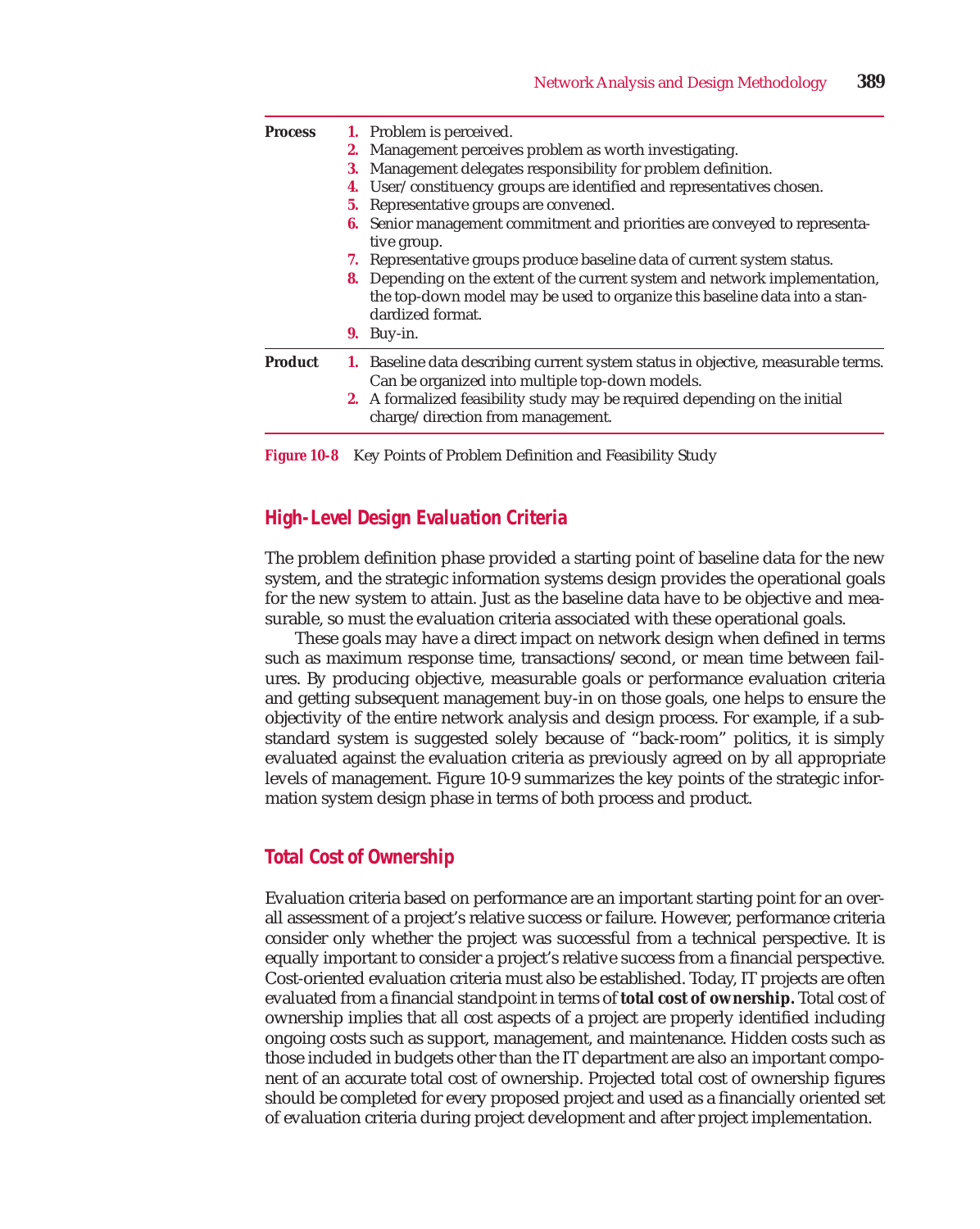| Process |    | 1. Review strategic corporate objectives.                                                                                                                                        |
|---------|----|----------------------------------------------------------------------------------------------------------------------------------------------------------------------------------|
|         |    | 2. Define the overall characteristics of an information system that can<br>successfully support/achieve these objectives.                                                        |
|         |    | 3. Break the overall business down into major functional areas.                                                                                                                  |
|         | 4. | List the business processes performed under each functional area.                                                                                                                |
|         |    | <b>5.</b> Highlight the decision points in the listed business processes and list<br>information required to make informed decisions at each decision point.                     |
|         |    | <b>6.</b> Highlight the opportunities for improvement in listed business processes and<br>list information required to take advantage of these opportunities for<br>improvement. |
|         |    | 7. Prepare performance evaluation criteria.                                                                                                                                      |
|         |    | <b>8.</b> Prioritize the various aspects of the strategic information system as designed.                                                                                        |
|         |    | $9.$ Buy-in.                                                                                                                                                                     |
| Product |    | 1. Strategic information systems design.                                                                                                                                         |
|         |    | 2. Performance evaluation criteria in objective measurable terms.                                                                                                                |

*Figure 10-9* Key Points of Strategic Information System Design

A **comprehensive systems and networking budget model,** presented in Figure 10-22, would be a suitable instrument for developing a total cost of ownership model for a network development project. Costing models for ongoing network services provided to business units or end-user organizations require a different type of costing model. Such an activity-based costing model is introduced in Chapter 11, as part of the discussion of service management and costing.

### **Return on Investment**

Increasingly, networking and information systems professionals are being called on to quantify the positive impact of their projects and implemented systems in financial terms. A variety of options exist for this quantification. **return on investment (ROI)** is perhaps the most traditional approach to measuring cost/benefit and is well suited to incremental upgrades of existing systems. However, for entirely new or innovative projects, although costs may be accurately projected, projected benefits are more intangible and are far more difficult to quantify in real terms. **Return on opportunity (ROO)** attempts to quantify benefits that may be unanticipated or indirectly related to the immediate investment. This methodology recognizes the fact that improvements in IT infrastructure aimed at one project may enable unanticipated benefits and uses not related to that initiating project.

In a similar manner, **total benefit of ownership (TBO)** tries to quantify the usability and associated benefits of technological options. TBO attempts to quantify productivity increases as well as cost reduction. However, to properly quantify increased productivity, one must first measure current levels of productivity by developing evaluation criteria so that baseline data can be gathered.

# **Performance Metrics**

Performance metrics refer to quantifiable, measurable performance criteria by which the success of an implemented system can be judged. Performance metrics must be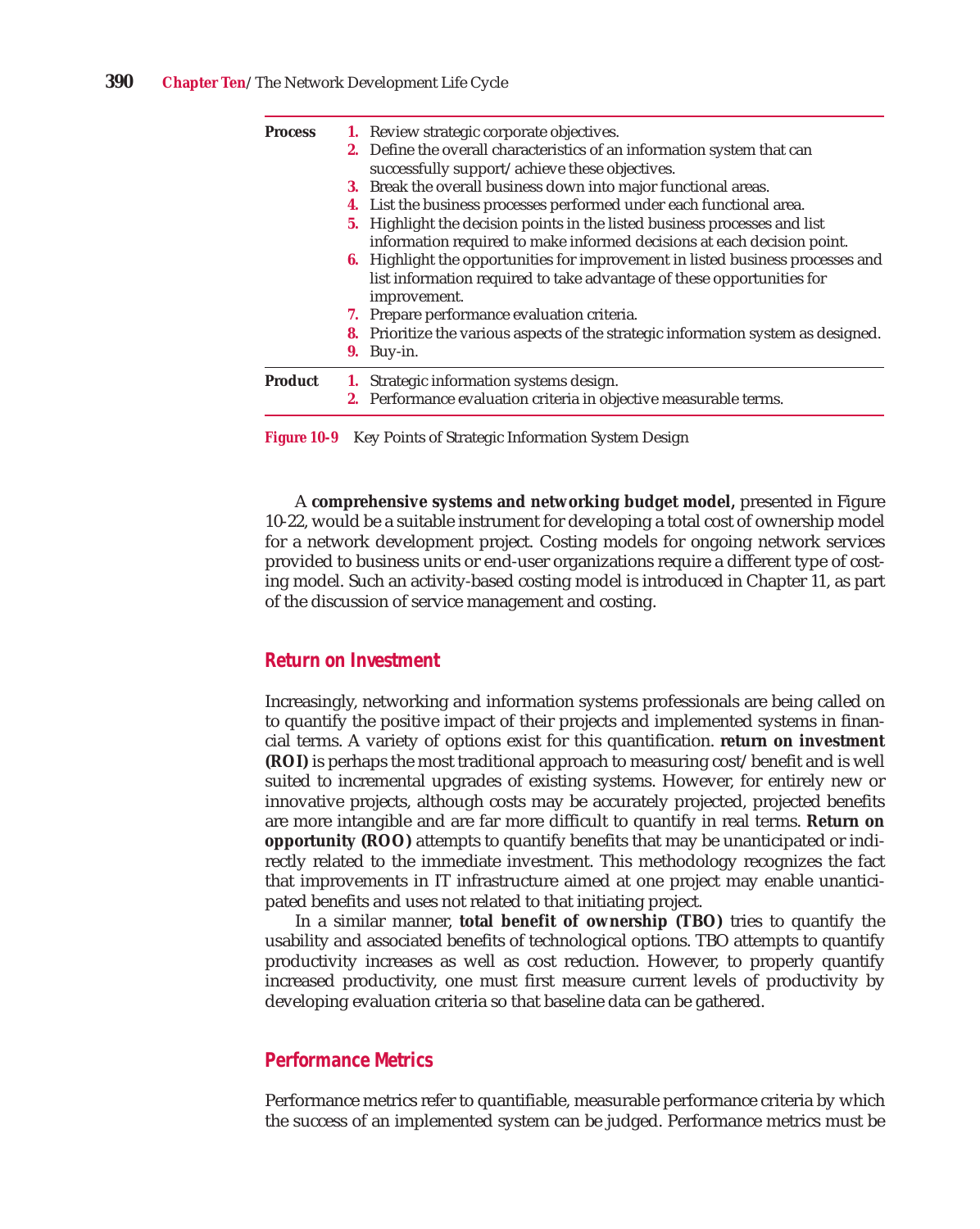defined in both business terms and IT infrastructure terms. Given that the alignment of a given IT project with a strategic business initiative has already been assured, the performance metrics required to validate that alignment should be able to be defined. Business-oriented performance metrics that reflect the achievement of the intended business outcomes must first be defined. The ability to report on the status of these business performance metrics should be embedded within the components of the IT infrastructure supporting this new initiative.

On a technical level, the performance levels required from each element of the IT infrastructure, in order for the overall system to achieve its business objectives, must be individually identified. Technology-specific performance metrics must be identified for each technical component of the overall system. The definition, monitoring, and management of these performance metrics are part of an area of IT known as service management. Definitions of required levels of service from the IT infrastructure to achieve intended business goals are delineated in service level agreements. Service management and service level agreements are explained further in Chapter 11.

# **DESIGN AND ANALYSIS PROCESSES**

### **Identify Overall System Characteristics**

The word *strategic* is used in the context of information systems design to portray the top-down, strategic business goal orientation of the entire information design process. As can be seen in Figure 10-9, the strategic information systems design process starts with a review of the strategic business goals as articulated by senior management.

With these strategic business goals in mind, the next step in the process is to describe the overall characteristics of an information system that could fulfill these strategic business goals. Examples might be the following. To fulfill our corporation's strategic business goals, this information system must:

- **1.** Enable delivery of improved customer service
- **2.** Enable improved inventory control
- **3.** Allow for more flexible pricing
- **4.** Enable shorter shelf restocking cycles
- **5.** Allow for more efficient use of manpower

Many other examples could have been included. The point of these overall characteristics, in terms of the top-down model, is to ensure and specify that the application layer solutions will deliver on the business layer requirements. As can be seen from Figure 10-9, one of the key products of this strategic information system design phase is the performance evaluation criteria. The overall required system characteristics as listed previously serve as one set of evaluation criteria for proposed information systems designs. Other more objective evaluation criteria will be developed further along in the overall design process. However, the importance of the strategic system performance evaluation criteria lies in their ability to measure the extent to which proposed information systems designs deliver on strategic business goals.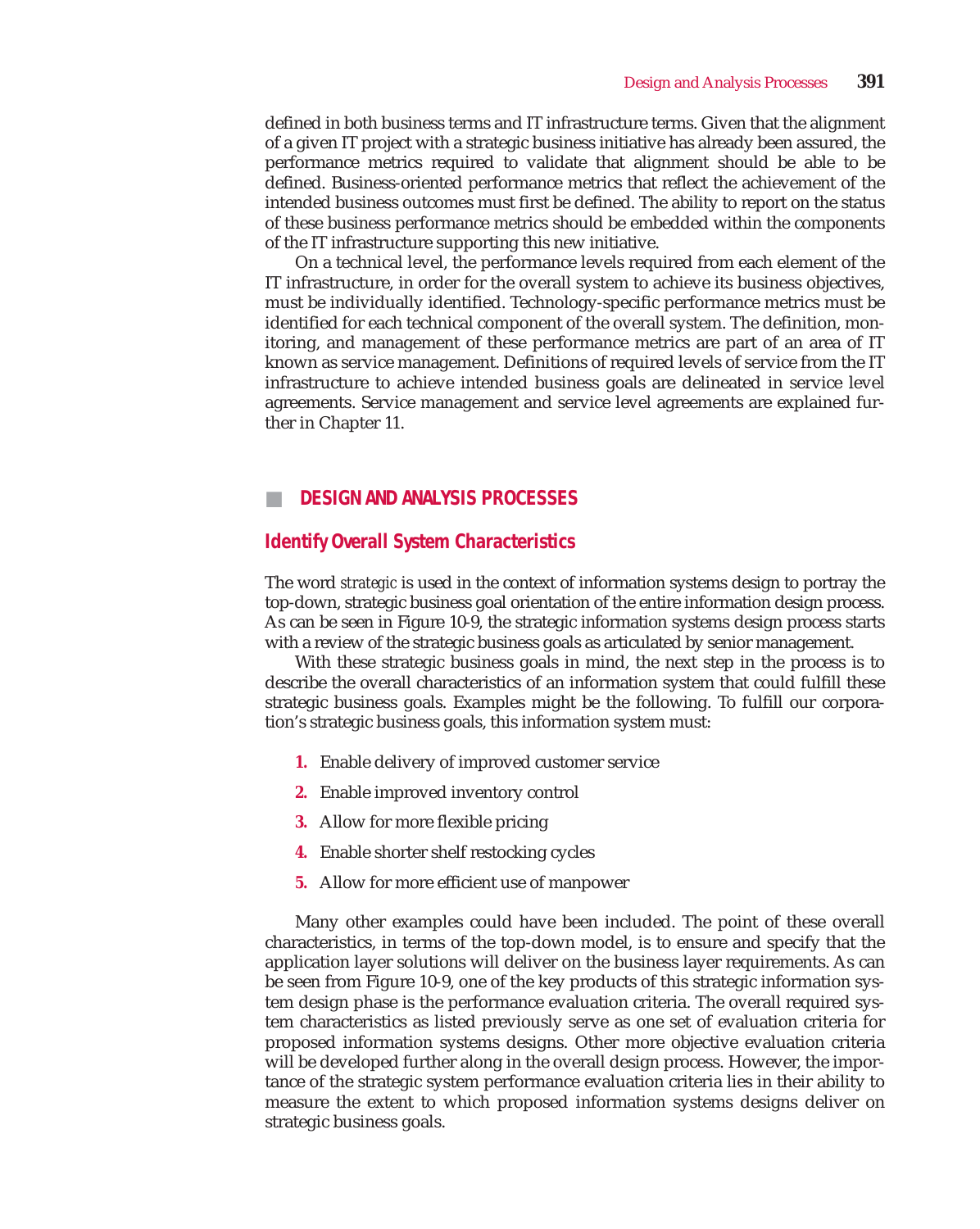# **Identify Major Business Functional Areas**

Once overall system performance characteristics have been established, the overall business can be broken down into large functional areas. These functional areas may correspond to corporate departments or divisions. Examples might include manufacturing, inventory control, project management, customer service, accounting and payroll, and human resources.

In practice, each of these identified major **business functional areas** can be written on a separate large sheet of flip-chart paper and taped over the walls of the room in which the user groups were meeting. It is not important to argue about which functional areas deserve their own sheet of paper at this point. Consolidation and editing take place later in the process.

# **Identify Business Processes Associated with Each Business Functional Area**

Once the major functional areas of the business have been established, the business processes that take place in each major functional area are listed. This presents a wonderful opportunity for **business process reengineering.** Oftentimes, user groups are made up of individuals from various business units who have not had the time to really understand each other's jobs and responsibilities. As business processes are described, brainstorming quickly takes over and problems that seemed deeply imbedded in current systems are solved as new or modified business processes are defined for the new strategic information system design. This process is repeated for every major business functional area identified in the previous step.

It is important for the facilitator of this process to keep the discussions on a fairly strategic level, thereby avoiding lower level implementation issues such as screen design and report layouts. Continuing with the flip chart scenario, each major business functional area should now have its own flip chart(s) with detailed business processes described for each large business functional area.



### **THE NETWORK ANALYST AND BUSINESS PROCESS REENGINEERING**

As current business processes are discussed during the network development life cycle, opportunities abound for improvement of those business processes. It is important, however, to take an organized approach to business process improvement, more popularly known as business process reengineering. Part of that required organized approach hinges on maintaining one's common sense. For example:

- If it isn't broken, don't fix it: In searching for opportunities for improvement, concentrate on the processes that are in the greatest need of improvement.
- How will you know if the new process is better if you never measured how bad the old process was? Baseline data must be gathered to document the performance of current processes before redesign takes place. These same evaluation criteria and methods must be used to evaluate the new processes to objectively evaluate improvement levels.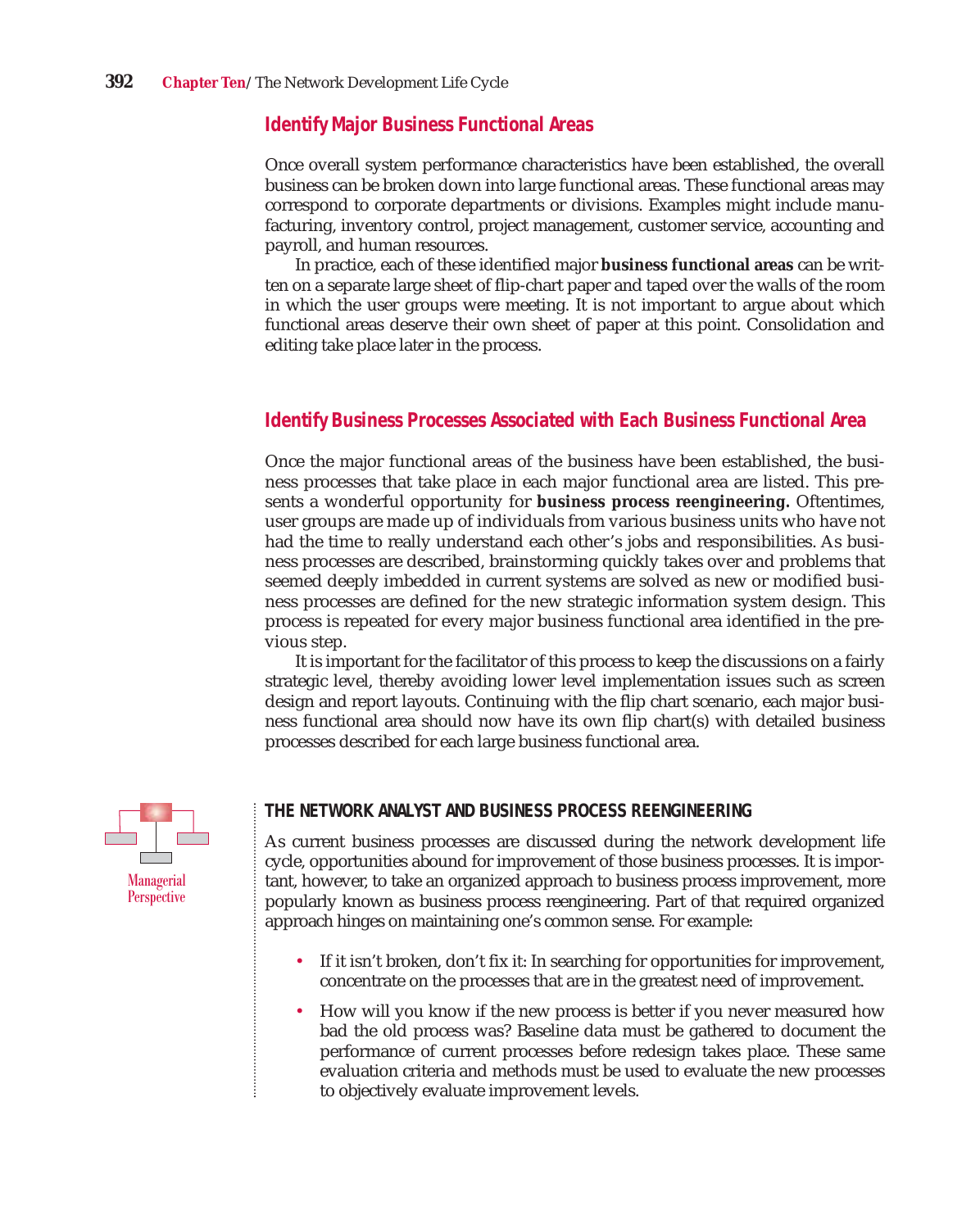- Learn from others' mistakes: Pay attention to other business process reengineering efforts, especially those in closely related industries that have failed. What lessons can be learned and what mistakes can avoid being repeated?
- Don't be afraid to admit mistakes: If the reengineered business process does not produce anticipated results based on objective evaluation criteria, don't be afraid to admit the mistake early and make corrections as soon as possible to minimize negative impact.

As information systems and networking professionals are increasingly called on to justify their budgets and corporate contributions in the face of outsourcing alternatives, it is imperative that network analysts understand the importance of a realistic approach to business process reengineering.

# **Identify Decision Points and Opportunities for Improvement**

Recalling that one of the primary goals of a well-designed strategic information system is to deliver the right information to the right decision-maker, the next logical step in the design process is to identify the key **decision points** in all of the documented business processes where decision-makers must make decisions.

Once identified, each decision point is then analyzed as to what information (the "right" information) is required for the decision-maker to make an informed decision at each respective decision point. This analysis process often brings out the fact that decision-makers are getting much more information than they need to make informed decisions. Entire reports hundreds of pages long may contain only one or two pieces of information that are of critical importance to a decision-maker at any given decision point.

One of the key areas in which user group members can contribute is in the identification of **opportunities for improvement** that can be enabled by this strategic information system design. Opportunities for improvement may imply improvement in any one of a number of areas: financial, productivity, inventory control, accounts receivable collections, customer service, customer satisfaction, repeat customers, employee retention, etc.

The important thing to remember is that if these opportunities for improvement support the strategic business goals of the corporation then they should be identified along with the information required to turn these opportunities into reality. Figure 10-10 illustrates the relationship of the various processes described thus far in the strategic information system design.

### **Prioritization**

Once the strategic information system has been designed as described previously, priorities can be assigned to each of the major functional areas, business processes, decision points, and opportunities. These priorities may assist in the evaluation process by identifying those systems that exhibit the most important elements of the strategic information systems design. A simple yet effective approach to systems design prioritization is known as the **three-pile approach.** In this prioritization scheme, there are only three priorities, defined as follows: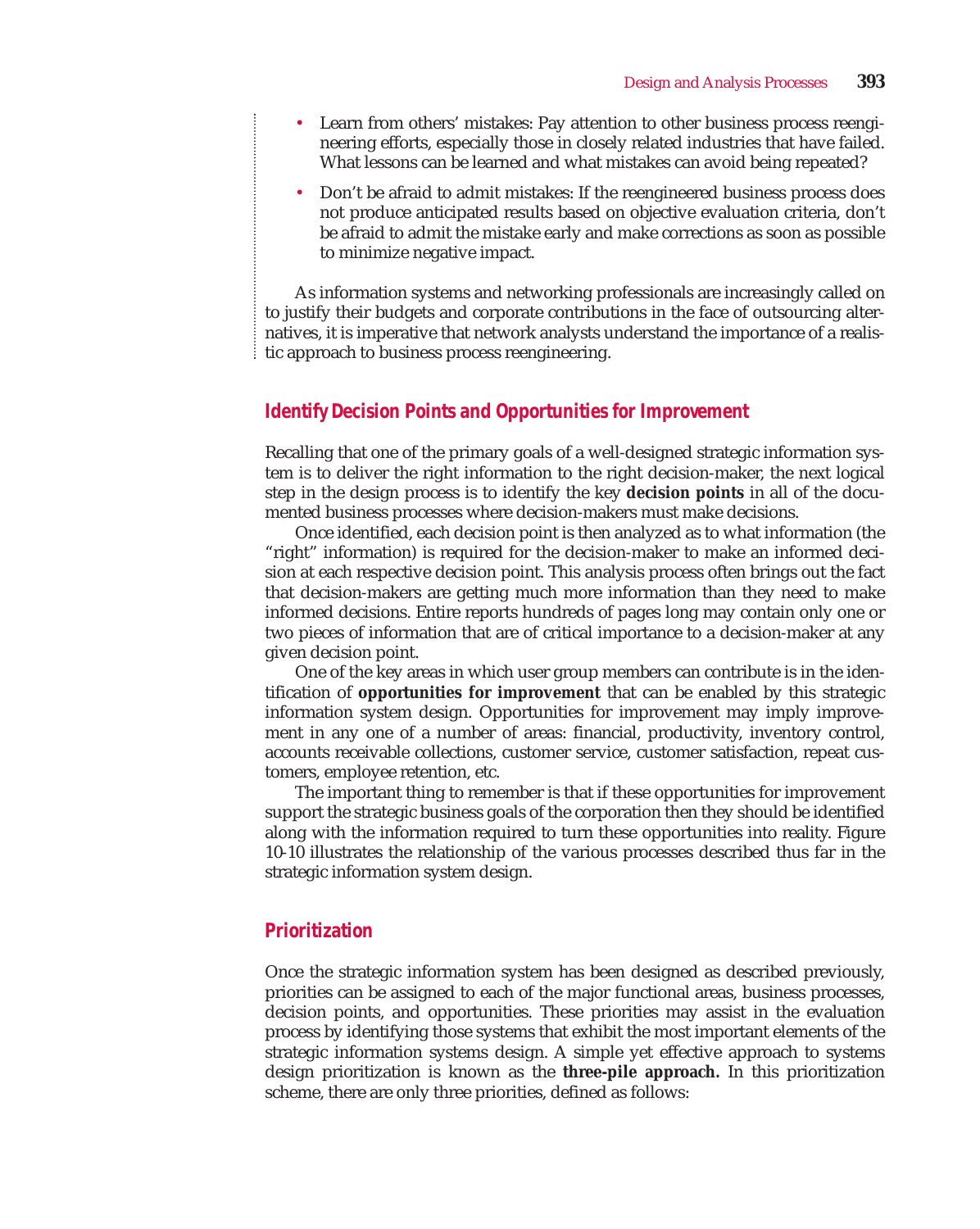

#### *Strategic Corporate Business Objectives*

**Figure 10-10** Process Relationship of Strategic Information System Design

- Priority 1 items are so important that the system is simply not worth implementing without them.
- Priority 2 items can be lived without or "worked around" but really need to be implemented as soon as possible.
- Priority 3 items would be nice to have but can be lived without.

One important point to remember is that these priorities should be considered in terms of business impact. At this point, a strategic, or high-level, information system design has been completed. Many details need to be added to this requirements document before proposals can accurately reflect their ability to meet not only the business and application layer system requirements, but the data and networking requirements that must support this strategic information system as well.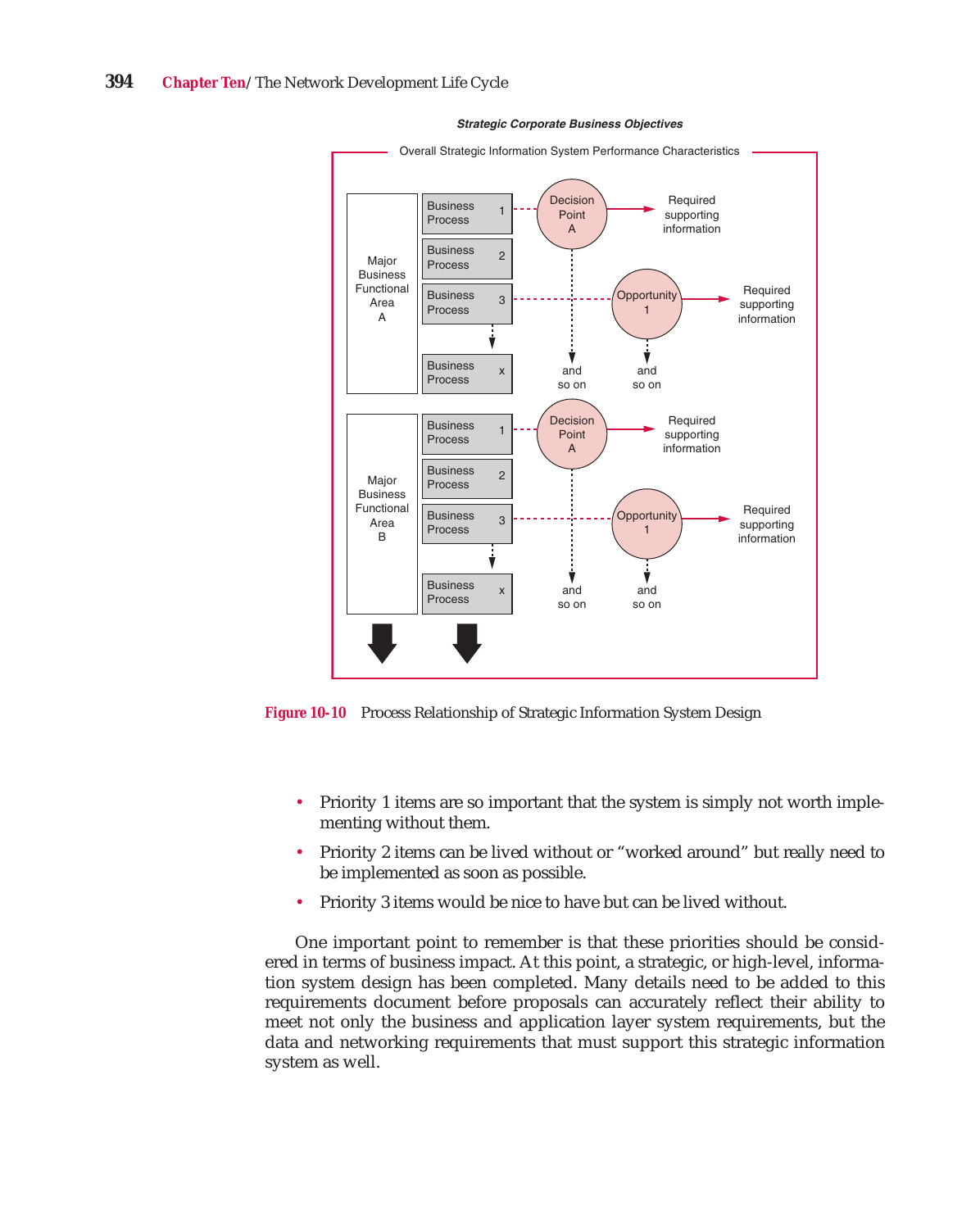# **Finding and Managing Required Technical Talent**

Once a clear understanding of system requirements and evaluation criteria have been established, the next major task is to find the technical talent required to produce the designed system. This talent may be either in-house or may be hired from the outside, often referred to as outsourcing. The overall process for finding system development talent is illustrated in Figure 10-11 and explained in the following sections.

### **Request for Information (RFI)**

Before sending out a detailed request for proposal to numerous potential vendors, it is often prudent to narrow the field of potential respondents by issuing a **request for information (RFI).** The purpose of an RFI is to gather enough information about potential vendors that they can be quickly and easily evaluated as to their suitability for further consideration. The RFI should be easy to comply with for the potential vendors and easy to evaluate the responses from for the corporation issuing the RFI.



*Figure 10-11* NDLC and the Proposal Process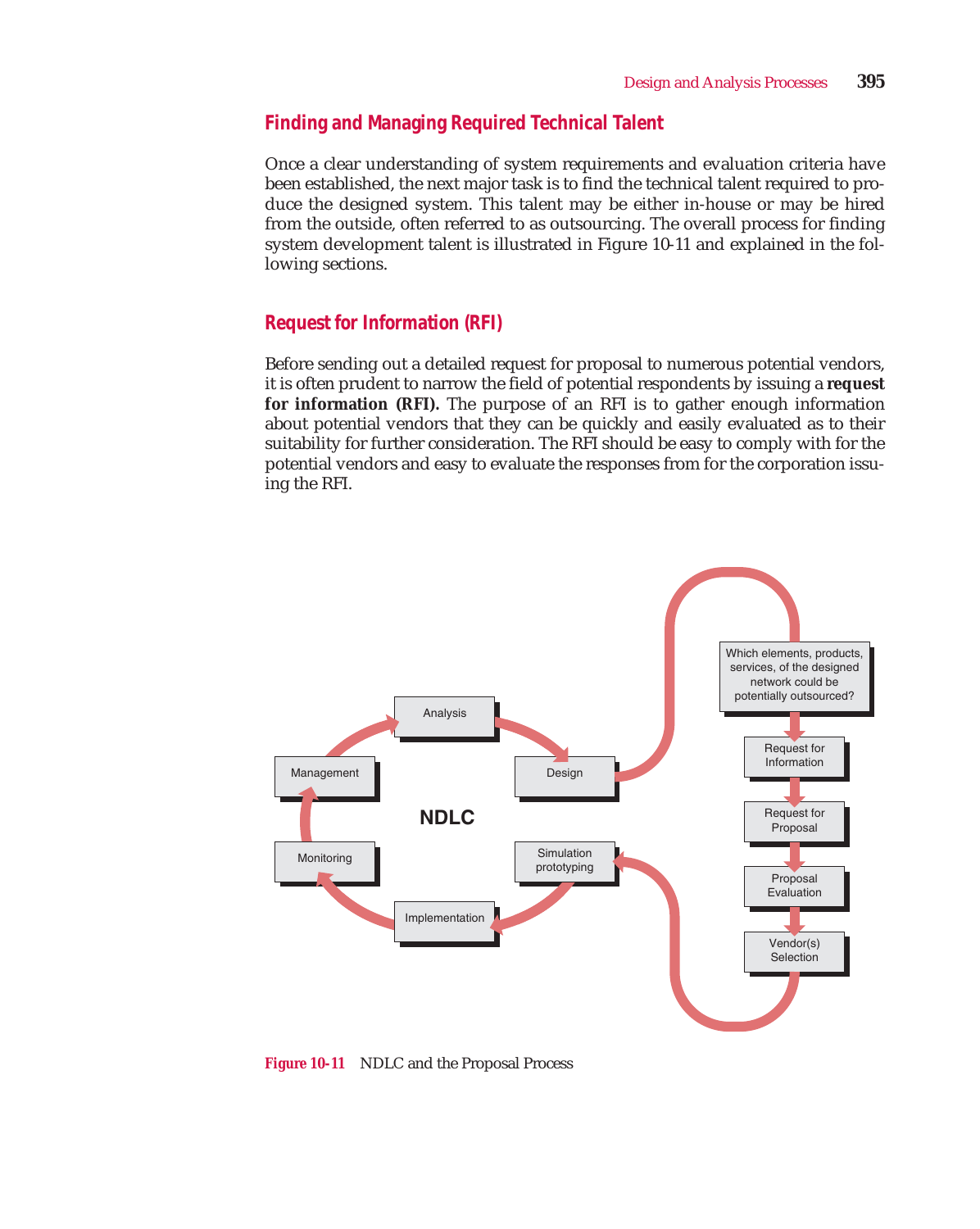Among the sections that could be included in a request for information are the following:

- Technical requirements: a high-level description of technical performance requirements that must be met by the proposed technology or system. These requirements should be of high importance to the overall system. In other words, vendors that cannot meet these technical requirements will not be considered further.
- Business requirements: ask for price structure of technology or services in order to gauge whether or not potential vendors are even in the ballpark of your budget. Do not share your budget with potential vendors at this point.
- References: the purpose of this section is to gauge the experience of this vendor in supplying this technology or service. How many have been sold or installed? Will you be their first customer for this new technology or service?

Remember, the overall purpose of the RFI is to narrow the field of vendors that will be sent the RFP so that you are not wasting time with nonqualified vendors. Keep the RFI short, to the point, and ask questions regarding those system or business requirements that you regard as absolute necessities or "show-stoppers".

### **Request for Proposal (RFP)**

By organizing the strategic information system design information into an understandable format and by adding detailed information concerning performance evaluation criteria for the data and network layers, a document known as a **RFP (request for proposal)** is produced. It is important to understand the benefits of an RFP to be able to justify the work that goes into it.

By taking the time to prepare a detailed RFP, a company ensures that its priorities and unique business processes and requirements are fulfilled by the information system and network that is eventually installed. All vendor proposals are measured against the users' predefined requirements regardless of whom the vendor may be related to. If a vendor's proposal does not meet minimum standards for meeting the requirements of the RFP, it is dropped from further consideration regardless of how nice the screens look or how colorful the brochures are. The RFP ensures that the delivered system, whether developed in-house or purchased from an outside vendor, will be flexible enough to change as business needs and requirements change. Unfortunately, the alternative is all too often the case, in which businesses are forced to mold their business practices according to the constraints of the purchased information system and network. Figure 10-12 summarizes both the processes and products involved in the RFP preparation phase of the network design.

**Examine Each Corporate Location** Now that the strategic information system design has been completed, the next step is to carefully examine each corporate location at which the information system will eventually be deployed. The purpose of gathering all of this data about each of the corporate locations is to compile an accurate representation of the scope and requirements of the network over which this strategic information system will be implemented.

As each location is examined, the information gathered will help determine the unique data and processing requirements for those locations. This detailed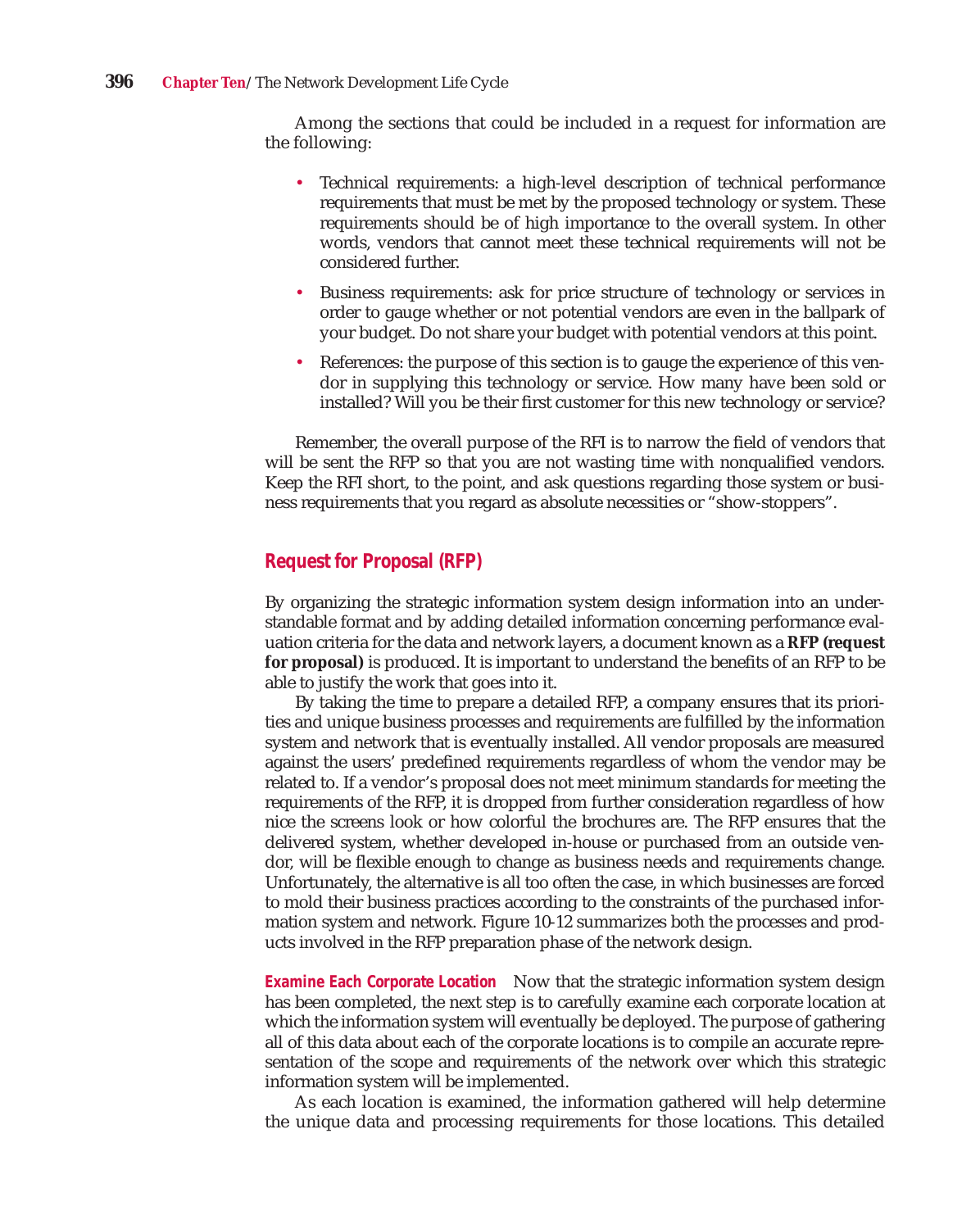| <b>Process</b> | 1. Examine each corporate location                                                     |
|----------------|----------------------------------------------------------------------------------------|
|                | 2. Produce evaluation criteria for application and data layer considerations as        |
|                | required                                                                               |
|                | <b>3.</b> Survey all existing system resources: people, hardware-software-media, data, |
|                | network, physical plant                                                                |
|                | 4. Prepare preliminary overall project schedule                                        |
|                | <b>5.</b> Determine information required from vendor                                   |
|                | <b>6.</b> Determine potential vendors                                                  |
|                | 7. Determine percent-of-fit goal                                                       |
|                | 8. Compile and distribute RFP to selected vendors                                      |
| <b>Product</b> | <b>1.</b> Formalized request for proposal                                              |
|                | <b>2.</b> Percent-of-fit goal                                                          |

**Figure 10-12** Preparing the Request for Proposal

location-specific information is distinct from the high-level information gathered in top-down model format as part of the problem definition phase.

Some corporate locations may be regional offices, concentrating data or transactions from several branch offices. These, along with many other facts must be recorded to accurately define data and network layer requirements for the overall information system. Although each company may differ in what location-specific statistics are important in terms of strategic network design, many of the points in Figure 10-13 may warrant consideration:

The information gathered in such location-by-location surveys adds to the evaluation criteria of any potential system proposal. Any need identified must be met by a proposed system solution in accordance with the determined priority of each of these requirements. It is of critical importance that this survey is done as accurately as possible because this is the data upon which the initial network design will largely be based. Buy-in by all affected groups at this stage is especially important, as outside vendors and in-house staffs will be using this data to prepare detailed application, database, and network designs.

**Final RFP Preparation** The two major components of the RFP that should have been completed at this point are

- **1.** Strategic information systems design.
- **2.** Corporate location survey results.

To put the finishing touches on the RFP, a few more pieces of information must be either supplied to or requested from potential system and network suppliers. This additional information is often included in a section of the RFP known as the **management abstract** or executive summary. Figure 10-14 illustrates a sample table of contents from an RFP including the items that might be included in a management abstract.

**Information Supplied to Vendors** Among the information included in the management abstract that should be supplied to potential vendors to give them as accurate a description as possible of the opportunity are the following items: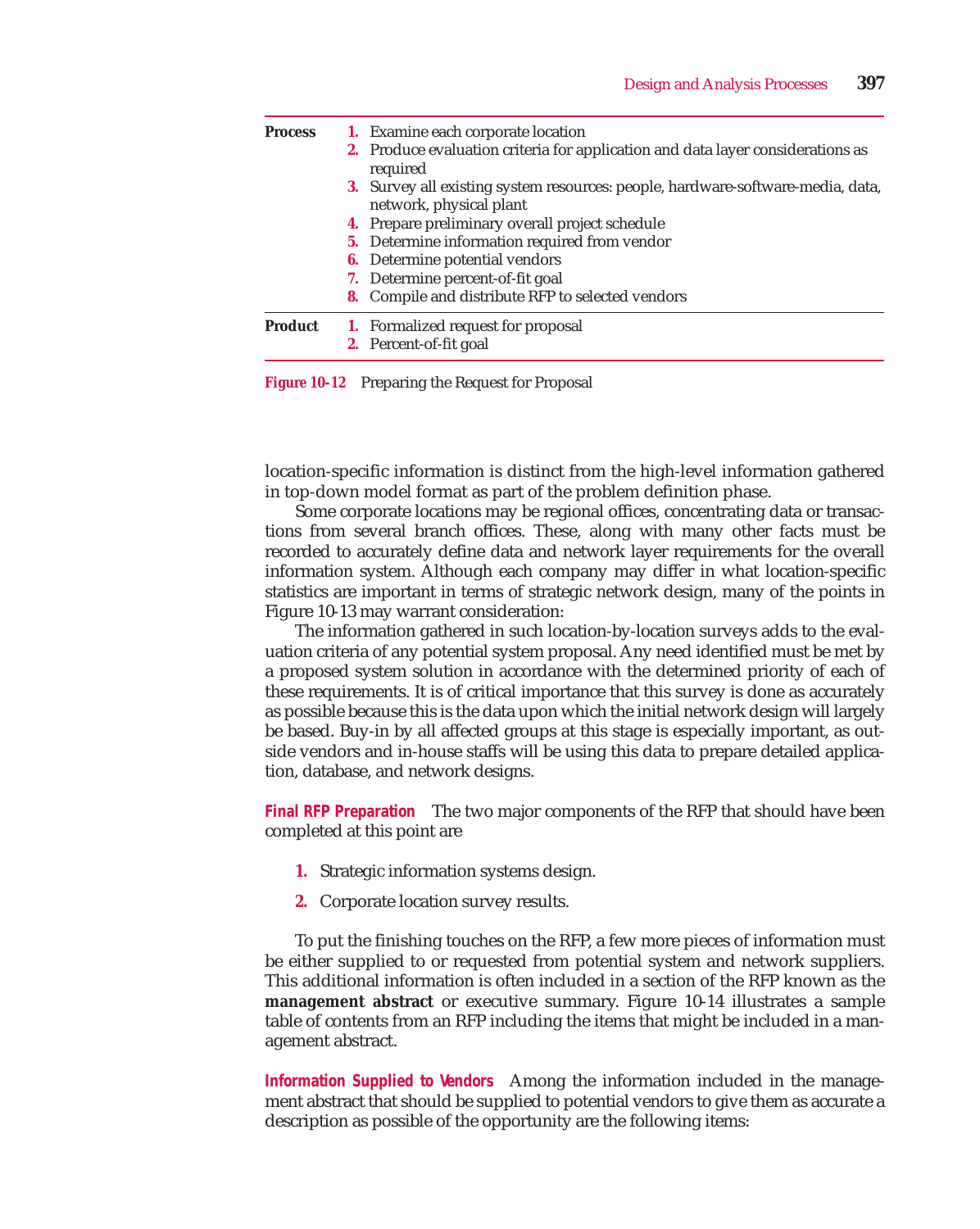| <b>Category</b>             | Questions/Issues<br>• Number of total employees<br>• Number of employees performing each business function as listed<br>in strategic information system design<br>Feeling about the "new" system<br>• Key political situations<br>• Number of network-oriented/technically-oriented employees<br>Training needs                                                                                                                                                                                    |  |  |  |
|-----------------------------|----------------------------------------------------------------------------------------------------------------------------------------------------------------------------------------------------------------------------------------------------------------------------------------------------------------------------------------------------------------------------------------------------------------------------------------------------------------------------------------------------|--|--|--|
| People                      |                                                                                                                                                                                                                                                                                                                                                                                                                                                                                                    |  |  |  |
| Hardware-Software-<br>Media | Current level of computerization<br>٠<br><b>Current applications software</b><br>٠<br>Current networking status<br>٠<br>Local phone company<br>• Availability of data services from local phone company<br>• Software performance requirements<br><b>O</b> Maximum time for customer look-up<br><b>Maximum time for part number or pricing look-up</b><br>• Maximum time for order entry<br>How "mission-critical" is each application?<br>Must backup systems be ready at a moment's notice?<br>٠ |  |  |  |
| Data                        | • Number of customers<br>• Number of inventory items<br>• Number of open orders<br>• Need for sharing data with other locations, regional offices,<br>corporate headquarters<br>Special security needs for data or transmission                                                                                                                                                                                                                                                                    |  |  |  |
| <b>Network</b>              | Current network configuration<br>٠<br>Network traffic volumes<br>Network protocols<br>• Network monitoring and management technology<br>Current problems with network to be corrected<br>Expected growth of network, traffic volume, user community                                                                                                                                                                                                                                                |  |  |  |
| <b>Physical Plant</b>       | • What is the condition of each remote site?<br>Will additional electrical, heating, data wiring, space, or security<br>systems be required at any sites to accommodate the new systems?                                                                                                                                                                                                                                                                                                           |  |  |  |

*Figure 10-13* Possible Location-Specific Statistics

- Company profile: A brief description of the company issuing the request for proposal. Number of corporate locations, approximate yearly sales, anticipated growth rate, and a brief statement concerning the current state of computerization or networking could all be elements of this section.
- Statement of the problem: From a business perspective, what was the source of the initiation of the problem definition process and what did the problem definition team conclude?
- Overall system characteristics: It is important to include overall system characteristics at the beginning of the RFP as some of these requirements may be beyond the capabilities of possible vendors and their systems. In this way, these vendors won't waste their time or yours in submitting a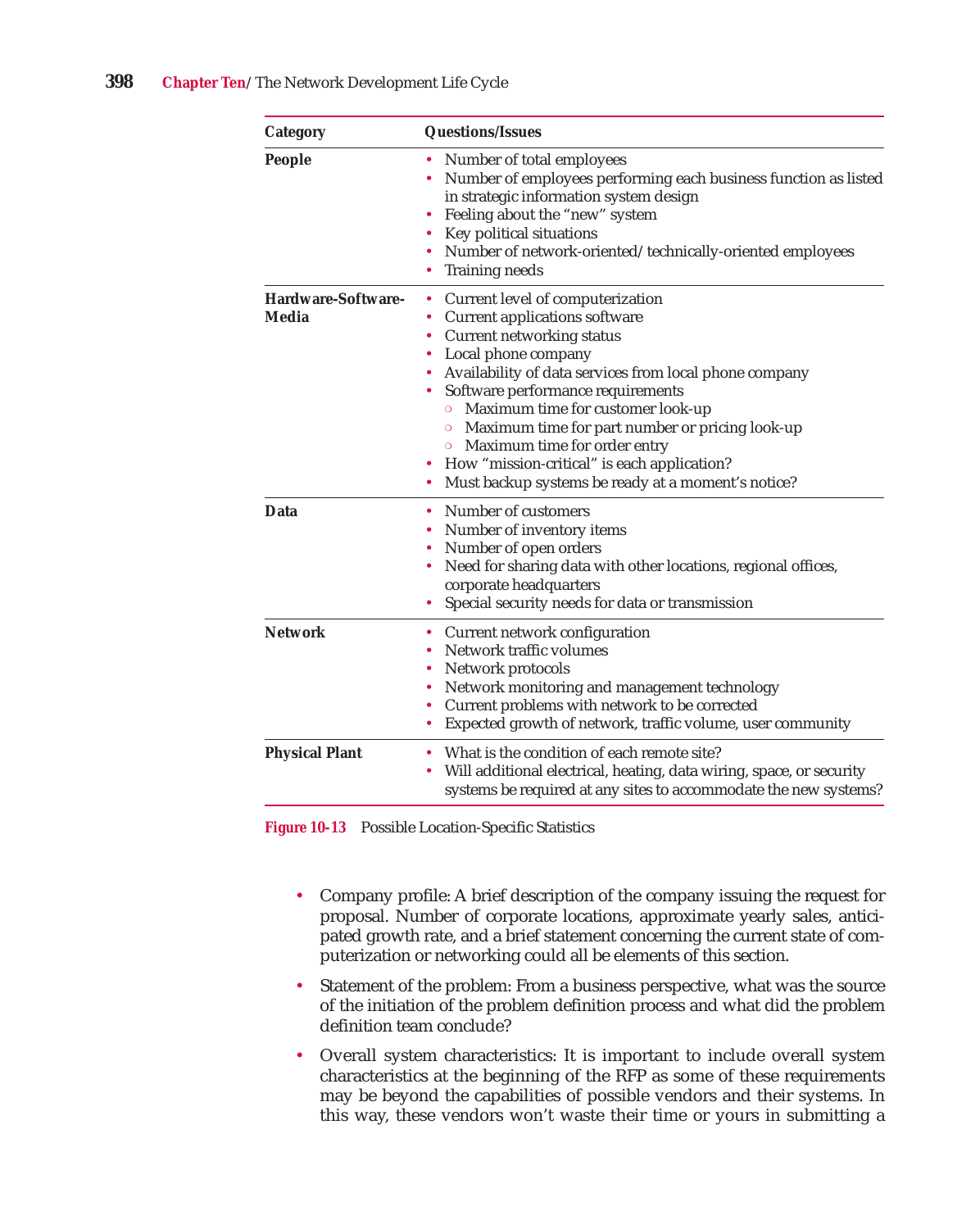| <b>Management Abstract</b> | Company profile<br>Statement of the problem<br>• Overall system characteristics—anticipated outcomes<br>• Project phase prioritization<br>• Proposed project schedule summary<br>Constraints<br>• Contact information<br>• Evaluation criteria for proposals<br>• Legal-terms and nondisclosure agreements<br>• Information requested from vendor; system development<br>experience; hardware, software, networking experience;<br>references; pricing; support; training and documentation;<br>vendor background |
|----------------------------|-------------------------------------------------------------------------------------------------------------------------------------------------------------------------------------------------------------------------------------------------------------------------------------------------------------------------------------------------------------------------------------------------------------------------------------------------------------------------------------------------------------------|
| <b>System Design</b>       | Summary review<br>Details of geographic locations<br>System requirements of each software module                                                                                                                                                                                                                                                                                                                                                                                                                  |



proposal that can't meet these basic overall requirements. Figure 10-15 lists some possible overall system characteristics that might be included in an RFP. Although some of the requirements listed in Figure 10-15 may seem obvious or unnecessary, it is important not to assume anything when shopping for information systems.

- Project phase prioritization: If some modules (business area computerization plans) of the overall strategic information systems design are more critical than others, this prioritization should be conveyed to potential vendors. Often, a vendor may be able to supply some, but not all, of the information systems modules. If the vendors have a sense of which modules are most important, they will be better able to know whether or not to submit a proposal.
- Proposed project schedule summary: Figure 10-16 illustrates a sample proposed project schedule with key events that may be of concern to potential vendors listed. Before taking the time to prepare detailed proposals, many vendors appreciate knowing the implementation timetable of the proposed project. If the vendor already has projects underway or anticipated, he/she may lack sufficient staff to meet this RFP's proposed implementation schedule.

**Information Requested from Vendors** At least as important as the information supplied to potential vendors is the information required from potential vendors. To avoid being sent standard proposals with preprinted product literature and brochures, it is advantageous to list specific information required from vendors and to evaluate only those proposals that supply the requested information.

Figure 10-17 lists some of the information that may be requested of vendors, although the list is by no means authoritative or exhaustive. Information requested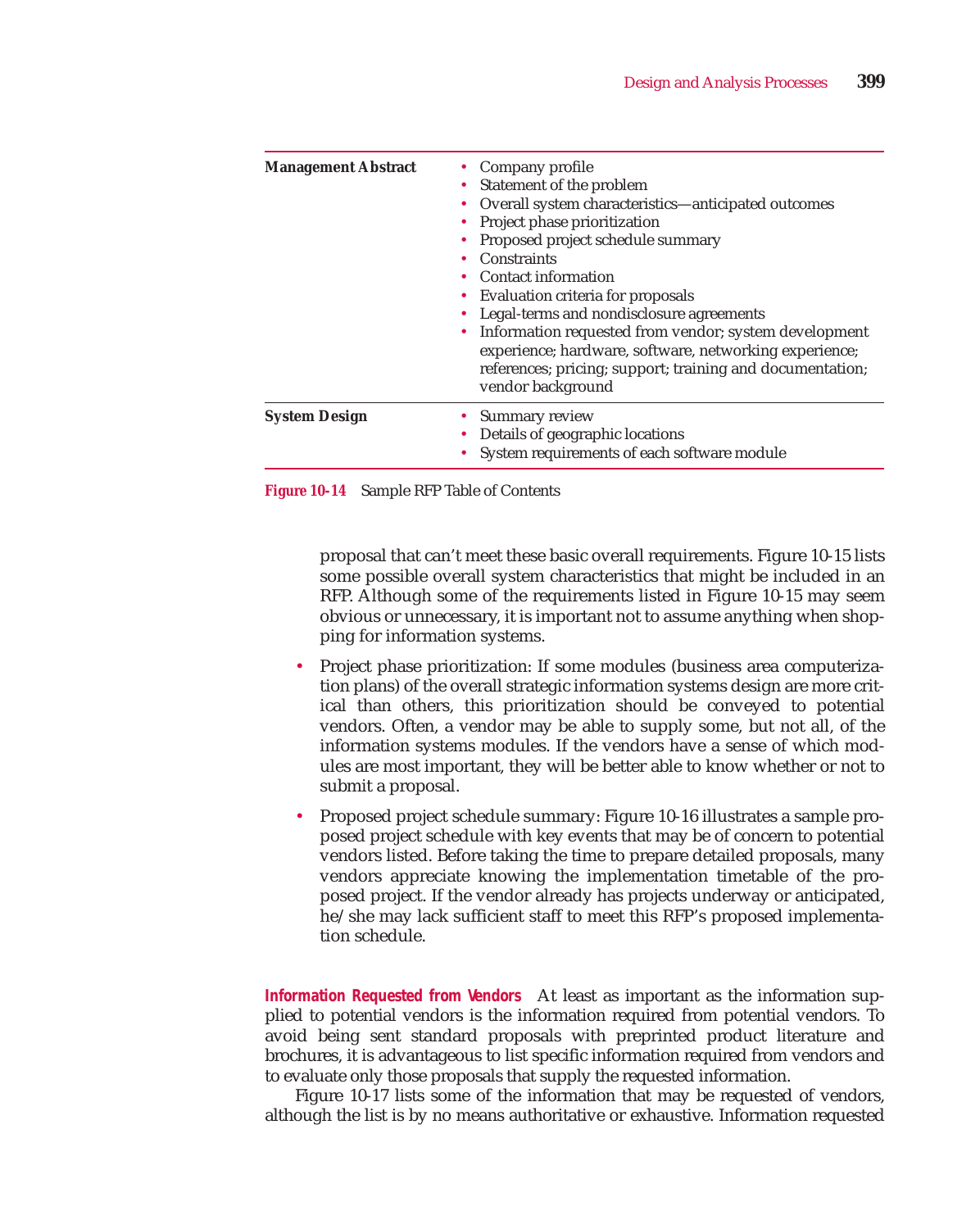- **1.** Source code must be owned by the client company.
- **2.** The system must be easy to use and maintain and must contain on-line help as well as extensive input editing and verification to help prevent errors.
- **3.** The system must require a minimum of training.
- **4.** The system must be easy to install (hardware and software) to expedite installation throughout all corporate locations.
- **5.** The system must allow multiple users simultaneous access to information. The system must have the capability to ensure information integrity through record locking and must have adequate security to ensure against unauthorized access to information.
- **6.** The system must have windowing capabilities allowing drop-down menus and screens to allow simultaneous access to multiple files and/or modules.
- **7.** The system must be easily transportable to numerous hardware and operating system platforms on both minicomputers and microcomputers.
- **8.** The system must have the ability to output and input ASCII data files to ensure necessary informational ties to regional centers.
- **9.** The system must have database/file rollback capabilities to ensure data integrity in the event of a system failure or power outage.

#### *Figure 10-15* Possible Required Overall System Characteristics

should satisfy corporate policies as well as business layer concerns from initial problem definition analysis. The overall purpose of this section is to ensure that

- The vendor has significant experience in developing and implementing systems of a similar nature to the one described in the RFP.
- The vendor has a sufficiently large organization to support the smooth and successful implementation of such a system.
- The vendor is financially solvent so as not to be likely to declare bankruptcy in the middle of the project implementation.

| Event                                                  | <b>Proposed Completion Date</b> |  |  |
|--------------------------------------------------------|---------------------------------|--|--|
| <b>Requests for Proposals Sent to Selected Vendors</b> | 07/29/04                        |  |  |
| <b>Proposals Due to Consultant from Vendors</b>        | 08/29/04                        |  |  |
| <b>Selection and Notification of Vendor Finalists</b>  | 09/14/04                        |  |  |
| <b>Presentation/Demonstration by Vendor Finalists</b>  | $09/21/01 - 10/07/04$           |  |  |
| <b>Make-or-Buy Decision</b>                            | 10/14/04                        |  |  |
| <b>Pilot Test</b>                                      | 12/14/04                        |  |  |
| <b>Projected System Implementation Date</b>            | 04/01/05                        |  |  |

**Figure 10-16** Proposed Project Schedule Summary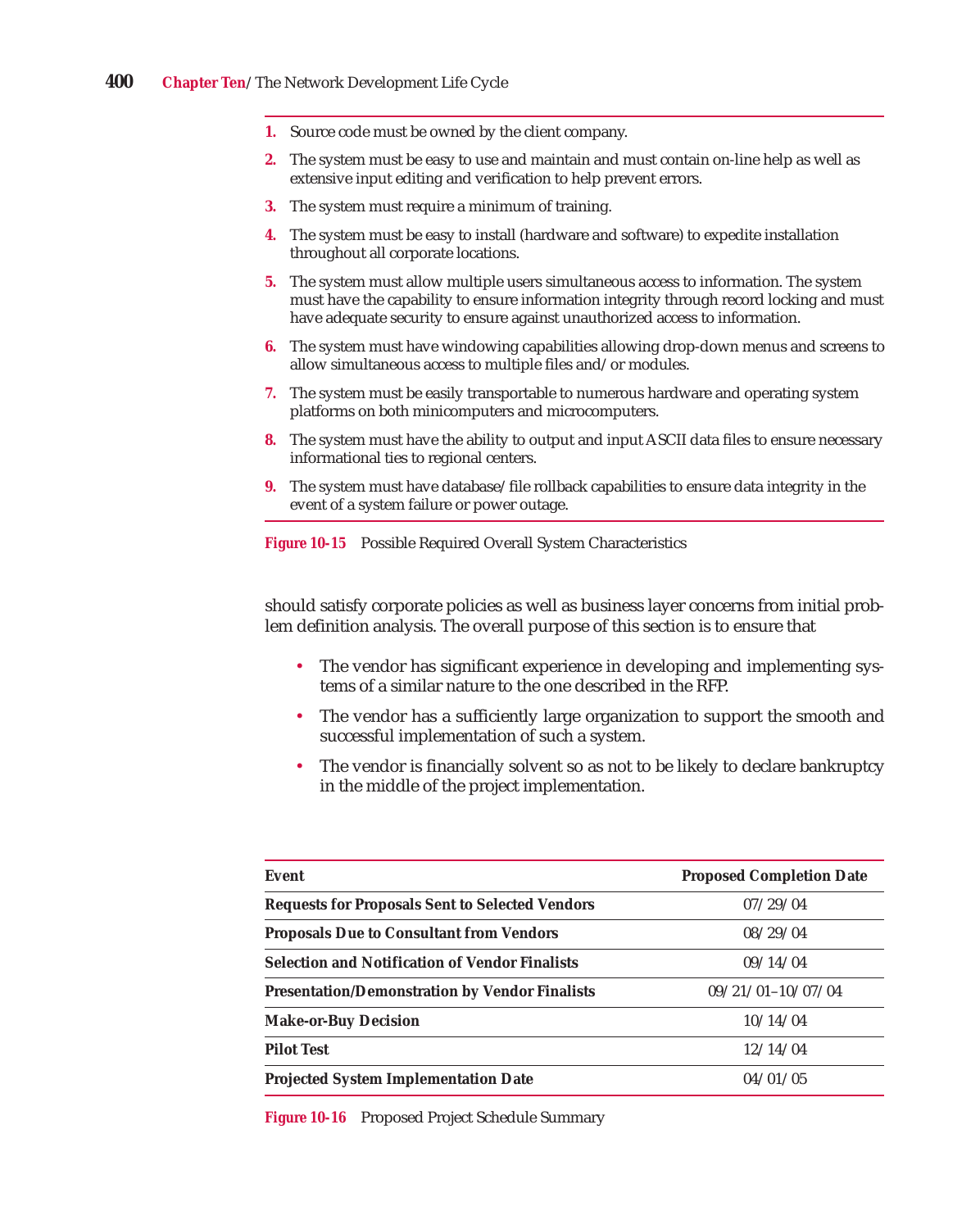| <b>System Development</b>           | Vendor's experience in client's industry<br>Number of installed systems<br>Date of first installation<br>Integration with related manufacturing and<br>financial modules<br>Scope of installed systems<br>٠                                                                                                                               |
|-------------------------------------|-------------------------------------------------------------------------------------------------------------------------------------------------------------------------------------------------------------------------------------------------------------------------------------------------------------------------------------------|
| Hardware/Operating Systems/Software | Which hardware platforms does system run on?<br>٠<br>Multiuser?<br><b>Operating systems</b><br>Programming languages<br>• 4GL/DBMS experience<br>Ease of/availability of customization<br>Source code availability                                                                                                                        |
| <b>References</b>                   | Names, addresses, and phone numbers of three<br>٠<br>customers with similar systems implemented                                                                                                                                                                                                                                           |
| Pricing                             | • Hardware: If vendor will supply hardware, list<br>cost by component including manufacturer<br>and model number<br>Software: List cost per module, additional per<br>user license costs, source code costs, cost for<br>software customization, cost for maintenance<br>and support agreements, cost for operating or<br>runtime systems |
| <b>Training</b>                     | • Include information regarding: facilities,<br>courses, materials, instructor availability,<br>schedule, media used, cost                                                                                                                                                                                                                |
| <b>Support</b>                      | Hours—hotline available?<br>$\bullet$<br>Cost-800 number?<br>Experience of support personnel<br>Software guarantees<br>Bug fixes—turnaround time<br>Software updates-maintenance                                                                                                                                                          |
| <b>Vendor Background</b>            | Number of employees<br>٠<br>Yearly sales (approximate)<br>• Growth pattern<br>Strategic direction<br>• Research and development                                                                                                                                                                                                           |

*Figure 10-17* Information Requested From Vendor

**Percent-of-Fit Goal** The RFP should now be fairly complete and ready to send to prospective system vendors. In addition to the RFP itself, one other important product of this phase of the overall network analysis and design methodology is known as the **percent-of-fit goal.** This is an especially important element if in-house development of the system and network is a possibility. The percent-of-fit goal is a rather arbitrary percentage that is determined by the user representative group preparing the RFP and is subject to the same overall buy-in as the RFP itself.

The purpose of the percent-of-fit goal is to set a minimum threshold of compliance for vendor proposals to warrant further consideration and invitations for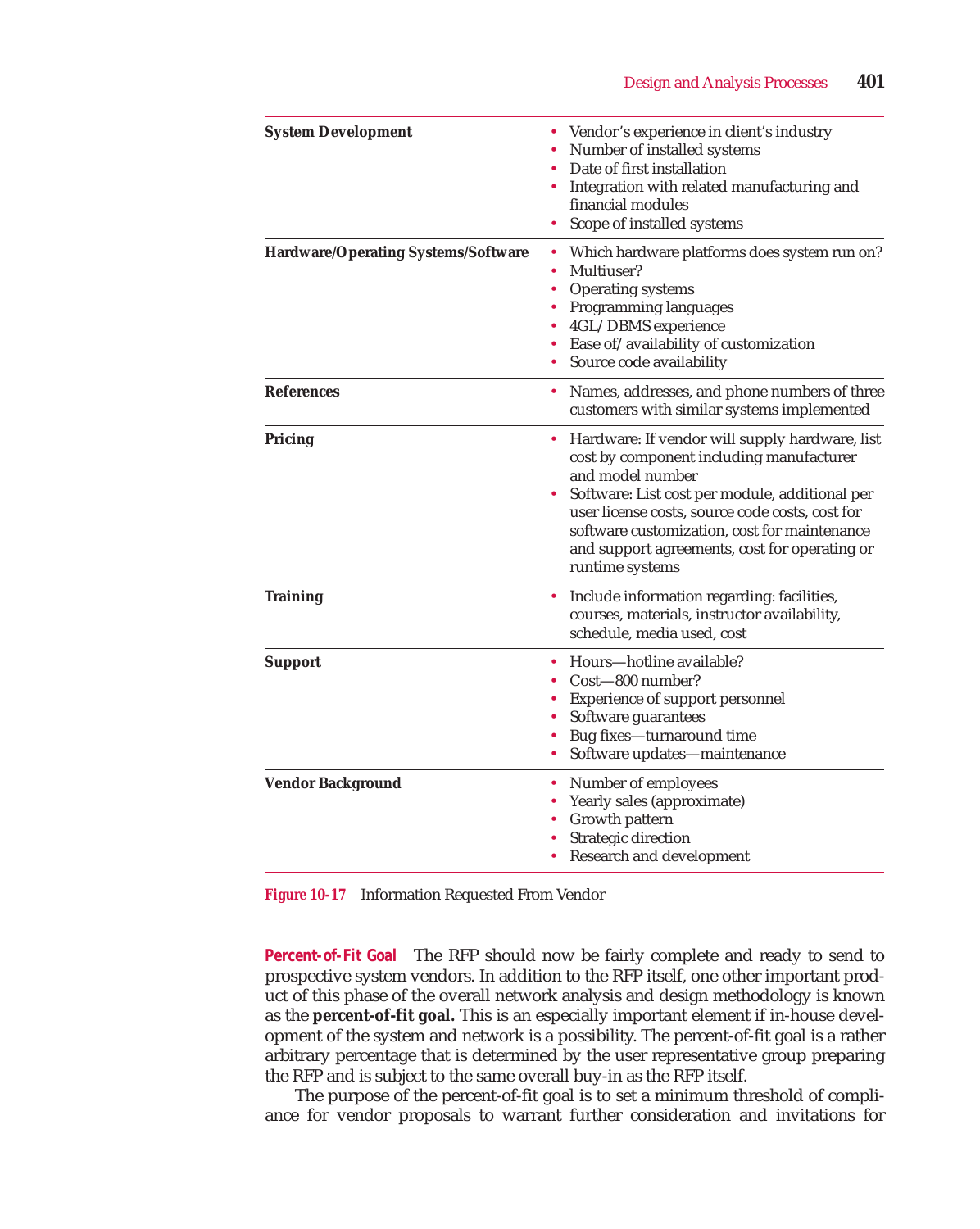demonstrations. As an example, perhaps the users group feels that any proposal that meets at least 50% of the priority 1 features deserves further consideration.

This percent-of-fit goal offers an element of objectivity to the proposal evaluation process. The percent-of-fit goal, combined with the specific descriptions of required features in the RFP, constitutes an objective, comprehensive evaluation mechanism for evaluating proposals according to what is important to the corporation. By having this evaluation mechanism clearly defined before receipt of the first proposal, evaluators are less likely to be swayed by fancy brochures or systems' "bells and whistles."

If an in-house systems development group feels that they should rightfully be developing and/or implementing this system, they must submit a proposal in compliance with the requirements outlined in the RFP. Their proposal will be evaluated along with all of the outside vendors' proposals.

The percent of fit of a particular proposal can be easily calculated. Recalling that all features or requirements of the RFP were given a priority of 1, 2, or 3, by merely counting how many features of each priority are present in a given proposal, an overall objective "score" can be determined for each proposal. The process is fair, objective, and, to a large extent, eliminates politics from the proposal evaluation process.

# **Proposal Evaluation and Vendor Selection**

Having determined a percent-of-fit score for each proposal as well as a percent-of-fit goal for proposals to warrant further consideration, invitations to selected vendors might be the next logical step. However, before selected vendors are invited for demonstrations, it is important once again to gain buy-in from all effected parties, especially management, on not only the selected vendors, but perhaps more important, the vendor selection process. Only when all groups agree that the vendor screening and proposal process has been fair and objective should the overall process move forward to the vendor demonstration stage.

At vendor demonstrations, it is important once again for the users, rather than the vendors, to be in charge. Have a copy of the vendor's proposal at the demonstration and ask to see each and every feature demonstrated that was described as included or supported in the vendor's initial proposal. Score should be kept on those features successfully demonstrated, and this score should be compared to the score received based on the proposal evaluation.

After all of the vendor demonstrations, it is time for the **make-or-buy decision.** Were any of the vendors' systems worth further consideration, or should the system be developed in-house? Once again, before proceeding, buy-in of the vendor demonstration evaluation and the make-or-buy decision should be assured.



### **OUTSOURCING**

Outsourcing allows information systems and networking administrators to hire outside contractors to operate and maintain corporate information systems and networks. This option has become increasingly popular with companies whose primary business is not related to information systems or networking. Early ventures into outsourcing were not always ideal, as corporations and outsourcing vendors wrestled with where one entity's control terminated and the other's began.

As corporations have gained more experience with outsourcing, the delineation of control has become clearer. Corporations should maintain control over which services can be subcontracted by the outsourcing vendor and should maintain the right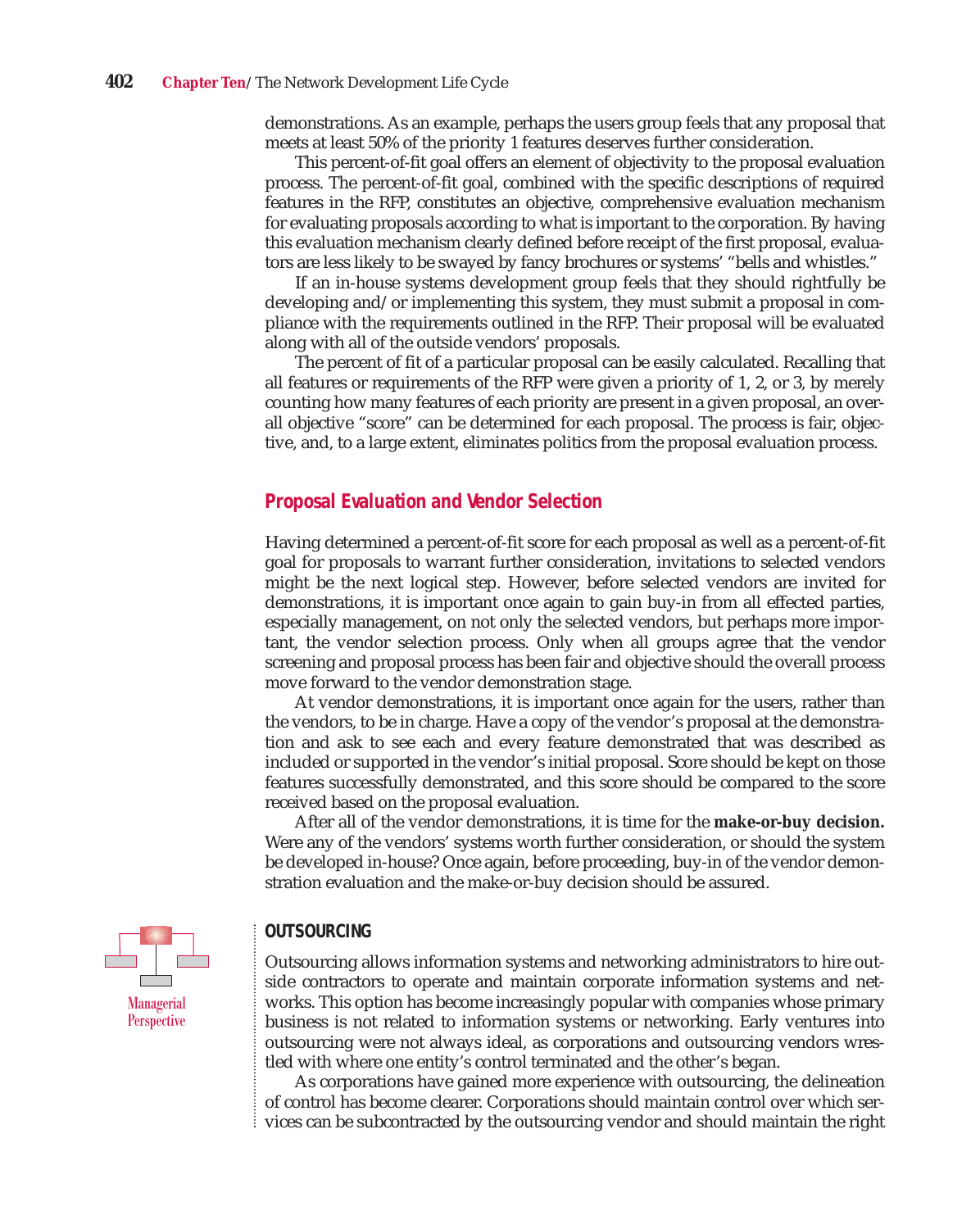to exclude certain subcontractors. The relationship between the corporation and the outsourcing company should be viewed as a strategic partnership rather than as a typical supplier–customer relationship. Partnership agreements can be written to include mutual benefits for mutually achieved goals or shared successes. In this manner, both the client and outsourcing company stand to gain by working together to reach mutually beneficial goals—a truly win–win situation.

# ■ **NETWORK ANALYSIS AND DESIGN**

Although it may seem as if a great deal of analysis and design have been done already, it is important to note that the network layer requirements are now ready to be addressed, having designed satisfactory solutions for business, application, and data requirements. As stated several times before, a network cannot be designed in a vacuum, but rather must be designed to deliver solutions and performance in response to specific and well-defined data, application, and business layer requirements.

The term *network analysis and design* really refers more specifically to wide area network analysis and design. LAN design considerations and internetworking (LAN to LAN) connectivity issues were covered in their respective chapters. In this chapter, a more corporate-wide view of networking is taken by designing a network that will effectively support the strategic information system design across geographically dispersed corporate locations. Figure 10-18 illustrates the key points, both process and product, of the network analysis and design phase. Each of these steps is explained in detail.

The overall network analysis and design process can be broken down into three major steps:

**1. Data traffic analysis** examines all aspects and characteristics of the traffic that will be passed between corporate locations over the proposed network. Since this data traffic is what the network must carry effectively, it is important to start with a thorough analysis of the data traffic to design an effective network. As an analogy, it would be equally wise to understand the driving

| <b>Process</b> | <b>1.</b> Data traffic analysis<br>• Flow Analysis<br>• Payload type analysis<br><b>Transaction analysis</b><br>• Protocol stack analysis<br>Time studies<br>Mission critical analysis<br>• Traffic volume analysis |
|----------------|---------------------------------------------------------------------------------------------------------------------------------------------------------------------------------------------------------------------|
|                | <b>2.</b> Circuit analysis and configuration alternatives                                                                                                                                                           |
|                | <b>3.</b> Network hardware analysis and configuration alternatives                                                                                                                                                  |
| Product        | <b>1.</b> Data traffic analysis report for each geographic location<br><b>2.</b> Alternative network configuration diagrams including circuit and network<br>hardware details                                       |

| Figure 10-18 In-House Network Analysis and Design |  |  |  |  |  |  |
|---------------------------------------------------|--|--|--|--|--|--|
|---------------------------------------------------|--|--|--|--|--|--|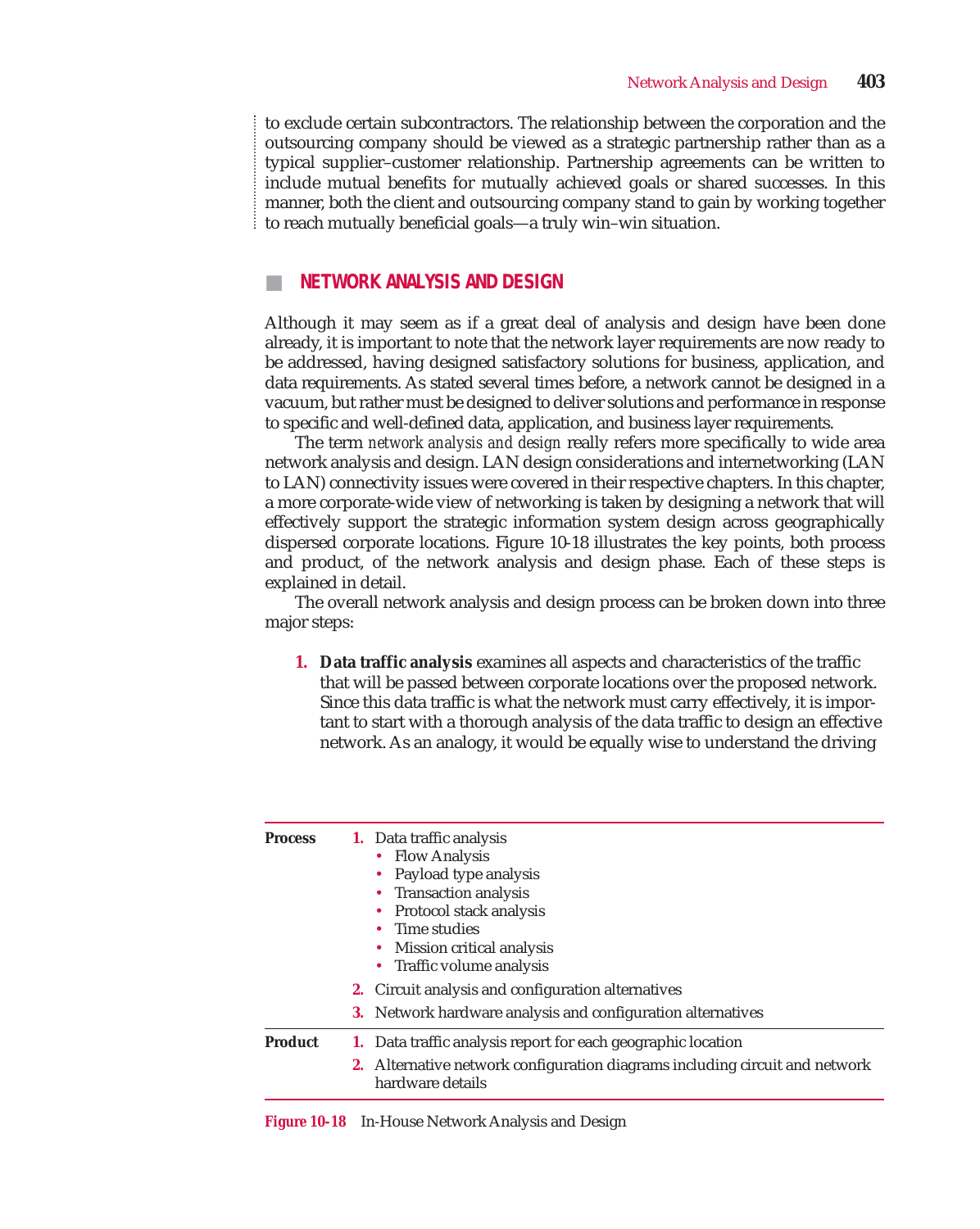patterns and transportation needs of an urban area before designing a new highway system.

- **2.** Once the nature of the data traffic is thoroughly understood, **circuit analysis and configuration alternatives** explores the possibilities for delivering that data traffic in a reliable and effective manner. Although there are often alternative ways to transport data from point A to point B, it is important to document alternative network configurations along with an understanding of the advantages and disadvantages of each alternative.
- **3.** Finally, given the nature of the data traffic, especially its protocol-related characteristics, and the possible circuit configurations over which that data may be transported, **network hardware analysis and configuration alternatives** explores the possible data communications hardware devices that may be required to tie the various circuit configurations together into a reliable, manageable network.

# **Baseline Existing Network Infrastructure**

In most cases, network design projects are actually upgrades or additions to existing networks. As a result, it is essential to be aware of the existing network infrastructure to which the new network or upgrade must interface. Hopefully, detailed records and network diagrams have been kept up to date documenting current network configuration and layout. If this is not the case, then the existing network infrastructure must be thoroughly analyzed and documented to ensure accurate baseline information.

# **Data Traffic Analysis**

The exact types of analysis performed in the major step known as data traffic analysis may vary from one networking design to another. Figure 10-19 details some of the possible types of data traffic analysis. The required outcome from this step is a data traffic analysis report that will form the basis for circuit and networking hardware selection. It is the obligation of the network analyst to perform whatever types of data traffic analysis are necessary to ensure that the data traffic analysis report is as complete as possible while forming the foundation on which to build a network design.

**Flow Analysis** The first step toward a thorough understanding of data traffic analysis is to analyze the flow of that data. Understanding the source and destination of each data "conversation" and the nature of the data in that conversation is fundamental to a proper network design. Flow analysis may involve the identification and classification of different types or groups of users of information and the sources of the information that they must access. Traffic flow can vary greatly depending on the types of applications or equipment at either end of a traffic flow. Among some of these types are:

- SNA traffic from mainframes to dumb terminals
- Client/server traffic from client applications to back-end servers
- Server-to-server traffic between transaction and/or database servers
- Browser-to-Internet traffic between client browsers and Internet-based servers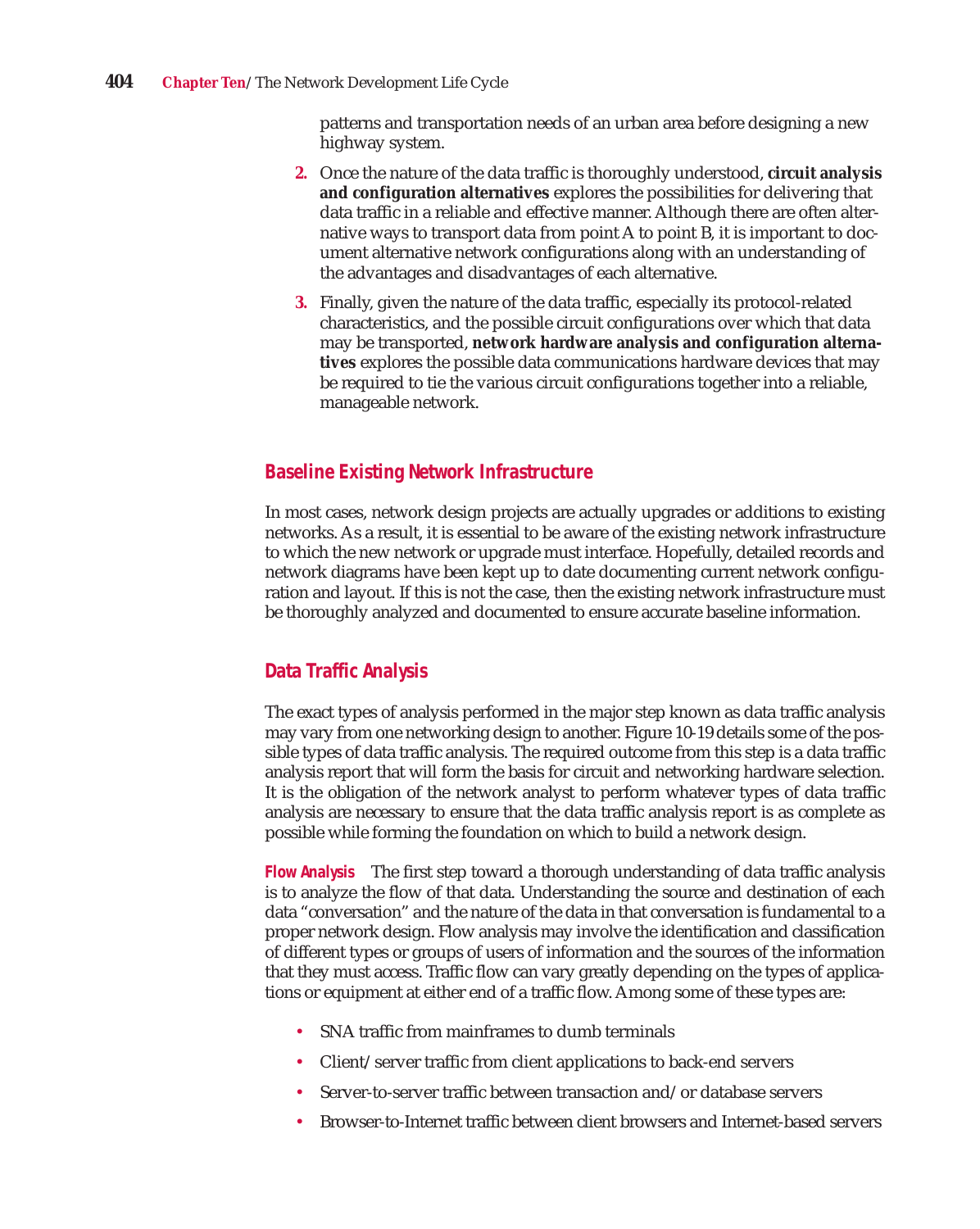| Data Traffic<br><b>Analysis Category</b> | <b>Description</b>                                                                                                                                                                                                                                                                                                                                                      |
|------------------------------------------|-------------------------------------------------------------------------------------------------------------------------------------------------------------------------------------------------------------------------------------------------------------------------------------------------------------------------------------------------------------------------|
| <b>Flow Analysis</b>                     | Flow analysis is concerned with which workstations and<br>servers are talking to each other. In other words, who is talk-<br>ing to whom? Who are the "top-talkers"? It is important to<br>identify not only the amount of traffic to be transmitted but<br>the end-points of these transmissions. Only in this manner<br>can proper traffic consolidation be achieved. |
| <b>Payload Type Analysis</b>             | Most locations will require at least voice and data service.<br>Videoconferencing and multimedia also may need to be sup-<br>ported. All payload types should be considered and docu-<br>mented before selecting circuit and networking hardware.                                                                                                                       |
| <b>Transaction Analysis</b>              | Use process flow analysis and document flow analysis to<br>identify each type of transaction. Analyze detailed data<br>requirements for each transaction type. Some types of trans-<br>actions, database replication for example, may be especially<br>bursty.                                                                                                          |
| <b>Time Studies</b>                      | Once all transaction types have been identified, analyze<br>when and how often each transaction type occurs.                                                                                                                                                                                                                                                            |
| <b>Traffic Volume Analysis</b>           | By combining all known types of transactions with the<br>results of the time study, a time-sensitive traffic volume<br>requirements profile can be produced. This is a starting point<br>for mapping bandwidth requirements to circuit capacity.                                                                                                                        |
| <b>Mission-Critical Analysis</b>         | Results of this analysis phase may dictate the need for spe-<br>cial data security procedures such as encryption or special<br>reliability/fault tolerance features such as redundant circuits<br>and networking components.                                                                                                                                            |
| <b>Protocol Stack Analysis</b>           | Each corporate location's data traffic is analyzed as to proto-<br>cols that must be transported across the corporate wide area<br>network. Many alternatives for the transport of numerous<br>protocols exist, but first these protocols must be identified.                                                                                                           |

*Figure 10-19* Data Traffic Analysis

Only after documenting all flows to be handled by a given network can the various types of flows be summarized or conglomerated in an optimal manner.

**Payload Type Analysis** For the most cost-effective network design, voice as well as data requirements should be considered during the network analysis and design phase. Videoconferencing, imaging, and multimedia requirements should also be considered due to their bandwidth-intensive transport demands. Digitized video and voice represent streaming data and often require isochronous transmission, whereas inter-LAN data tends to be of a more bursty nature. These data characteristics may have a major impact on network design decisions.

**Transaction Analysis** To determine the actual data traffic requirements from a given corporate location, the network analyst has to examine the source of that data: transactions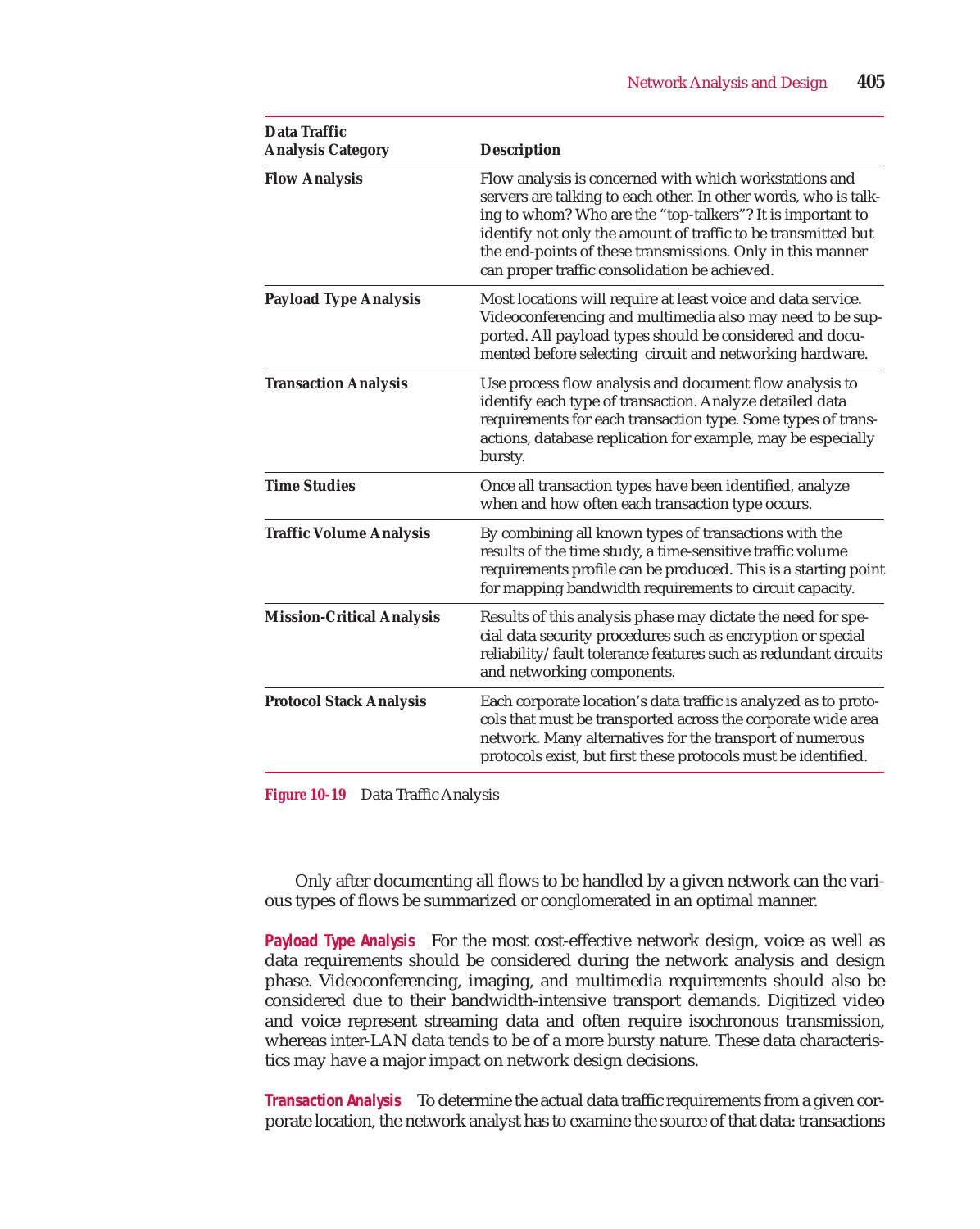of one type or another. Examples might include customer entry or inquiry, order entry, inventory receipt, order fulfillment, part number or pricing lookup, etc.

Each of these different transaction types should be identified from the business process definitions of the strategic information systems design. **Process flow analysis** and **document flow analysis** are also employed to identify and analyze transaction types. Once each transaction type has been identified, the amount of data required to complete that transaction is calculated and documented. Some transactions such as credit card verifications or ATM machine transactions are composed of short bursts of data that must be handled quickly and accurately. Some nightly backup or file transfer applications may not require the same type of high-speed, high-priority transmission. The difference in the characteristics of these transactions may warrant a difference in the network design in each case. Perhaps one type of transaction is better suited to a packet-switched approach, whereas the other may require a leased line.

**Time Studies** Once all transaction types have been identified, the next step is to analyze when and how often these transactions are executed. One method of determining both the frequency and time distribution of these transactions is through a time study. Simply stated, a time study merely counts how often and at what time of day, week, or month a given transaction or process is executed. For instance, a retail store's daily close-out procedure is executed once per day. However, is it the same time each day and are all stores executing the same process as the same time each day? What are the network implications of month-end closing procedures? The answers to these types of questions can have a major bearing on bandwidth requirements and the resultant network design.

**Traffic Volume Analysis** Traffic volume analysis could be looked on as the product of transaction analysis and time studies. By knowing the data and network requirements of every transaction type and by further knowing the frequency and time distribution of the execution of a given transaction type, a time-sensitive traffic volume requirements profile can be constructed. Such a profile shows average network bandwidth requirements as well as peak or maximum requirements. Seasonality of transaction volume should not be overlooked. The transaction frequency of retail businesses can easily double or even triple during the Christmas shopping season. An undersized network must not be the cause of poor customer service during important periods of increased customer activity. As another example, power companies must design voice and data networks that can easily accommodate higher than normal demand to provide adequate customer service during power outages or other emergencies.

Traffic volume analysis should also be viewed from a location-oriented perspective. To have an accurate representation of overall traffic volumes, one must consider the average and peak traffic volume levels between all identified corporate locations or network nodes. Such point-to-point traffic volume analysis data can then be fed into network design and simulation software packages for further analysis and what-if scenario development.

**Mission-Critical Analysis** Although all data could be considered important, some transactions are so important to a business that they are known as mission critical. Electronics funds transfer is a good example of a mission-critical transaction. The mission-critical nature of some transactions can spawn further analysis and design in two other areas. Data security may require investigation. Encryption of data transmitted over wide area networks may be a requirement. If so, this fact should be stated as part of the overall data traffic analysis report.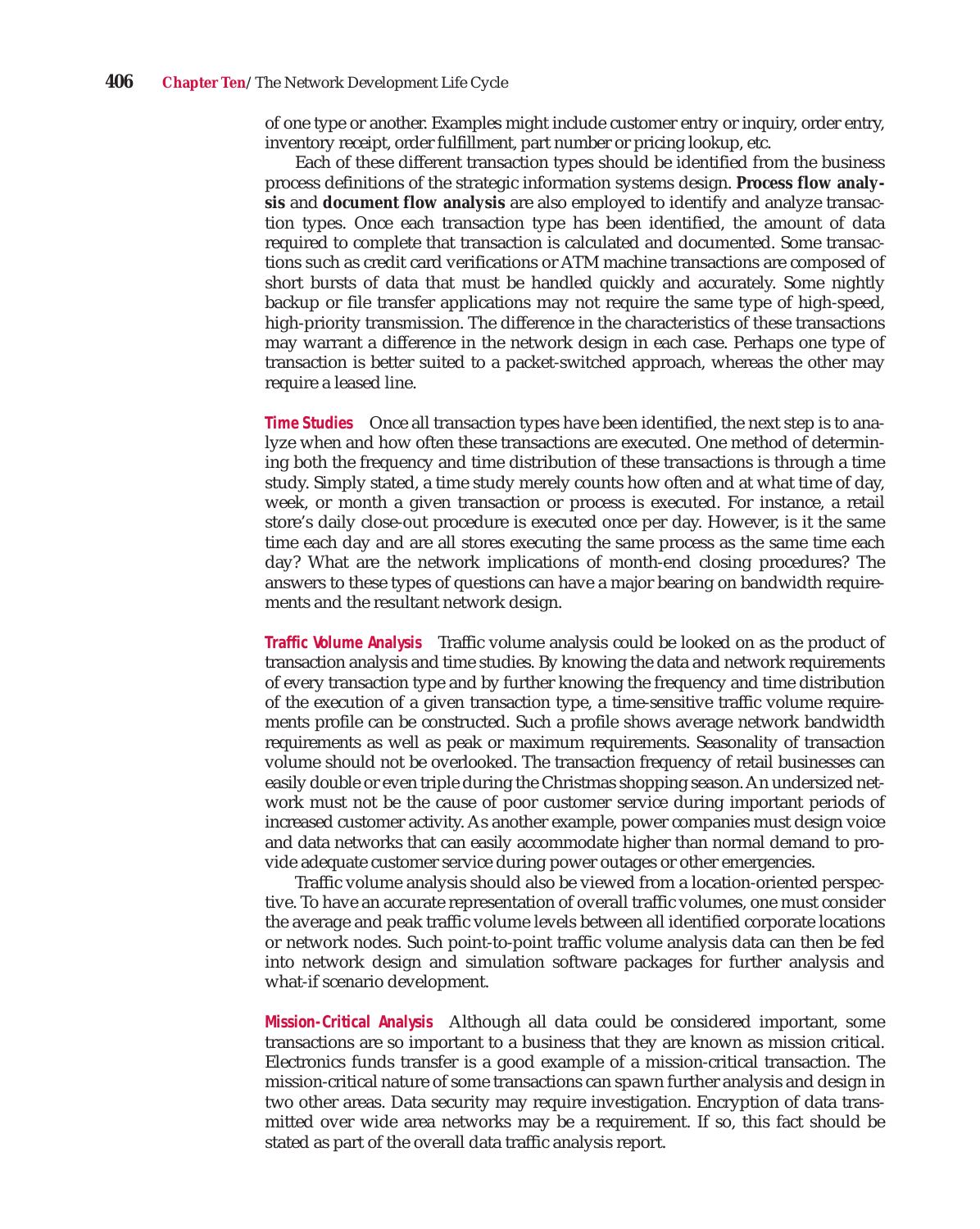Second, it is a fact of life that data circuits fail from time to time. If certain mission-critical transactions cannot tolerate an occasional faulty data circuit, then redundant links may need to be designed into the initial network design configuration.

**Protocol Stack Analysis** As has been seen in both the LAN and internetworking design processes, protocol stack analysis is of critical importance. Some protocols, such as SNA, are extremely time sensitive. Some protocols are routable, but others are not. Others, such as SNA and some LAN protocols are very "chatty," sending constant status-checking and keep-alive messages onto the network and occupying precious bandwidth. As each corporate location's data traffic is analyzed, special attention must be paid to the various protocol stacks of that data.

Will the wide area network be required to support more than one protocol? What are the bandwidth and network hardware implications of a multiprotocol WAN? Is TCP/IP encapsulation an option, or is SDLC conversion a more appealing alternative? Before reaching any conclusions as to how various protocols are to be transported over the corporate network, those protocols must be accurately identified and documented. This is the role of the protocol stack analysis.

The type of network design concerned with the proper accommodation of all necessary protocols is referred to as logical network design.

### **Physical Design Concepts**

As opposed to logical network design, physical network design is most concerned with the specification of the transmission and switching elements that must be combined to deliver analyzed levels of traffic to its proper destination. Some of the key activities involved with physical network design are described next.

# **Circuit Analysis and Configuration Alternatives**

A thorough data traffic analysis should produce sufficient information to configure various network design alternatives that will effectively support the strategic information system design to all corporate locations. Evaluating alternative network configurations and computing circuit capacity are beyond the reasonable expectations of a person who may be using this textbook in support of a first course in data communications. Upper level courses in traffic engineering, wide area networking, or network analysis and design would better prepare a person to perform such a task.

Wide area network design software has greatly simplified the design process but is relatively expensive. In most cases, even using the software requires a great deal of network design expertise. As a result, in most cases, only companies that can afford to have full-time network analysts and designers on staff are likely to own copies of network design software. The various categories of network design software are explored in greater detail later in this chapter.

A second alternative for circuit analysis and network configuration would be to hire a data communications/networking consultant. This too may be a very expensive alternative. Furthermore, there is little or no regulation as to the level of expertise required to call oneself a telecommunications consultant.

Third, telecommunications companies, both local carriers and interexchange carriers, have the ability to design networks according to customer data requirements. The network design process is part of preparing a quote and is done at no charge. Therefore,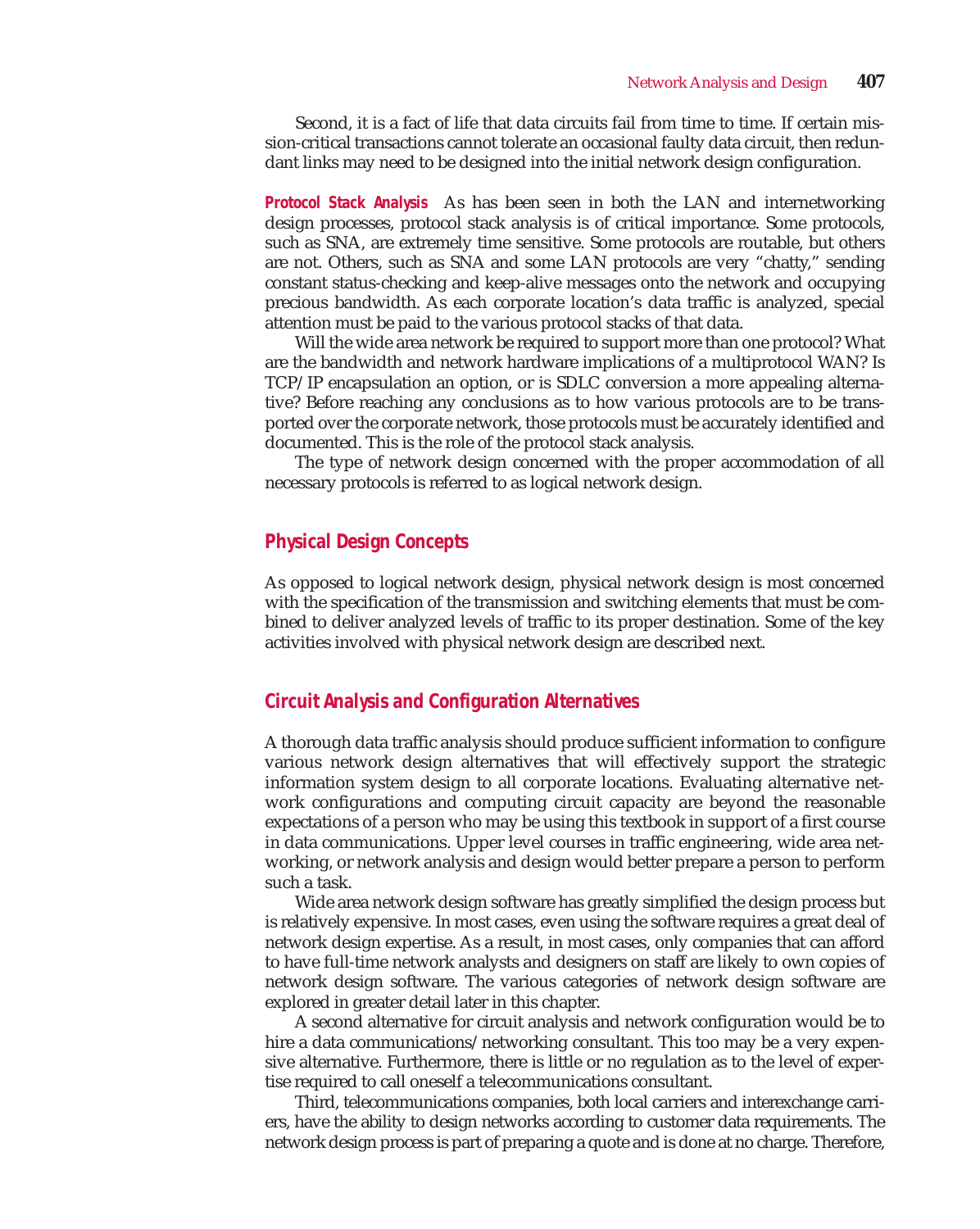it may be advisable for the small company or novice data communications person to let the experts design the network. Talk to several carriers and get a network design proposal with associated costs from each. If the carriers design the network and quote a price, they can be held accountable for delivering service at a quoted price in accordance with the data traffic analysis and performance evaluation criteria.

# **Consideration of Network Alternatives**

It is important to consider more than just the data traffic analysis when considering network configuration alternatives. The detailed survey of existing system resources should also be considered. For instance, local carriers servicing some remote corporate locations may be limited in their ability to offer certain data transmission services. This should be documented in the survey of existing system resources.

Regardless of who actually designs the network configuration alternatives, it is important to ensure that sufficient bandwidth has been allocated to handle sudden increases in demand. More gradual increases in bandwidth demand due to expanding business opportunities can usually be accommodated with upgrades to higher capacity lines and their associated data communications equipment.

A second performance evaluation criterion for network configurations involves reliability. Based on the data traffic analysis study, sufficient redundancy should be implemented in the network to properly support mission critical applications. Third, is the data transmission provided by these circuits sufficiently secure? The overall goal of this portion of the network design is to find a network configuration that has sufficient bandwidth to reliably deliver the data as described in the data traffic analysis report in a secure manner at a reasonable cost.

Alternative configurations must be understood in terms of both performance and costs. Comprehensive methodologies for project budgeting are presented later. However, the point remains that the choice of a given network configuration may come down to a business decision. That decision may be that a given network configuration is all a company can afford, and, as a result, that company will have to live with the associated performance and reliability. Conversely, the business decision may be that the business requires optimum network performance, regardless of cost.

In any case, it is not the role of the network analyst to dismiss network design alternatives on the basis of cost. The network analyst's job is to deliver network design alternatives capable of delivering required network functionality. Only senior management should determine the feasibility of any particular network design in terms of its affordability. The person presenting the various network configurations to senior management for buy-in must know the pros and cons of each configuration. The ability of each configuration to handle expansion or business growth should be anticipated.

**Network Hardware Analysis and Configuration Alternatives** Before describing the process of network hardware analysis, it is important to first reiterate the information gathered thus far that will assist in the decision-making process. Two key products of earlier analysis efforts form the basis of the supporting material for selection of the particular networking devices that will be placed throughout the corporate wide area network. These two key products are

- Data traffic analysis reports for each corporate location.
- Circuit configuration alternatives diagrams.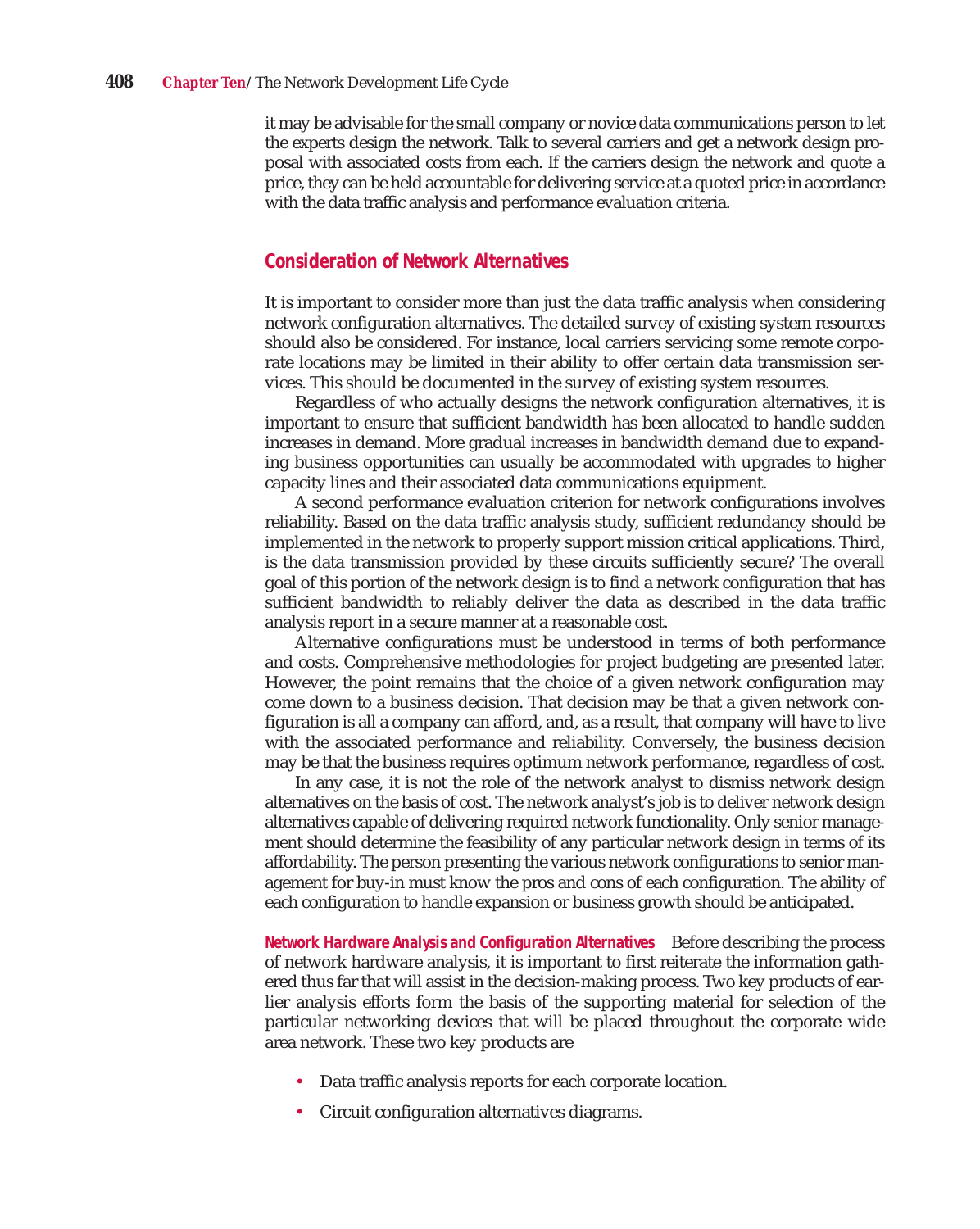Recall briefly the process involved in producing each of these products. The data traffic analysis report was based on a detailed study of numerous aspects of the data traveling to or from each corporate location. The circuit configuration alternatives were designed, in turn, based on a careful study of the required bandwidth and delay sensitivity of the transactions performed at each corporate location as identified in the data traffic analysis study. If the results of these two analysis efforts are valid, then the networking devices chosen to tie the network together that are based on these results should also be valid.

**Use of the I-P-O Model** The actual decision-making process for network device selection utilizes a model of data communications that was first introduced very early in the text. By compiling the results of the data traffic analysis report and the circuit configuration diagram in an I-P-O diagram, the required processing ability of the sought-after device can be documented. Once the performance characteristics of the required network device have been identified, product specifications can be reviewed and vendor presentations can be scheduled to find the proper networking device for each location.

As with the data traffic analysis and circuit analysis, the network device analysis were done on a location-by-location basis. Figure 10-20 shows a sample use of an I-P-O diagram as a tool for network device analysis.

Figure 10-20 is not meant to be all-inclusive. Rather, it attempts to portray that by knowing the data characteristics of the local data, with particular attention paid to the protocol stack, and by knowing the circuit alternatives available for carrying that

| Input                                       | <b>Processing</b>                                        | Output                                                     |  |
|---------------------------------------------|----------------------------------------------------------|------------------------------------------------------------|--|
| <b>Local Data</b><br><b>Characteristics</b> | <b>Required Network</b><br><b>Device Characteristics</b> | <b>Wide Area Network</b><br><b>Circuit Characteristics</b> |  |
| <b>Transport protocols</b>                  | Host-terminal data                                       | Circuit-switched WAN services                              |  |
| <b>SNA</b>                                  | <b>Cluster controllers</b>                               | <b>POTS</b>                                                |  |
| TCP/IP                                      | <b>STDMs</b>                                             | <b>ISDN</b>                                                |  |
| <b>IPX/SPX</b>                              | T-1 MUXs and switches                                    | Switched 56K                                               |  |
| Payload types                               | X.25 MUXs and switches                                   | <b>Leased WAN services</b>                                 |  |
| LAN data                                    | Frame relay MUXs and switches                            | <b>DDS</b>                                                 |  |
| Voice                                       | ATM access devices and switches                          | $T-1$                                                      |  |
| Video                                       | LAN data                                                 | $T-3$                                                      |  |
| Fax                                         | Routers                                                  | <b>SONET</b>                                               |  |
| Imaging/multimedia                          | Switches                                                 | Packet/Cell Switched Services                              |  |
| Internet access                             | <b>Voice</b>                                             | X.25                                                       |  |
|                                             | T-1 channel banks                                        | Frame relay                                                |  |
|                                             | Video                                                    | <b>ATM</b>                                                 |  |
|                                             | <b>Inverse MUXs</b>                                      | <b>MPLS</b>                                                |  |
|                                             | Internet access                                          |                                                            |  |
|                                             | Modems                                                   |                                                            |  |
|                                             | <b>ADSL</b> devices                                      |                                                            |  |
|                                             | <b>Cable Modems</b>                                      |                                                            |  |

*Figure 10-20* I-P-O Diagram as Tool for Network Device Analysis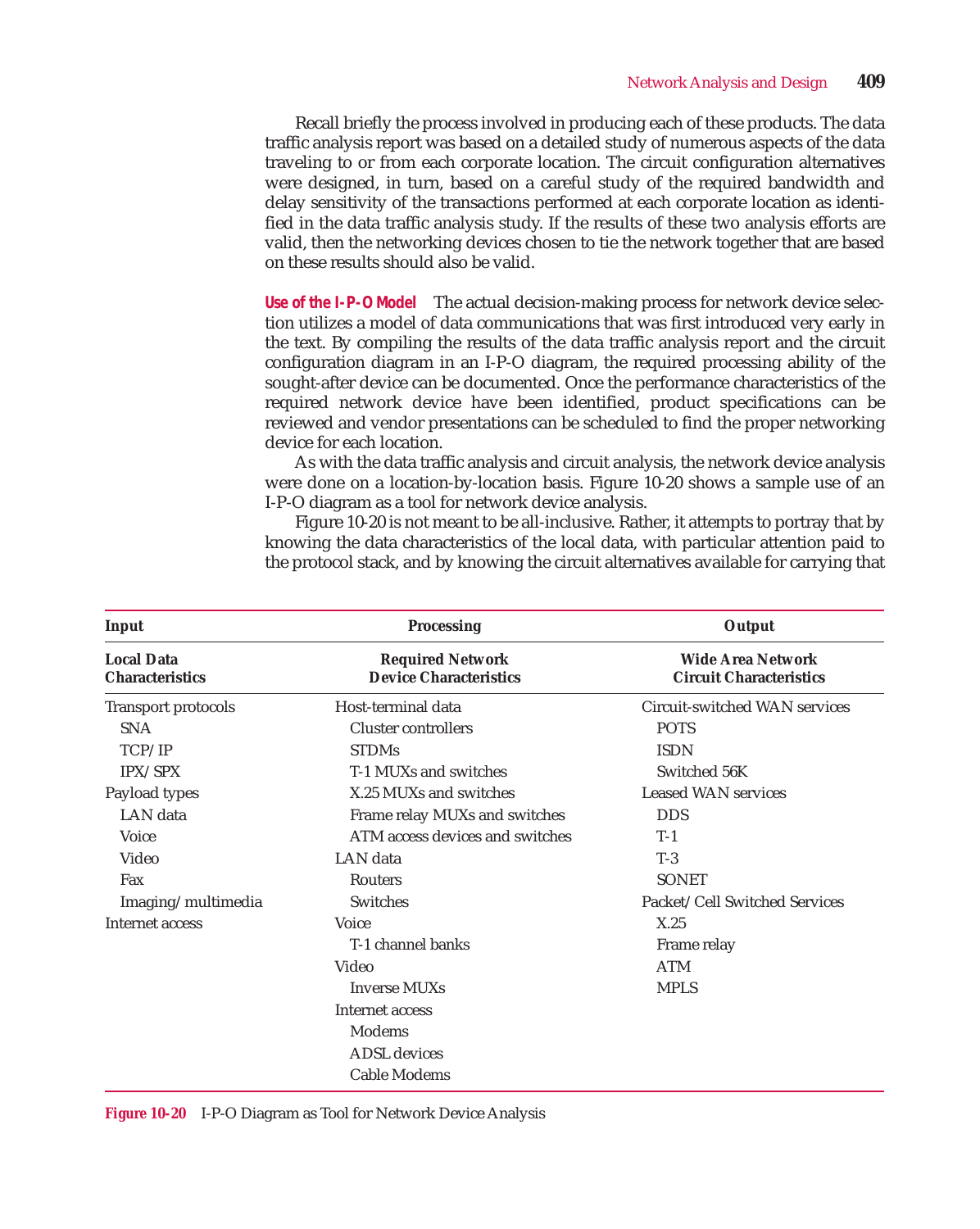data over the wide area network, the choices among network devices that can join the two are relatively limited.

Careful analysis of the available alternatives that can join the input and output characteristics can then be further analyzed from a business or strategic planning objective. Additional information to assist in this evaluation may come from the detailed reports of each corporate location that were part of the preparation of the RFP.

# **Review of Overall Network Analysis and Design Process**

Once the network hardware analysis, circuit analysis, and data analysis have been completed, the finishing touches can now be put on the final proposal. Before doing so, a brief review of the network analysis and design process is in order.

Notice that the network design process did not start with a discussion of network hardware device alternatives. To do so would have been to ignore the importance of the top-down model, a central theme of this book. Many so-called data communications experts still start with their favorite hardware alternative and adjust data and circuit characteristics to match the chosen network hardware.

In this case, just the opposite approach was taken:

- Determine data characteristics based on a thorough examination of the transactions that generate the data.
- Determine circuits based on required bandwidth and delay-sensitivity as determined by the data analysis study.
- Determine the networking hardware devices capable of transporting this data over these circuits while remaining responsive to business and locationspecific influences.

# **Preparing the Final Proposal**

Figure 10-21 summarizes the key points of wrapping up the network analysis and design methodology. After preparing and presenting the final proposal, buy-in is sought from all affected constituencies, followed, it is hoped, by final approval and funding by senior management. One element of the final proposal process deserves further explanation.

# **Preparing a Comprehensive Budget**

It has been the author's experience that senior management can accept well-organized, comprehensive budgets representing large sums of money. What has been found to be unacceptable are the so-called hidden or forgotten costs of network and systems implementation often left out of budgets.

As a result, a comprehensive budget format needed to be developed that would help to identify as many elements of potential implementation and operation costs as possible. Figure 10-22 illustrates a sample budget page from the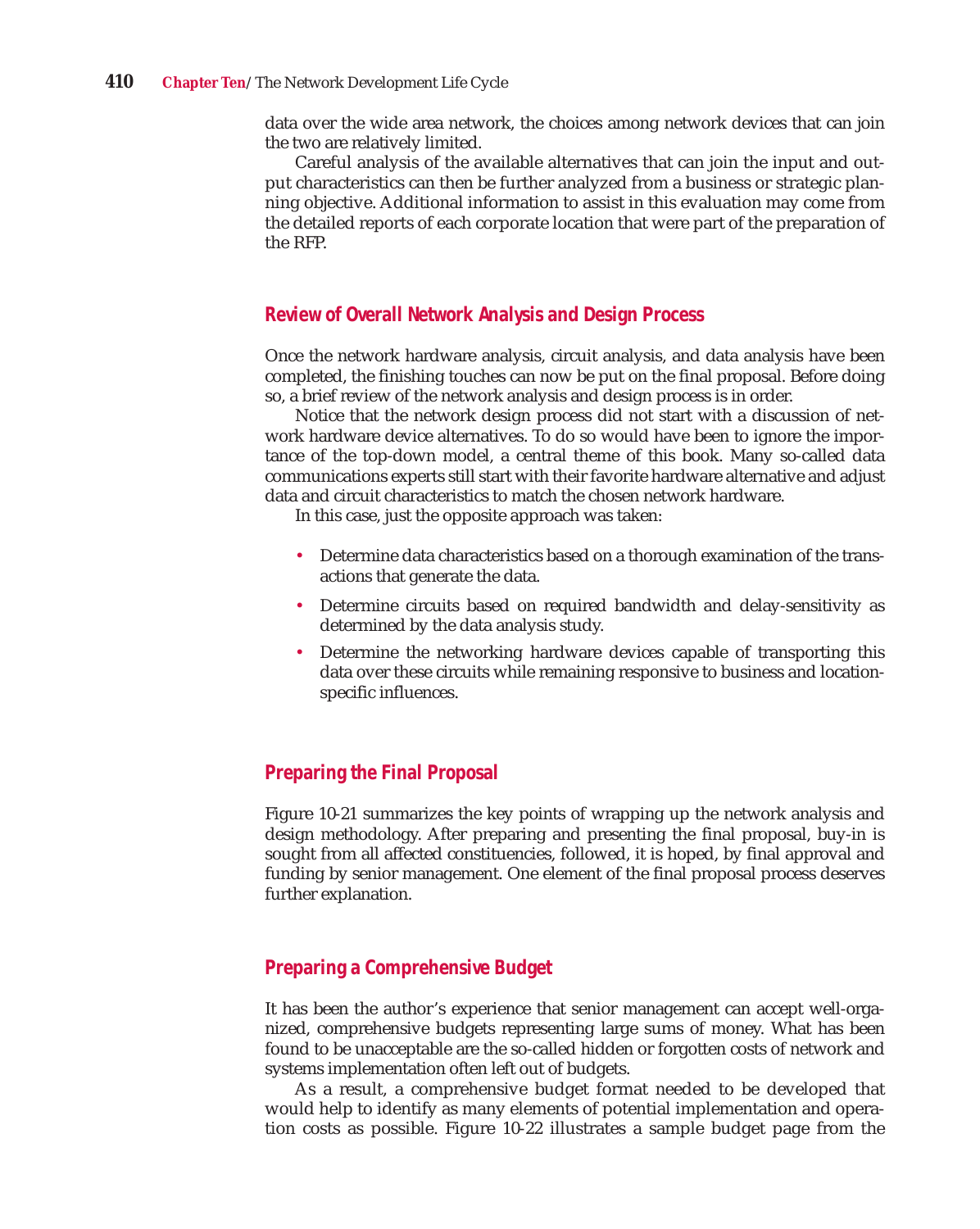| <b>Final Proposal</b> | <b>Process</b> | 1. Prepare a detailed comprehensive budget<br>Prepare detailed implementation timetable<br>$z_{\cdot}$<br><b>3.</b> Prepare project task detail<br><b>4.</b> Prepare formal presentation<br><b>5. SELL!</b> |
|-----------------------|----------------|-------------------------------------------------------------------------------------------------------------------------------------------------------------------------------------------------------------|
|                       | Product        | 1. Comprehensive systems and networking budget model<br>2. Project management details<br><b>Presentation graphics</b>                                                                                       |
| <b>Approval</b>       | Process        | Final buy-in by all affected parties<br>1.<br>Contract negotiation—outsourcing only<br>2.<br>Executive approval<br>3.                                                                                       |
| Implementation        | <b>Process</b> | Pilot test<br>In-house trial-outsourcing only<br>2.<br>Performance evaluation<br><b>4.</b> Prepare deployment schedule<br>5. Roll-out                                                                       |
|                       | Product        | Detailed list of tasks and responsible parties with due dates<br>1.<br>Identify and satisfy needs for management, support, and training on new sys-<br>2.<br>tem/network                                    |

*Figure 10-21* Final Proposal, Approval, and Implementation

| <b>Proposal Number</b> |                          | <b>Description:</b>      |                                                         |                          |
|------------------------|--------------------------|--------------------------|---------------------------------------------------------|--------------------------|
|                        | <b>Acquisition</b>       | <b>Operation</b>         | <b>Incremental Change/</b><br><b>Anticipated Growth</b> | <b>TOTALS</b>            |
| Hardware               | Data center:             | Data center:             | Data center:                                            | Data center:             |
|                        | Network operations:      | Network operations:      | Network operations:                                     | Network operations:      |
|                        | Application development: | Application development: | Application development:                                | Application development: |
| <b>Software</b>        | Data center:             | Data center:             | Data center:                                            | Data center:             |
|                        | Network operations:      | Network operations:      | Network operations:                                     | Network operations:      |
|                        | Application development: | Application development: | Application development:                                | Application development: |
| <b>Personnel</b>       | Data center:             | Data center:             | Data center:                                            | Data center:             |
|                        | Network operations:      | Network operations:      | Network operations:                                     | Network operations:      |
|                        | Application development: | Application development: | Application development:                                | Application development: |
| <b>Communications</b>  | Data center:             | Data center:             | Data center:                                            | Data center:             |
|                        | Network operations:      | Network operations:      | Network operations:                                     | Network operations:      |
|                        | Application development: | Application development: | Application development:                                | Application development: |
| <b>Facilities</b>      | Data center:             | Data center:             | Data center:                                            | Data center:             |
|                        | Network operations:      | Network operations:      | Network operations:                                     | Network operations:      |
|                        | Application development: | Application development: | Application development:                                | Application development: |
| <b>TOTALS</b>          | Data center:             | Data center:             | Data center:                                            | Data center:             |
|                        | Network operations:      | Network operations:      | Network operations:                                     | Network operations:      |
|                        | Application development: | Application development: | Application development:                                | Application development: |

*Figure 10-22* Comprehensive Systems and Networking Budget Model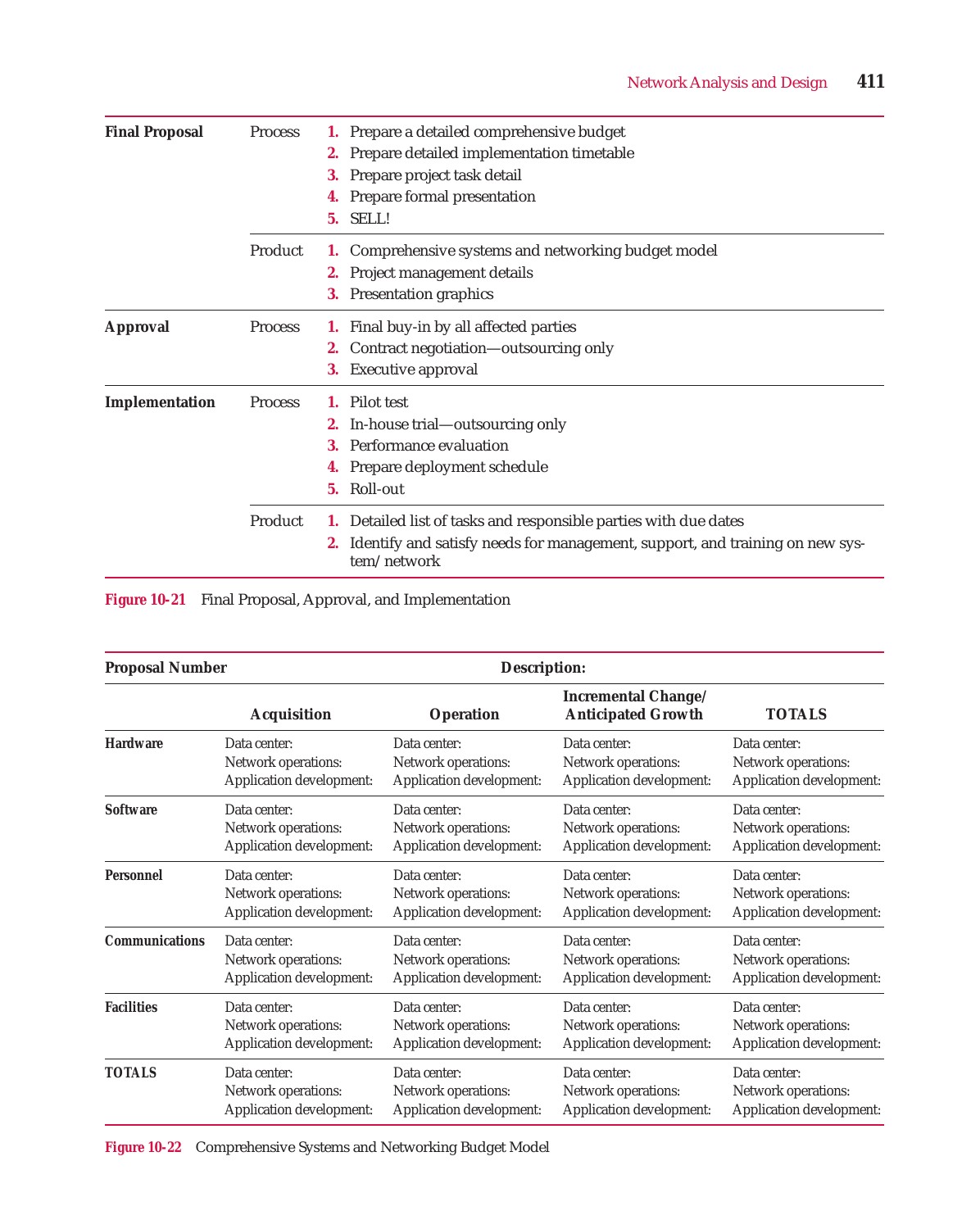**comprehensive systems and networking budget model.** Along the vertical axis, major budget categories are listed including

- Hardware/equipment
- **Software**
- Personnel
- Communications (carrier services)
- **Facilities**

There is nothing sacred about these categories. Change them to whatever best reflects your situation. The important point is to organize the budget grid in such a way that all possible costs are identified in advance.

The horizontal access has three columns representing the major categories of costs with respect to time. Networking and systems budgets typically focused only on the **acquisition costs** of the new system. Even within the acquisition category, costs associated with personnel additions, changes, and training were often omitted. Likewise, costs involved with facilities upgrades or changes such as electrical wiring, cabinets, wiring closets, or security systems were also likely to be overlooked or unanticipated. Preventing surprises such as these requires a two-step approach:

- Required or anticipated facilities upgrades and personnel needs are identified during the location-by-location survey as part of the final preparation of the RFP.
- Any legitimate need that was identified in the location-by-location survey should be budgeted for in the comprehensive systems and networking budget model.

Even a budget that identifies all acquisition costs is still neither complete nor accurate. Two other major categories of costs must be accounted for:

- **Operations**
- Incremental change/anticipated growth

**Operations Costs Operations costs** include estimated monthly costs for leased-line or dial-up line usage, as well as the estimated cost for the additional electricity required to run new equipment. If additional cooling, heating, or environmental control is required as a result of system implementation, these costs should be included as well. Service contracts, maintenance agreements, or budgeted time and materials for repairs should be also be considered as operation costs. Also, don't forget budgeting for taxes, contingency or "rainy day" funds, and other hidden costs.



Practical Advice and Information

# **ANTICIPATING AND BUDGETING FOR NETWORK GROWTH**

Another aspect of project budgeting often overlooked at proposal time is the cost associated with the anticipated growth of the system during the first 3 to 5 years after implementation. These **incremental change costs** may be significant if certain elements of the system or network design are not expandable or only moderately so. As an example, perhaps a remote site starts with a four-port STDM as its networking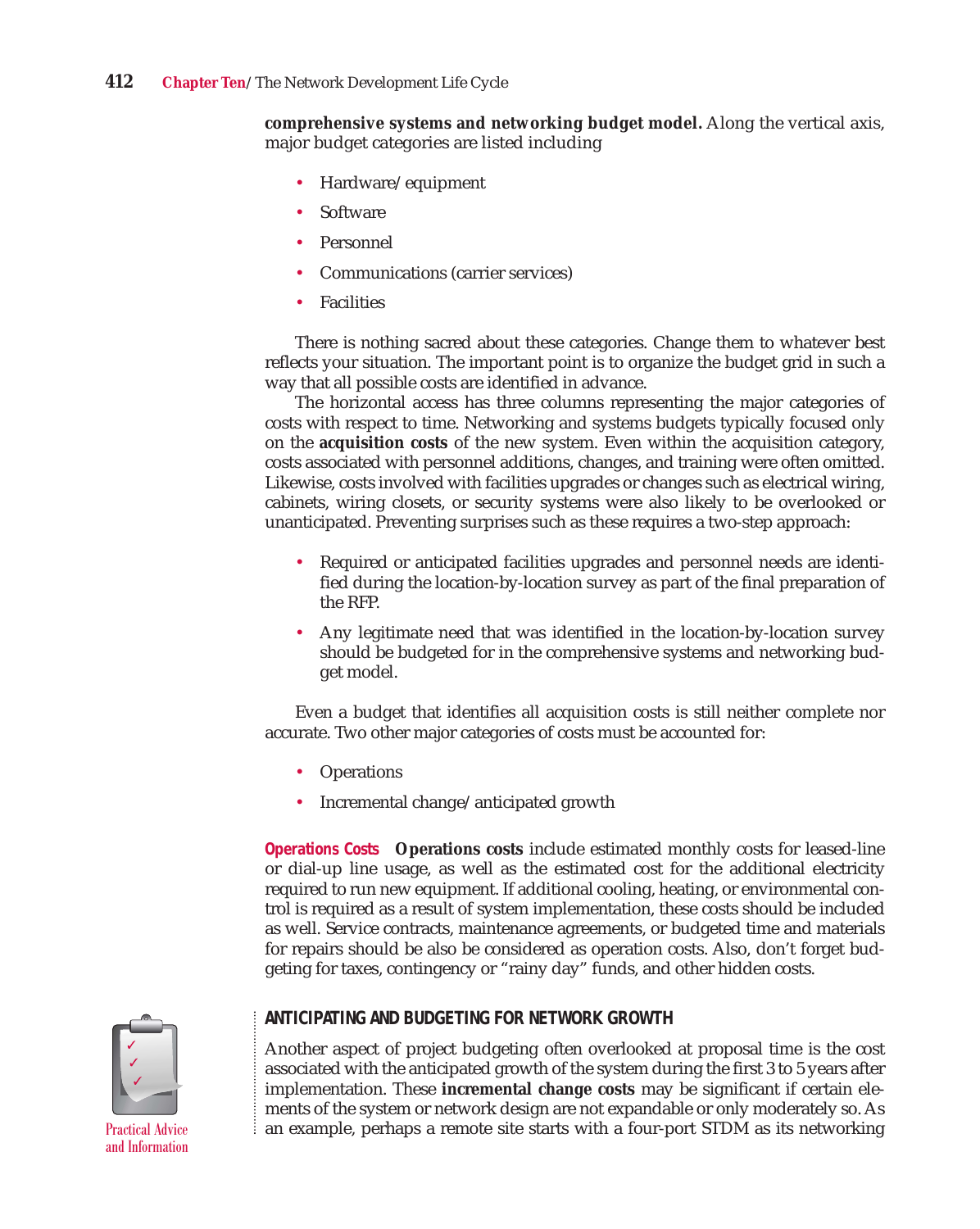device. To add four more users, an upgrade kit could be installed for \$1,300. However, to add a ninth user would require replacing the entire STDM with a higher capacity unit at a cost of \$5,000. Although the costs in this example may not be precise, the point of the example remains. Anticipated growth should be budgeted. In some cases, this budgeting process of the anticipated growth may cause changes in the equipment choices at acquisition time.

To accurately budget for anticipated systems and network growth, the network analyst must have access to strategic business plans that outline the anticipated growth of the business. After all, the implemented system and network are a direct result of the business requirements, including the required ability to respond to changing business conditions in accordance with the overall business vision as articulated in a strategic business plan. Depending on the corporate culture, network analysts may not be allowed access to such strategic business planning information.

As shown in Figure 10-22, each budget category that is formed by an intersection of a column and row can be further subdivided if such department budgeting is required within the overall project budget. In Figure 10-22, the three abbreviated categories stand for three typical departments within an overall M.I.S. operation: DC (data center), NO (network operations), and AD (application development). Make this budget grid fit your business. If departmental or cost center budgeting is not required for your business, ignore these subcategories. If other departmental designations are more appropriate, substitute them.

# **THE NETWORK IMPLEMENTATION PROCESS**

Although specific details of an implementation process will vary from one project to the next, there are a few general points worth making. Perhaps most important, regardless of how well designed an information system or network may be, it is still essential to test that design in as safe a manner as possible. "Safe" in this case could be defined as the least likely to have a tragic effect on production systems or networks.

**Pilot tests** are a popular way to safely roll out new systems or networks. For example, bring one retail store on-line and monitor performance, fix unanticipated problems, and gain management experience before deploying the system on a wider scale. Honest feedback and performance evaluations are essential to smooth system implementations. User groups can be a helpful feedback mechanism if managed skillfully to prevent degeneration into nothing more than gripe sessions.

### **Project Management**

Another important skill to a smooth implementation process is effective project management. Detailed task lists including task description, scheduled start and finish dates, actual start and finish dates, and responsible parties are at the heart of good project management. Some systems and network professionals use project management software. The author has used project management software on occasion but found, in general, that loading and maintaining all of the project detail in the project management software was more work than managing the project manually. Although perhaps overly simplistic, the general rule of thumb as to when to use project management software is when a project is too complicated to manage manually, then you may benefit from the use of project management software.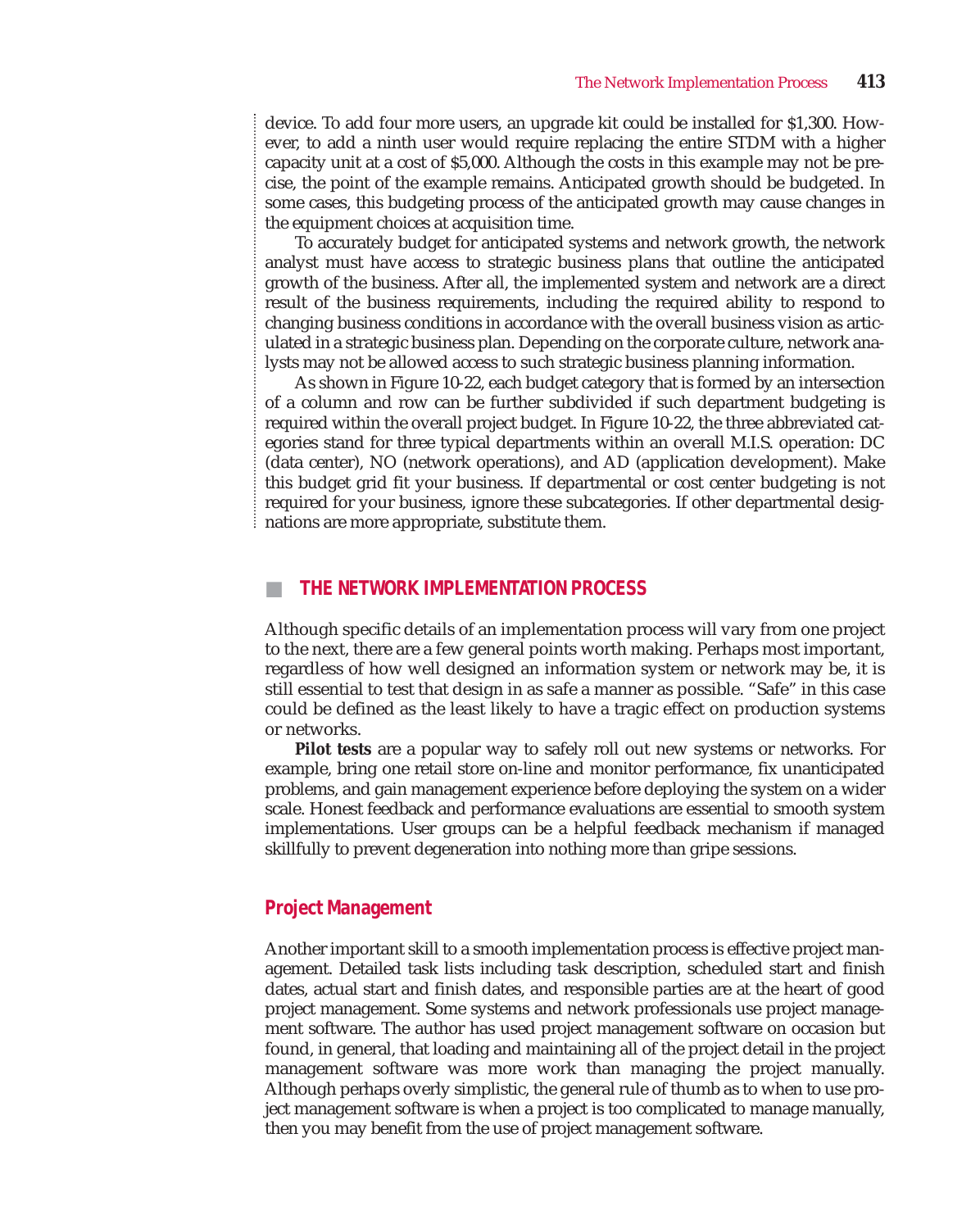# **People Are Important**

Despite this book's focus on networking hardware and software, people are the most important element of any systems implementation. Buy-in at every stage by all affected parties was stressed throughout the network analysis and design process to ensure that everyone gets behind the new system and network and that everyone feels that they had an opportunity to make their thoughts known. The best designed network will fail miserably without the support of people.

Therefore, a key element of system and network implementation is to ensure that people-related needs such as management, support, and training have been thoroughly researched and appropriately addressed.

# ■ **AUTOMATING THE NETWORK DEVELOPMENT LIFE CYCLE**

Sophisticated software packages now exist to assist network analysts in the analysis and design of large and complicated networks. These software tools can vary greatly in sophistication, functionality, scope, and price.

### **THE BUSINESS CASE FOR COMPUTER-ASSISTED NETWORK ENGINEERING**

The entire network development life cycle is sometimes referred to as **network engineering.** The use of software tools of one type or another to assist in this process is known as **computer-assisted network engineering (CANE).** Companies must be able to make a strong business case for the payback of this computer-assisted network engineering software when the prices for the software generally range from \$10,000 to \$30,000 per copy. Besides the obvious use of the software for designing new networks "from scratch," several other uses of computer-assisted network engineering software can offer significant paybacks.

By using analysis and design software to model their current network, companies are able to run **optimization routines** to reconfigure circuits and/or network hardware to deliver data more efficiently. In the case of optimization software, "efficiently" can mean maximized performance, minimized price, or a combination of both.

When current networks have grown over time in a somewhat helter-skelter manner without any major redesigns, network optimization software can redesign networks that can save from thousands of dollars per month to millions of dollars per year depending on the size of the network.

Another important use of analysis and design software on a corporation's current network is for **billing verification.** Most analysis and design packages have up-to-date tariff information from multiple regional and long-distance carriers. By inputting a company's current network design in the analysis and design software and by using the tariff tables to price individual circuits within that network, prices generated from the tariff tables can be compared to recent phone bills. Such verification often uncovers discrepancies in billing amounts, some of which can be significant.

Either of the two previous uses of computer-assisted network engineering software could pay back the cost of that software within six months to one year. Another very common use of this type of software with a less tangible short-term financial payback but significant future benefits is **proactive performance assurance**

Figure 10-23 illustrates the various categories of computer-assisted network engineering software along with a few examples of each type. Many other software

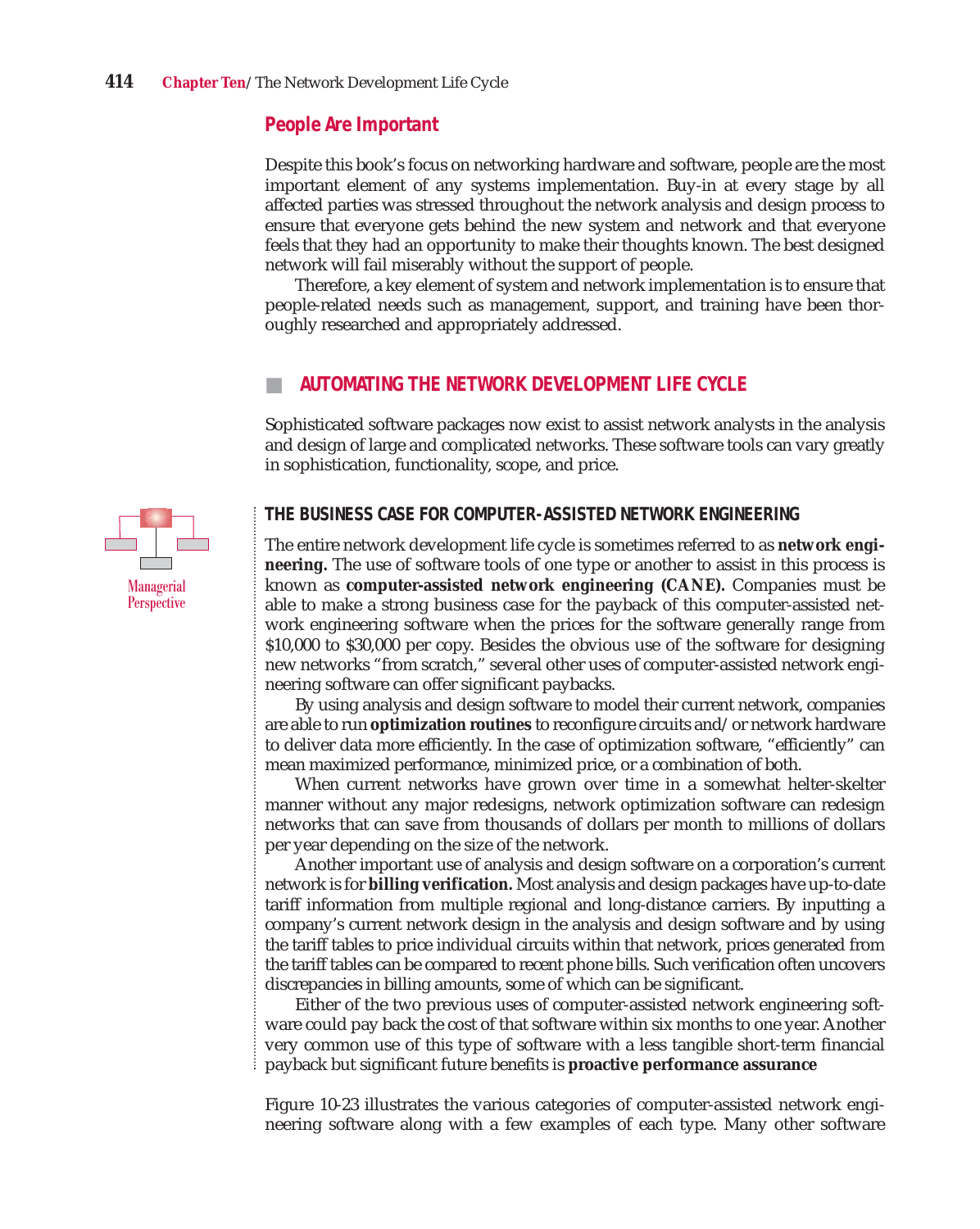| <b>Top Category</b>           | <b>Examples</b>                                                               |
|-------------------------------|-------------------------------------------------------------------------------|
| <b>Application Monitoring</b> | • OPNET IT Guru<br>• Compuware Vantage                                        |
| <b>Network Monitoring</b>     | • Lucent Vitalsuite                                                           |
| <b>Network Management</b>     | • Tivoli/IBM TME<br>• $CA-Unicenter$<br>• HP-Openview                         |
| <b>Network Simulation</b>     | • OPNET Modeler                                                               |
| Network Design                | <b>OPNET Mainstation</b><br>٠<br>• OPNET SP Guru<br>• NetCracker Professional |

*Figure 10-23* Computer-Assisted Network Engineering Software

packages are available in each category that offer a range of features at a range of prices. Differentiation between network design tools, network simulation tools, and network management tools is not as definitive as Figure 10-23 might imply. In fact, most network design tools now include at least some network simulation and management capabilities, as well as network design intelligence to actively assist in the network design.

In addition, recognizing the interdependence between application performance and network performance, many network-based analysis and monitoring tools are able to monitor and/or simulate application performance on a given network. This capability is essential if applications and networks are to be designed in an optimal fashion. Otherwise, network designers fall prey to the rule of thumb of network design: "when in doubt, over-provision the bandwidth until the application performs acceptably." Unfortunately, for latency-constrained applications, no amount of bandwidth will produce acceptable performance results. However, financial consequences of such a network design philosophy could be disastrous.

# **Analysis and Design Tools**

Figure 10-24 lists some of the more common elements of network design tools in an input-processing-output model format.

Following is a listing of some of the important features to look for when considering network analysis and design tools:

- Tariff databases: How current are they? How many carriers and types of circuits are included? How often are the tariff databases updated? Is there an additional charge for tariff database updates? Tariff structures have become very complicated and are calculated in a variety of different ways. Confirm that the tariff database in the analysis and design software includes all necessary tariffs.
- Response time calculation: Does the software consider the processing time of the particular host computer that may be a part of the network? Can userdefined elements be taken into account in the response time calculation, for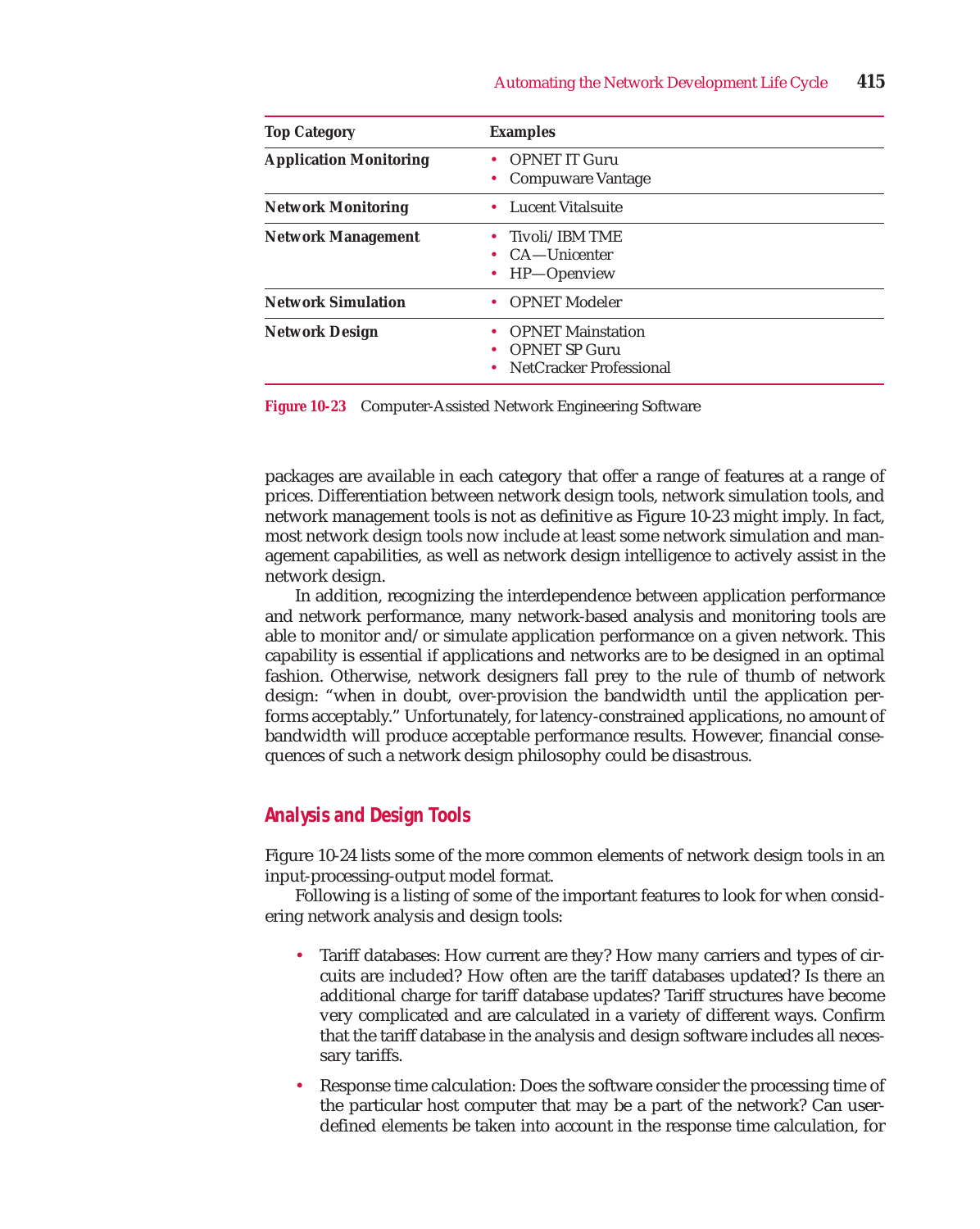| <b>Phase</b>      | <b>Network Design Tool Features</b>                                                                                                                                                                                                                                                                                                                                                                                                                                                               |
|-------------------|---------------------------------------------------------------------------------------------------------------------------------------------------------------------------------------------------------------------------------------------------------------------------------------------------------------------------------------------------------------------------------------------------------------------------------------------------------------------------------------------------|
| Input             | Input requirements definitions<br>٠<br>Drop network objects<br>٠<br>Auto-discovery on existing networks from enterprise network management<br>packages such as HP's Openview, IBM's NetView, or CA-Unicenter<br>Assign traffic characteristics and distribution<br>٠<br>Link objects with circuits<br>٠<br>Assign attributes and protocols to network devices and circuits<br>Build a computer-assisted network model<br>٠<br>Accept input (traffic data) from network analysis tools or sniffers |
| <b>Processing</b> | Validate the design (which objects can be connected to which other objects)<br>Roll up and simulate a fully loaded network<br>Ensure protocol compatibility<br>٠<br>Assess reliability and security<br>٠<br>Test alternative configurations for cost and performance optimization<br>٠<br>Conduct what-if testing                                                                                                                                                                                 |
| Output            | Detailed network equipment requirements by vendor<br>٠<br>Detailed transmission circuit requirements<br>٠<br>Detailed protocol design<br>٠<br>Bill of materials listing all items to be purchased                                                                                                                                                                                                                                                                                                 |

*Figure 10-24* Input-Processing-Output Model for Network Design Tools

example, applications programs of various types, different types of networking equipment?

- Multiple transport protocols: Can the software consider the effect of various transport protocols on response time? How many protocols are included? SNA, DECNET, ISDN, TCP/IP, X.25, frame relay, ATM, satellite, microwave, cellular?
- Multiple topologies: How many different topologies can the software model? Examples: hierarchical, hub and spoke, mesh, point-to-point multipoint, concentrated, packet-switched, multiple host.
- Circuit design: Can the software configure circuits for a combination of simultaneous voice and data traffic, or must voice and data circuits be designed separately? Can multiplexers be cascaded? Are tail circuits allowed?
- Financial: Can the software roll up costs for network equipment as well as for circuits? Can costs and performance be optimized simultaneously? Can costs be compared across multiple carriers?
- Input/output: Can protocol analyzers or network monitoring or management systems be interfaced directly to the analysis and design software for automatic input of current system performance data? Can analysis and design results be output directly to spreadsheet, database, and word processing packages?
- Operating platforms: What platform does the design software run over? NT, Unix, SunOS, Win'95/98/2000?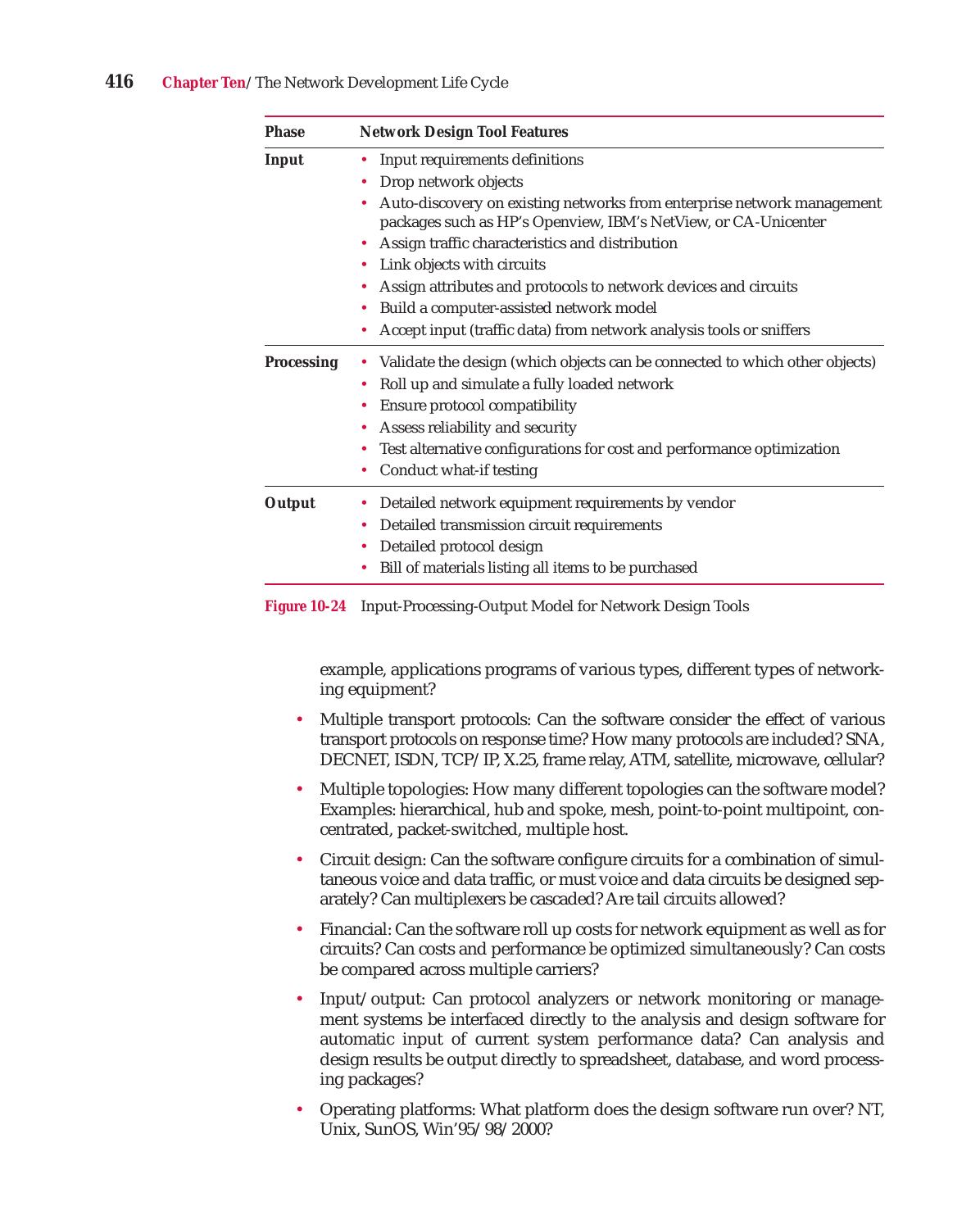- Design platforms: What types of networks can the software design? LAN only, WAN only, LAN/WAN and internetworking?
- Product library: Different network design packages can contain varying numbers of network device objects that contain manufacturer-specific information and specifications.
- Design validation: The software should validate that all devices are accounted for, that all segment lengths conform to standards, and that all hardware is properly matched according to protocols.

# **Simulation Tools**

Simulation software tools are also sometimes known as **performance engineering** software tools. All simulation systems share a similar trait in that the overall network performance that they are able to model is a result of the net effect of a series of mathematical formulas. These mathematical formulas represent and are derived from the actual performance of the circuits and networking equipment that make up the final network design.

The value of a simulation system is in its ability to predict the performance of various networking scenarios otherwise known as **what-if analysis.** Simulation software uses the current network configuration as a starting point and applies what-if scenarios. The benefits of a good network simulation package include

- Ability to spot network bottlenecks such as overworked servers, network failures, or disk capacity problems.
- Ability to test new applications and network configurations before actual deployment. New applications may run well in a controlled test environment, but may perform quite differently on the shared enterprise network.
- Ability to recreate circumstances to reproduce intermittent or occasional network problems.
- Ability to replicate traffic volume as well as traffic transaction type and protocol mix.

The key characteristics that distinguish simulation software are as follows:

- Network types: Which different types of networks can be simulated? Circuitswitched, packet-switched, store-and-forward, packet-radio, VSAT, microwave?
- Network scope: How many of the following can the simulation software model either individually or in combination with one another: modems and multiplexers, LANs, Internetworks, WANs, MANs?
- Network services: How many of the following advanced services can be modeled: frame relay, ISDN (BRI and PRI), X.25, ATM, SONET, MPLS.
- Network devices: Some simulation systems have developed performance profiles of individual networking devices to the point where they can model particular networking devices (bridges, routers, switches, MUXs) made by particular manufacturers.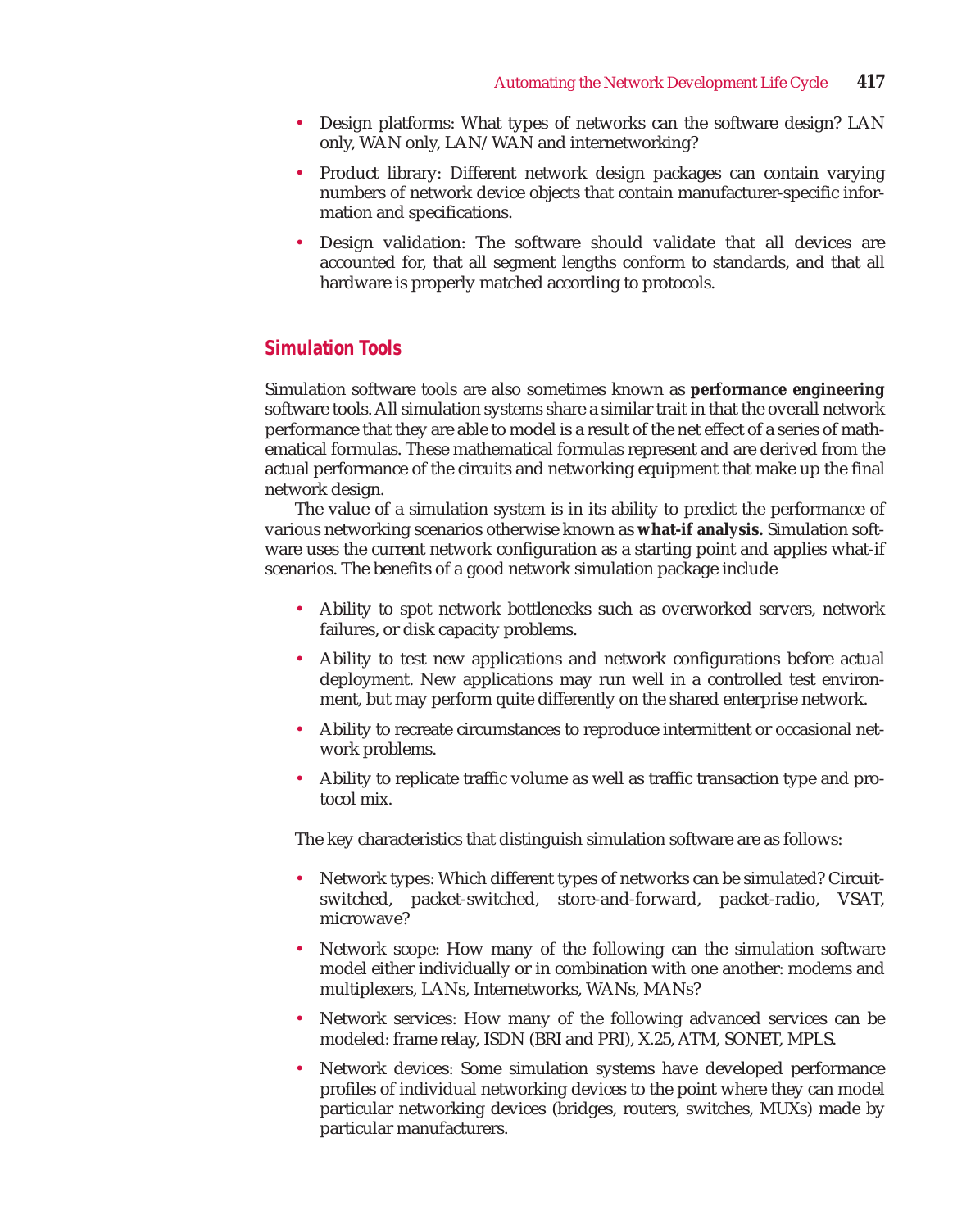- Network protocols: In addition to the network transport protocols listed in the analysis and design section, different router-to-router protocols can have a dramatic impact on network performance. Examples: RIP, OSPF, PPP, BGP.
- Different data traffic attributes: As studied in previous chapters, all data traffic does not have identical transmission needs or characteristics. Can the software simulate data with different traits? For example: bursty LAN data, streaming digitized voice or video, real-time transaction-oriented data, batch-oriented file transfer data.
- Traffic data entry: Any simulation needs traffic statistics to run. How these traffic statistics may be entered can make a major difference in the ease of use of the simulation system. Possibilities include manual entry by users of traffic data collected elsewhere, traffic data entered "live" through a direct interface to a protocol analyzer, a traffic generator that generates simulated traffic according to the user's parameters or auto-discovery from enterprise network management systems.
- User interface: Many simulation software tools now offer easy-to-use graphical user interfaces with point-and-click network design capability for flexible "what-if" analysis. Some, but not all, produce graphical maps that can be output to printers or plotters. Others require users to learn a procedure-oriented programming language.
- Simulation presentation: Some simulation tools have the ability to animate the performance of the simulated network in real time, and others perform all mathematical calculations and then play back the simulation when those calculations are complete.

**Object-Oriented Technology Meets Network Engineering** As network simulation software has shifted its intended audience from network engineers well versed in the intricacies of network performance optimization to network analysts most familiar with networking requirements, the designers of that software have had to make some fairly radical changes in the ease of use as well as the sophistication of the software.

The mathematical formulas representing the performance characteristics of individual networking elements become the methods of the network objects, and the attributes describe the details such as manufacturer, model, price, and capacity. By merely clicking on one of these network objects representing a particular network device or circuit, the user automatically adds all of the associated methods and attributes of that network object to the network simulation. Particular applications programs or transport protocols can also be represented as network objects and be clicked on to be added to the overall network simulation. In this way, all seven layers of the OSI model can be included in the final simulation run.

# **Management: Proactive LAN Management**

Sophisticated proactive network management software has the ability to monitor network performance on an ongoing basis and to report unusual network conditions or activities to a network management workstation. The term *unusual network*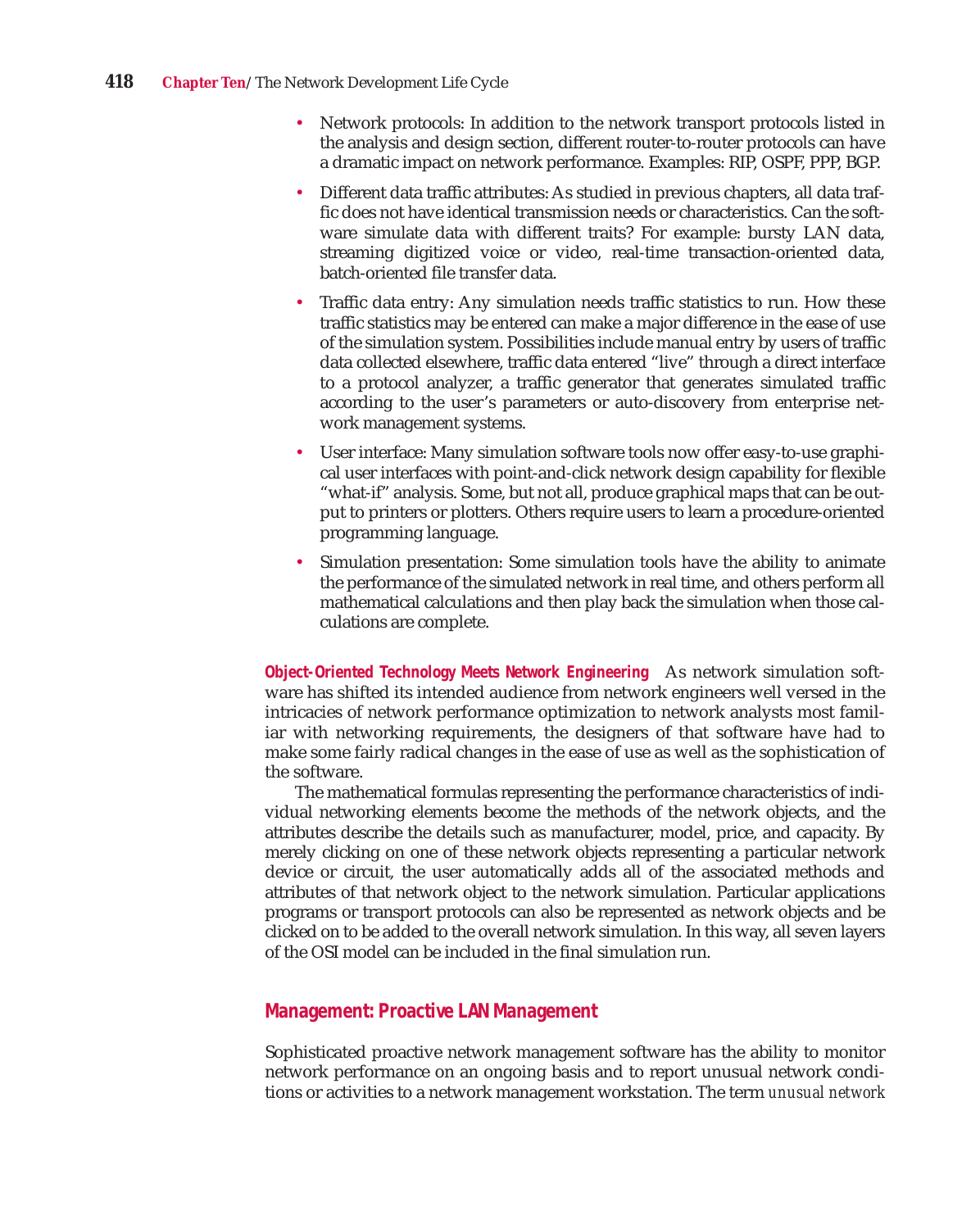*conditions* is really user definable. **Thresholds,** or desired limits of certain performance characteristics, are set by the user. In some cases, the user may have no idea where to set these thresholds. To aid in such a situation, some management systems can record "normal" performance characteristics over an extended time to gather valid **baseline data.**

Some management software systems even have the ability to feed this "alarm data" back to certain simulation systems that can simulate the "threshold crossing" and allow what-if analysis to be performed in order to diagnose the cause of the problem and propose a solution.

# ■ **THE FUTURE OF THE AUTOMATED NETWORK DEVELOPMENT LIFE CYCLE**

Some of the trends mentioned in previous sections will continue as computerassisted network engineering software tools continue to evolve and mature. The key word in terms of the future of these various tools that make up the automated network development life cycle is integration. The real potential of network engineering software integration has just barely scratched the surface and only in a few vendorspecific cases.

For instance, certain protocol analyzers such as Network General's Distributed Sniffer have the ability to interface directly into certain network simulation systems. In such a scenario, actual traffic statistics from the current network configuration are fed directly into the mathematical engines underlying the simulation software. Such vendor-specific, product-specific integration is significant. However, to have true transparent integration of all computer-assisted network engineering tools, a more open and standardized approach must be undertaken.

### **Horizontal Integration**

Figure 10-25 illustrates, on a conceptual level, how such a standardized open architecture offering seamless **horizontal integration** might be constructed. Rather than having to know the intricacies and, in some cases, the trade secrets of how each other's products work, vendors of computer-assisted network engineering software merely pass the output from their particular software product to a "neutral" data platform known as **CNIP** or **common network information platform.** Any other CANE tool that could use that output to provide transparent integration with other CANE tools would import the standardized, formatted data from the common network information platform. The end result of the use of such a standardized platform for CANE tool data output and retrieval is the seamless integration of a variety of CANE tools spanning all phases of the network development life cycle.

### **The Final Frontier: Vertical Integration**

Integration implies not only horizontal integration with software from other categories of the CANE family but also **vertical integration** with applications development platforms such as CASE (computer assisted software engineering) tools.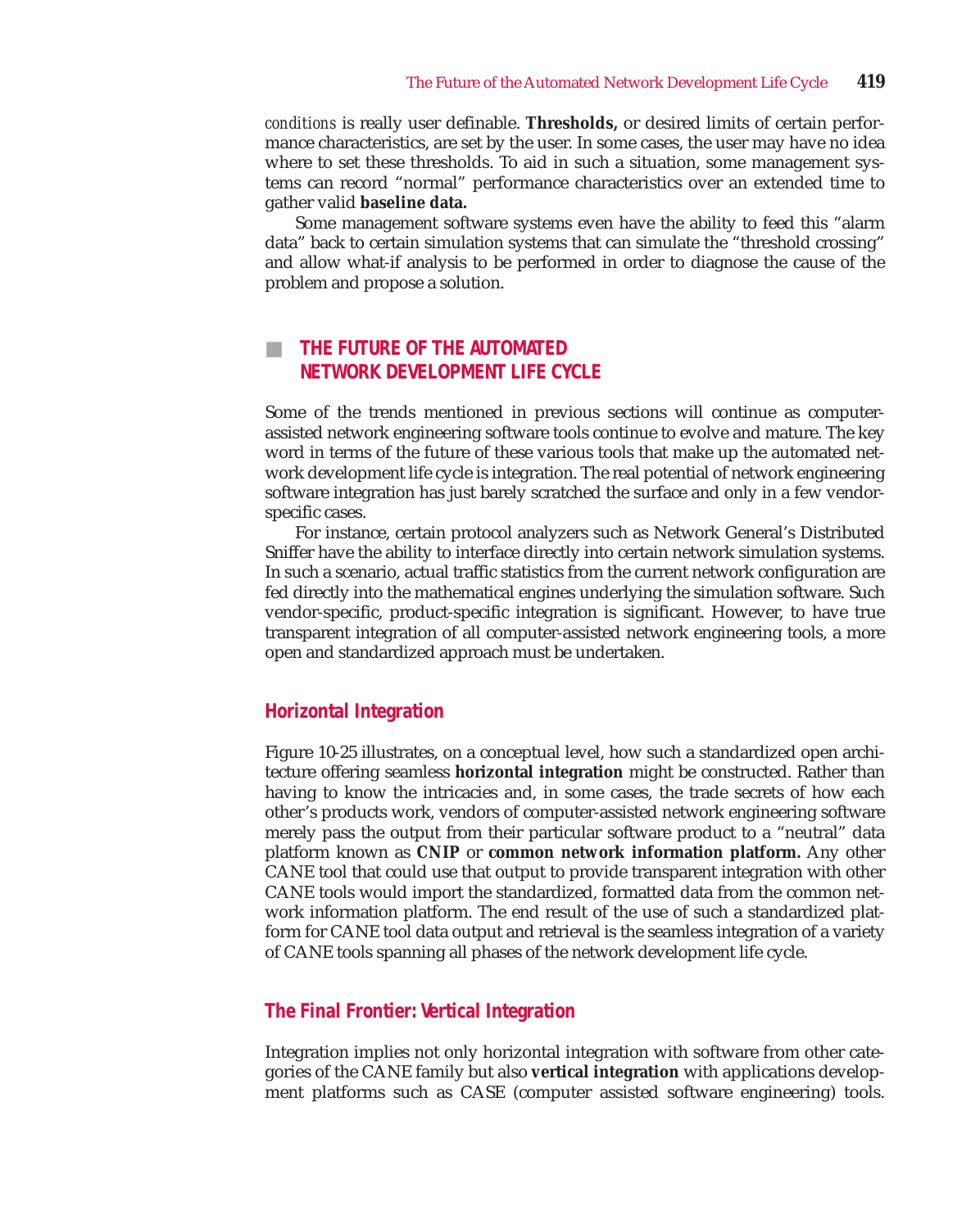



*Figure 10-25* The Future of the Automated Network Development Life Cycle—Horizontal Integration

Integrated CASE (I-CASE) tools could generate code for a new corporate-wide application and could download key information concerning that new application to the CANE suite of software products to predict network impact of the new proposed application.

Proactive network management is the result when the network implications of the deployment of new network-intensive applications are known before the actual release of the software.

As can be seen in Figure 10-26, the actual gateway between the I-CASE and **I-CANE** tools may not be a simple API. Because of the sophistication of the interface between these two platforms, expert systems may be required to dynamically model the relationships between the objects underlying the CASE tools and those underlying the CANE tools.

Extending the vertical integration above the CASE tools and the strategic information systems that they produce, expert systems could again maintain the relationships between major software platforms. Applications layer objects used by the CASE tools could be dynamically linked via expert systems to the objects representing the business rules and processes that, in turn, support strategic business goals and objectives.

Thus, although current technology may not possess the capability, the business information system of the future may interface to the strategic business planning person who amends strategic business goals and objects via a graphical user interface and point-and-click manipulation of business process objects. The changes caused by this business process reengineering are immediately forwarded via an expert system interface to the strategic information systems design that supports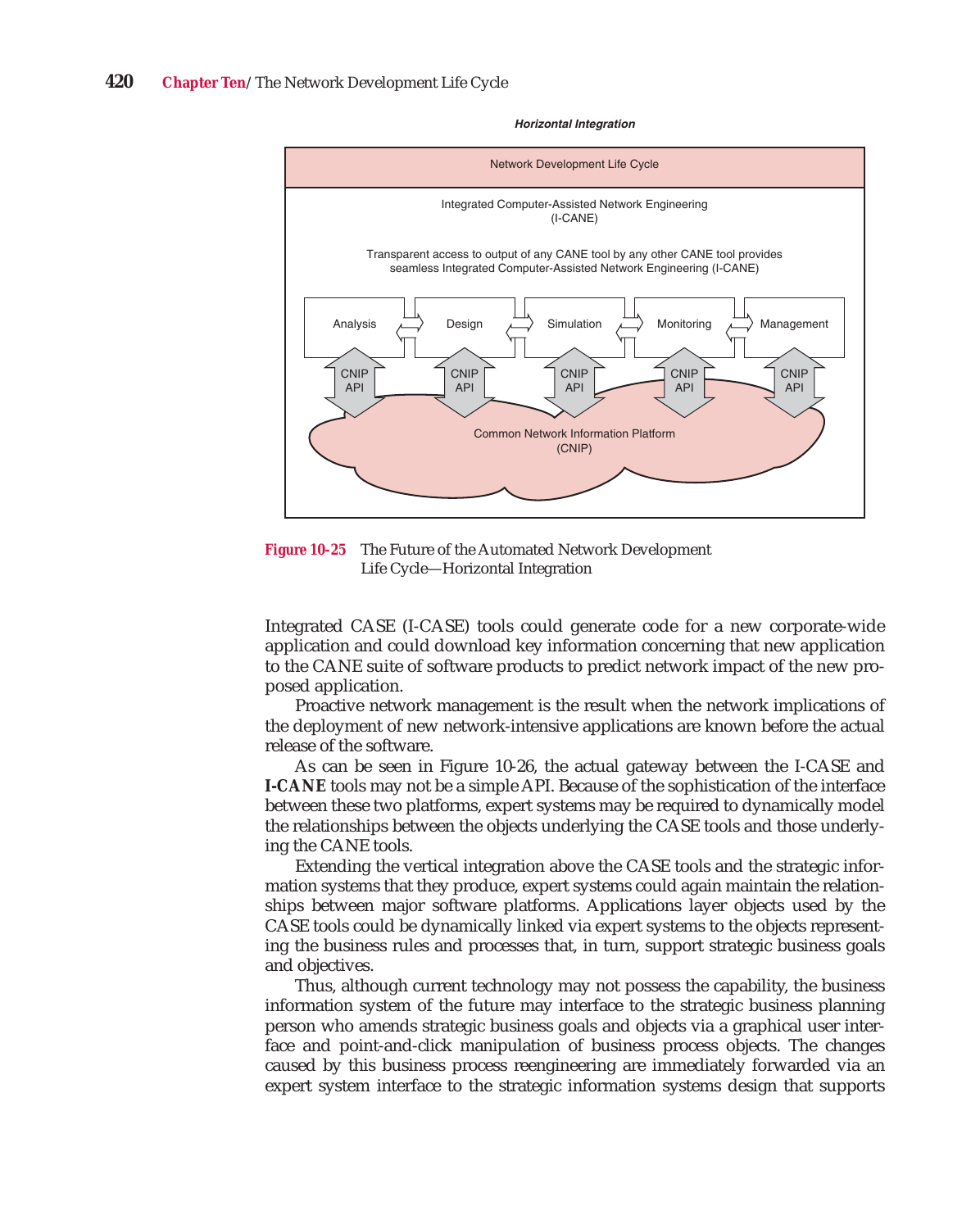*Vertical Integration*



*Figure 10-26* The Future of the Automated Network Development Life Cycle—Vertical Integration

these business processes. Changes to application programs would be automatically generated by integrated CASE tools.

Resultant changes in the applications programs produced by the CASE tools are immediately forwarded via expert systems to the integrated computer-assisted network engineering platform. Finally, network objects, circuits, and networking devices are amended as necessary due to the impact of the new applications programs. Network simulation programs are automatically run to assess network impact while network design optimization programs automatically reconfigure the network design to adjust most appropriately to the new network impacts. The amazing part of this whole process is that it was initiated originally by a change in strategic business objectives. The future of computer-assisted network engineering software represents one of the most exciting opportunities in data communications and networking while adhering to the overall top-down model philosophy of network design.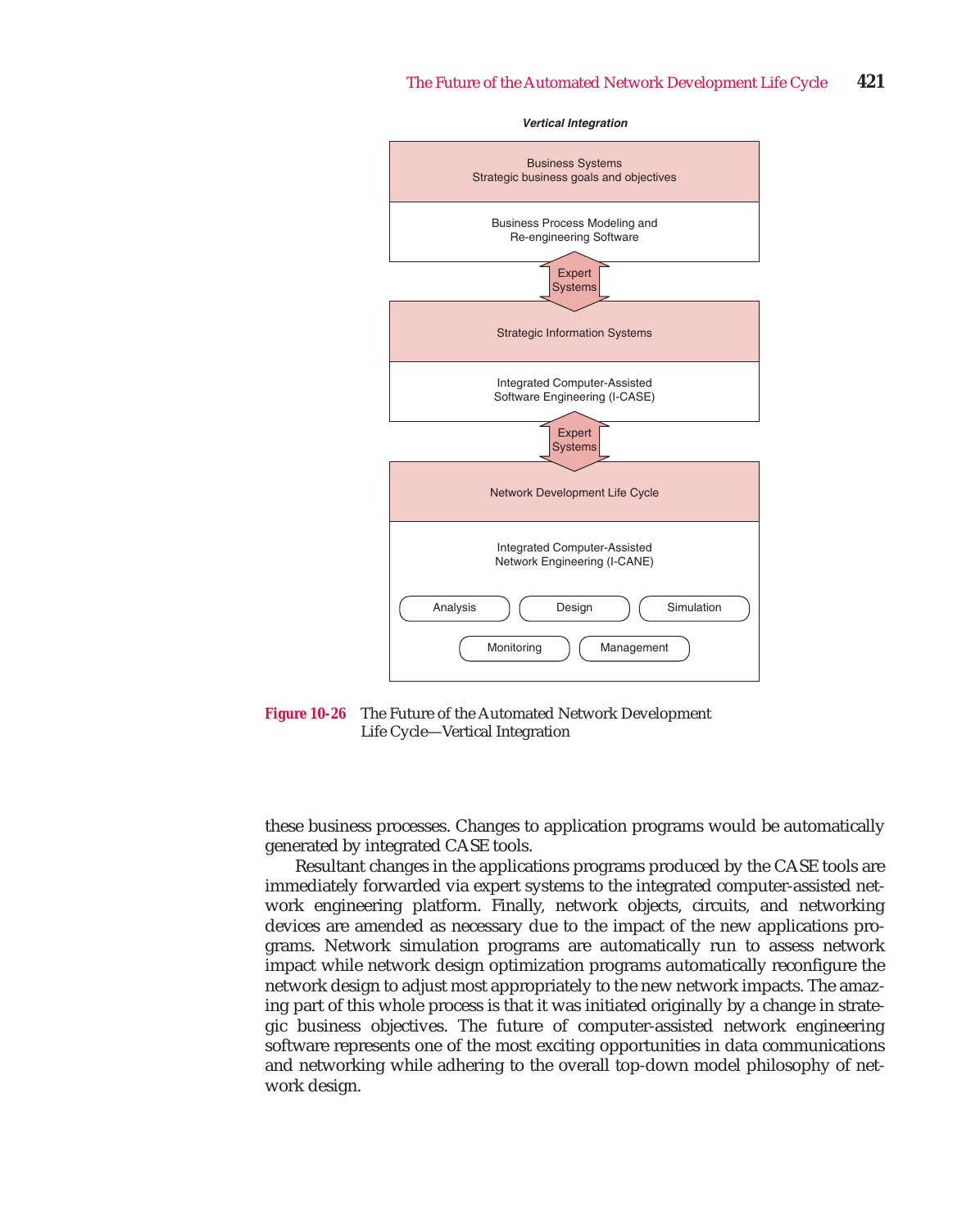# **SUMMARY**

As has been stated throughout the text, network design cannot be done in a vacuum. Effective network designs will only result from strict adherence to the top-down model by beginning with an analysis of business objectives rather than networking technology. Strategic information systems design must be conducted after business objectives and processes have been thoroughly examined. The importance of strategic information systems design lies not only in its delivery of business objectives but also in its role as a template for network design.

Information systems may be developed inhouse or may be outsourced. In either case, it is essential to have a thorough and accurate RFP (request for proposal). Data traffic analysis is a multi-step process that assures that all potential sources of network traffic are identified and accu-

rately quantified. Circuit analysis and configuration alternatives match the proper WAN service to each location's data delivery needs, while network hardware analysis and configuration alternatives match the proper networking hardware with the location's input data and the installed WAN service.

Comprehensive budgets go beyond the typical proposal focus of acquisition costs to include categories for operations and anticipated network growth for a variety of cost centers and categories. Finally, although network design has been a manual process for many years, automated network design and simulation tools are beginning to become more popular as network scope and complexity make "back of the napkin" network design both impractical and unwise.

### **KEY TERMS**

acquisition costs baseline data billing verification business functional areas business process reengineering buy-in CANE optimization routines circuit analysis and configuration alternatives CNIP common network information platform comprehensive systems & networking budget model computer assisted network engineering critical success factors data traffic analysis decision points document flow analysis evaluation criteria feasibility study flow analysis horizontal integration I-CANE

incremental change costs IT project portfolio management logical network design make-or-buy decision management abstract mission-critical analysis NDLC network analysis & design methodology network development life cycle network engineering network hardware analysis and configuration alternatives operations costs opportunities for improvement payload type analysis percent of fit goal performance engineering performance metrics physical network design pilot tests proactive performance assurance process process flow analysis project charter product

protocol stack analysis request for information request for proposal return on investment return on opportunity RFI RFP ROI ROO strategic information system design TBO **TCO** three-pile approach thresholds time studies total benefit of ownership total cost of ownership traffic volume analysis transaction analysis vertical integration what-if analysis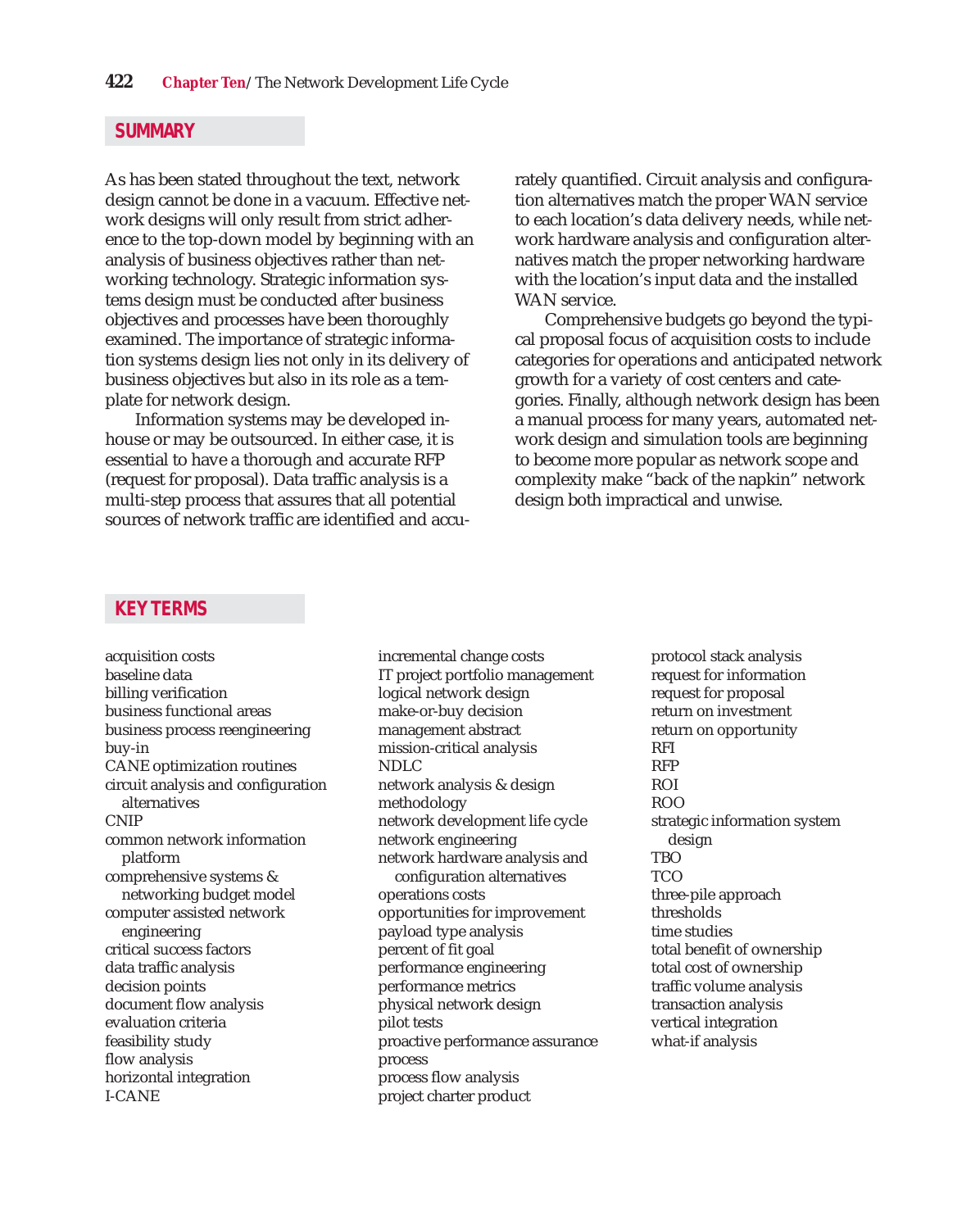# **REVIEW QUESTIONS**

- **1.** Explain how one can assure that IT projects are aligned with strategic business initiatives.
- **2.** Explain how IT project portfolio management works and how it is able to adapt to different corporate business situations.
- **3.** What is the difference between total cost of ownership and total benefit of ownership?
- **4.** What is the difference between return on investment and return on opportunity?
- **5.** Why does total cost of ownership calculation not lend itself easily to IT projects?
- **6.** What is flow analysis and why is it important?
- **7.** Explain how the NDLC interacts with strategic level business and IT infrastructure alignment.
- **8.** Explain how the NDLC interacts with project specific activities such as RFP generation.
- **9.** What are performance metrics and how can they help to assure IT/business alignment?
- **10.** Where does the network development life cycle fit in the overall systems development life cycle?
- **11.** How can one insure that a network design will meet strategic business requirements?
- **12.** How can a company cost justify the expense of network analysis and design software?
- **13.** What does optimization accomplish in network design software?
- **14.** What are the two major characteristics on which networks are optimized?
- **15.** Can these two optimization characteristics conflict with each other?
- **16.** How is horizontal integration of CANE tools likely to be enabled?
- **17.** How is vertical integration of CANE tools likely to be enabled?
- **18.** What is so significant about the comprehensive systems and networking budget model?
- **19.** What is meant by the term critical success factor? Discuss three.
- **20.** What is the significance of process and product in the network analysis and design methodology?
- **21.** What are the important elements of data traffic analysis?
- **22.** Explain the relationship of data traffic analysis, circuit analysis, and network hardware analysis.
- **23.** Explain the importance of evaluation criteria and percent of fit goals to the overall network design process.
- **24.** What is the purpose of an RFP?
- **25.** What are the major components of an RFP?
- **26.** How can the RFP process be kept as objective and non-political as possible?
- **27.** What types of information must be gathered about each corporate location?
- **28.** How can a network analyst assure widespread support of new systems or network implementations?
- **29.** What is cyclic about the network development life cycle?
- **30.** How can computer-assisted network engineering software products exhibit the same cyclic nature?
- **31.** Why are seasonal or occasional differences in transaction volumes or processes so important to network design?
- **32.** What are some of the potential advantages and disadvantages of outsourcing network analysis and design functions?
- **33.** How can so-called backroom politics affect network development and how can a network analyst minimize such effects?
- **34.** What does corporate culture have to do with the method in which a network development project is carried out?
- **35.** What does buy-in imply beyond simple agreement and why is it important to the network development life cycle?
- **36.** How can responses to RFPs be objectively evaluated to determine those vendors worthy of further consideration?
- **37.** What is the role of protocol analyzers in the network development life cycle and in the functionality of network optimization tools?
- **38.** How do network analysts assure that they have a clear understanding of a business problem before proceeding to a network solution?
- **39.** What is the importance of baseline data to the ability to articulate the eventual success or failure of a network development effort?
- **40.** How can too much information be as detrimental as too little information for decision makers? What effect on network design might this have?
- **41.** What is the danger in not starting the network development life cycle with an examination of business layer issues but merely networking business operations as they currently exist?
- **42.** How can the amount of work invested in the development of an RFP be justified?
- **43.** Why is the customer's proposed project schedule important to potential vendors?
- **44.** What is the importance of the corporate location by location survey?
- **45.** Although specific questions asked of vendors in an RFP may vary, what are the overall objectives in asking for this information?